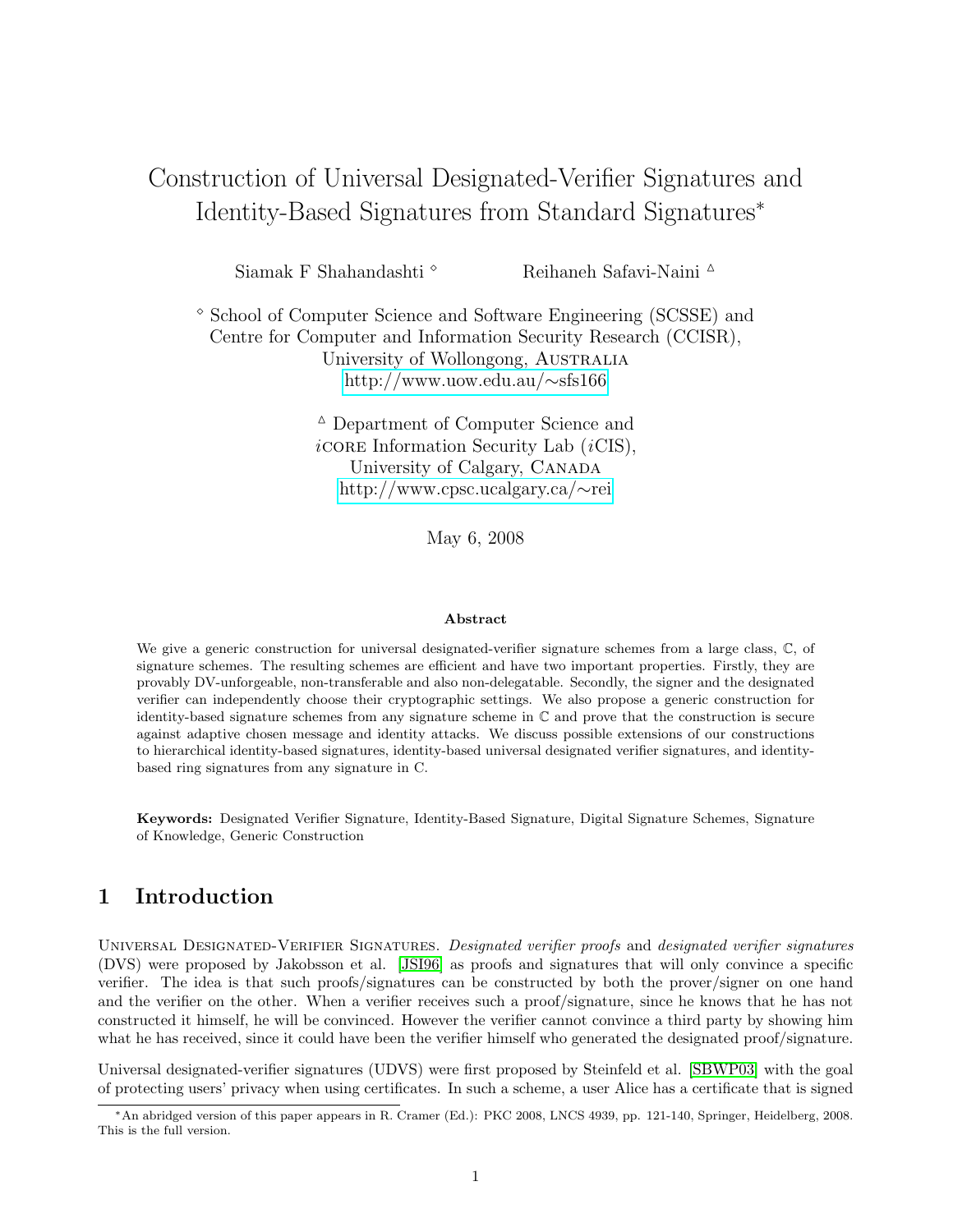<span id="page-1-0"></span>by a certificate issuer. If Alice wants to present her certificate to a verifier Bob, she will use Bob's public key to transform the issuer's signature into a *designated signature* for Bob. Bob can verify the issuer's signature by verifying the validity of the designated signature. However, he cannot convince a third party that the certificate was signed by the issuer, because he can use his secret key to construct the same designated signature.

Steinfeld et al. proposed security definitions for UDVS schemes and gave a concrete scheme based on bilinear group pairs [\[SBWP03\]](#page-18-0). In [\[LWB05\]](#page-17-1) Lipmaa et al. argued that the original security definition in [\[SBWP03\]](#page-18-0) did not sufficiently capture the verifier-designation property and introduced a new security notion, called non-delegatability. The authors showed that in some UDVS schemes including Steinfeld et al's [\[SBWP03\]](#page-18-0), the issuer can delegate his signing ability - with respect to a fixed designated verifier - to a third party, without revealing his secret key or even enabling the third party to sign with respect to other designated verifiers. They argue that, in many scenarios, such delegation property is undesirable and must be prevented.

As an example, consider the following scenario. A university uses a digital signature scheme to issue student cards. Alice, a student, wants to prove herself a student in a gym to get a discount. To protect her privacy, she converts the universitys signature on her card to a designated signature first and then presents the designated signature as a proof of studentship. Now if the UDVS in use is delegatable, the university, without having to issue a card for Alex, a non-student, will be able to publish a value that enables him (and anybody) to compute a designated signature for himself get the discount at the gym. This value does not enable Alex to compute university's private key, sign other documents on behalf of the university, or even compute a designated signature of the university to use other services. Besides, since the university has not actually issued any fraudulent student cards, it cannot be held responsible for any malicious activity. These two facts provide enough safety margin for the university to abuse such delegation ability.

None of the many UDVS schemes proposed to date, except a recent scheme of Huang et al. [\[HSMW06\]](#page-17-2), has treated non-delegatability as a security requirement. Furthermore, the results of Lipmaa et al. [\[LWB05\]](#page-17-1) and later results of Li et al. [\[LLP05\]](#page-17-3) show that many of the proposed UDVS schemes are delegatable, including the scheme from [\[SBWP03\]](#page-18-0) and one of the schemes from [\[SWP04\]](#page-18-1).

OUR CONTRIBUTIONS ON UDVS. We give a generic construction for secure UDVS schemes from a large class of signature schemes. The class is defined by requiring certain properties from signature schemes. We use a definition of security that includes the original security notions of Steinfled et al, i.e. *unforgeability* and nontransferability privacy, and also the notion of non-delegatability inspired by the work of Lipmaa et al. [\[LWB05\]](#page-17-1) and adapted to UDVS. We define non-delegatability for a UDVS scheme by requiring a designated signature to be a 'proof of knowledge' of either a signature on the message or the designated verifier's secret key. This definition guarantees that only Alice or Bob are able to construct valid designated signatures, and hence they will cannot delegate this ability to others without revealing Alice's certificate or Bob's secret key.

To construct non-delegatable UDVS schemes, we will use Jakobsson et al's approach to providing verifier des-ignation [\[JSI96\]](#page-17-0): "Instead of proving  $\Theta$ , Alice will prove the statement: Either  $\Theta$  is true, or I am Bob." In UDVS schemes, Alice wants to prove validity of her certificate to Bob. A natural construction of UDVS is a non-interactive version of a proof of the following statement by Alice: "Either my certificate is valid, or I am Bob." Such a signature can be constructed as follows: first pick a protocol for proof of knowledge of Alice's certificate and another for the proof of knowledge of Bob's secret key; then construct a protocol for proof of knowledge of Alices certificate or Bobs secret key by combining the two protocols via e.g. techniques of Cramer et al. [\[CDS94\]](#page-15-0); finally make the resulting protocol non-interactive via e.g. Fiat-Shamir transform [\[FS86\]](#page-16-0). It is intuitively clear that such a construction yields a secure UDVS scheme, assuming both the underlying protocols are honest-verifier zero-knowledge (HVZK) proofs of knowledge. However, efficient protocols for HVZK proof of knowledge of a signature on a message are only known for a small group of signature schemes.

We propose a construction for UDVS schemes that works for any combination of a signature in class  $\mathbb C$  of signature schemes and all verifier key pairs that belong to a class K, and prove its security in the above sense, in the Random Oracle Model (ROM) [\[BR93\]](#page-15-1). The class C of signatures that can be used in our construction includes signature schemes such as RSA-FDH [\[BR96\]](#page-15-2), Schnorr [\[Sch91\]](#page-18-2), modified ElGamal [\[PS00a\]](#page-18-3), BLS [\[BLS01\]](#page-15-3), BB [\[BB04\]](#page-14-0), Cramer-Shoup [\[CS00\]](#page-16-1), and both schemes proposed by Camenisch and Lysyanskaya [\[CL02,](#page-15-4) [CL04\]](#page-15-5). Class K is the set of all key pairs for which there exist protocols for HVZK proofs of knowledge of the secret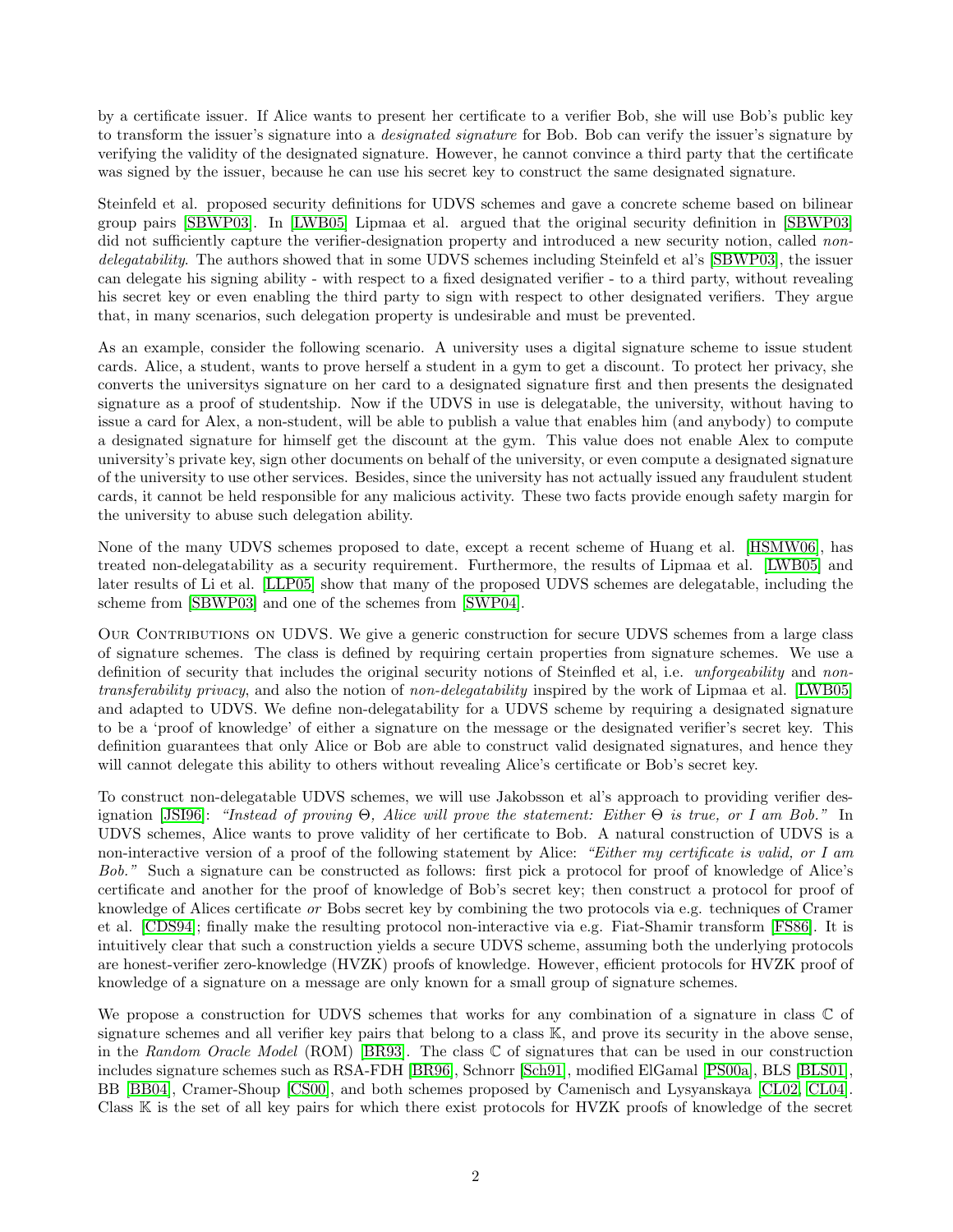<span id="page-2-0"></span>key corresponding to a public key and includes public and private key pairs of the RSA cryptosystem, GQ identification scheme [\[GQ88\]](#page-16-2), and discrete-log based public and private key pairs.

Our construction are generic and security proofs guarantee security of a large class of UDVS schemes that are obtained from standard signature schemes that are members of the class C. We note that the only other known non-delegatable UDVS due to Huang et al. [\[HSMW06\]](#page-17-2) is in fact an instance of our construction. Furthermore, our construction does not limit the signer and the verifier to use compatible' schemes: the construction works for any choice of signer and verifier settings as long as the signature scheme is a member of class  $\mathbb C$  and the verifier key belongs to the class K. All previous constructions only work for a specific combination of signature schemes and verifier key pairs.

IDENTITY-BASED SIGNATURES. Identity-based cryptography was proposed by Shamir in [\[Sha84\]](#page-18-4), where he also proposed an identity-based signature (IBS) scheme. In an IBS scheme, there is an authority with a key pair: a master secret key and a master public key, who generates for each user a user secret key based on the user's identity. A user can use its user secret key to sign messages. Signatures can be verified against the identity of the signer and the master public key.

There are two known generic constructions of IBS. The first is due to Bellare et al. [\[BNN04\]](#page-15-6), which generalizes an earlier construction of Dodis et al. [\[DKXY03\]](#page-16-3). Bellare et al. show that a large number of previously proposed schemes are in fact instances of their generic construction. However, as noted by the authors, there are some IBS schemes, including Okamoto's discrete logarithm based IBS [\[Oka92\]](#page-18-5) (called OkDL-IBS by Bellare et al.) and a new IBS scheme proposed in [\[BNN04\]](#page-15-6) (called BNN-IBS), that are not instances of their generic construction.

The other generic construction is the one of Kurosawa and Heng [\[KH04\]](#page-17-4). Their construction requires an efficient zero-knowledge protocol for proof of knowledge of a signature, which makes their construction applicable to only a few schemes such as RSA-FDH and BLS.

OUR CONTRIBUTIONS ON IBS. We propose a construction of IBS schemes from any signature in the aforementioned class C and prove the construction secure against adaptive chosen message and identity attacks. In our construction, a user secret key is basically a signature of the authority on user's identity. An identity-based signature is generated as follows: the user constructs a proof of knowledge of her secret key (i.e. the authority's signature on her identity) and then transforms it into a signature on a message using the Fiat-Shamir transform. For signature schemes with efficient zero-knowledge protocols for proof of knowledge of a signature, our constructions will become the same as those of Kurosawa and Heng [\[KH04\]](#page-17-4). Thus, our constructions can be seen as a generalization of theirs.

Many previous IBS schemes can be seen as instances of our generic construction; this includes the schemes of Fiat and Shamir [\[FS86\]](#page-16-0), Guillou and Quisquater [\[GQ88\]](#page-16-2), Shamir [\[Sha84\]](#page-18-4), pairing-based schemes from [\[SOK00,](#page-18-6) [Hes02,](#page-17-5) [CC03,](#page-15-7) [Yi03,](#page-18-7) [BLMQ05,](#page-14-1) [HCW05\]](#page-17-6) and basically all the convertible IBS schemes constructed in [\[BNN04\]](#page-15-6). Both OkDL-IBS and BNN-IBS, which are not captured by generic constructions of Bellare et al, fit as instances of our generic construction as well. However, all the IBS schemes that we construct are proved secure in ROM. Thus ROM-free constructions such as the folklore certificate-based IBS schemes formalized in [\[BNN04\]](#page-15-6) and the scheme of Paterson and Schuldt [\[PS06\]](#page-18-8) are not captured by our framework.

FURTHER CONTRIBUTIONS. We observe that our identity-based constructions support a nesting-like property in the sense that a user can act as a new key generation authority and issue keys for other users. This fact enables extensions of our IBS constructions to *hierarchical identity-based signatures* out of any signature scheme in the class C. We will also point out the possibility of generic constructions of (non-delegatable) *identity-based* universal designated verifier signatures and identity-based ring signatures from any signature in  $\mathbb C$  using our techniques.

### 1.1 Related Work

UDVS schemes were first proposed by Steinfeld et al. in [\[SBWP03\]](#page-18-0). They also proposed security definitions and a concrete scheme based on bilinear group pairs. In [\[SWP04\]](#page-18-1), authors proposed extensions of Schnorr and RSA signatures to UDVS schemes. Other pairing-based schemes were proposed in [\[ZFI05\]](#page-18-9) and [\[Ver06\]](#page-18-10), and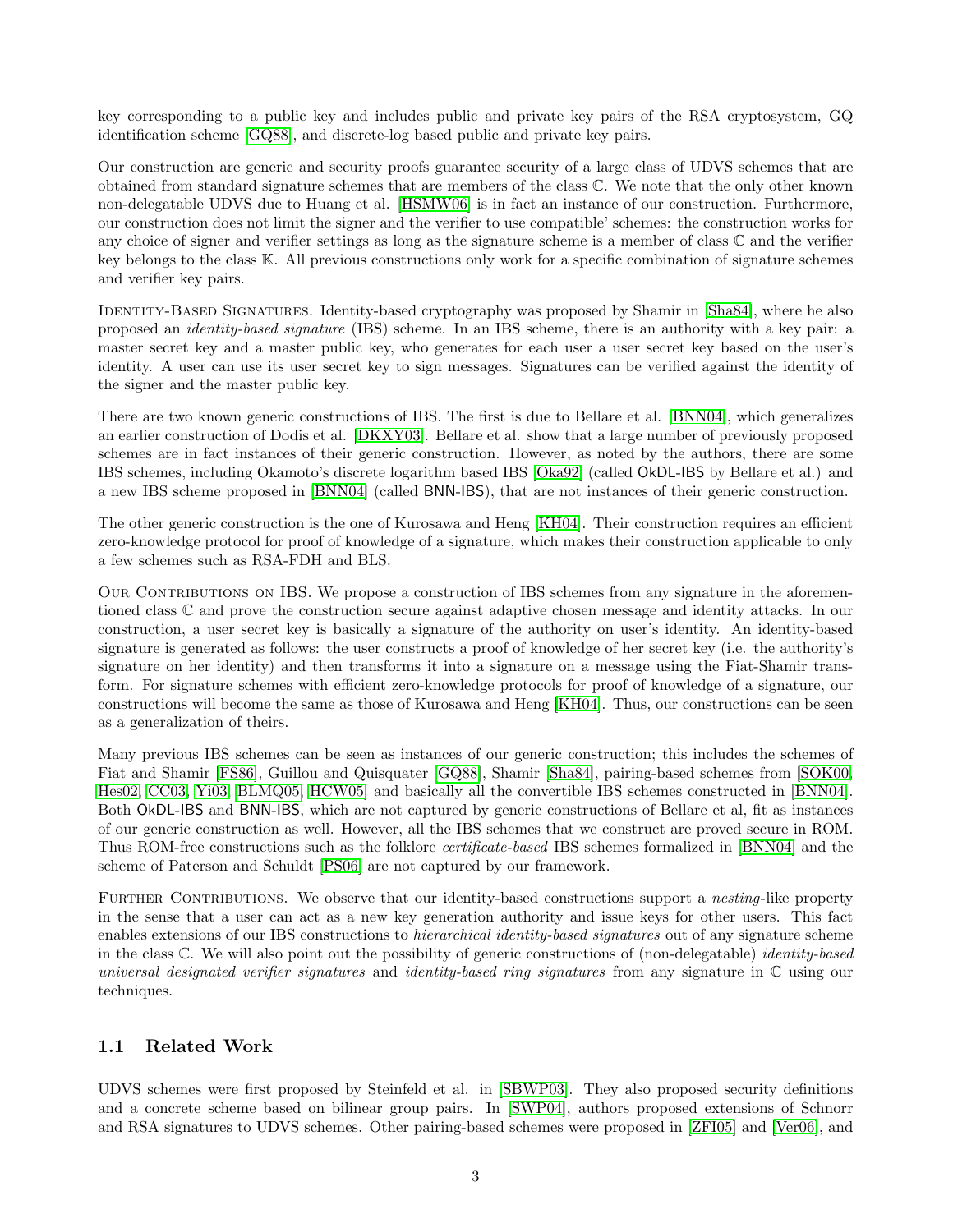<span id="page-3-1"></span>Laguillaumie et al. introduced 'Random Oracle free' constructions [\[LLQ06\]](#page-17-7). Besides, many other UDVS schemes with various flavors were constructed (e.g. interactive [\[BSS05\]](#page-15-8), multi-verifier [\[NSM05\]](#page-17-8), identity-based [\[ZSMC05\]](#page-18-11), with aggregation [\[MT05\]](#page-17-9), ring [\[LW06\]](#page-17-10), and restricted [\[HSMZ06\]](#page-17-11)).

Our constructions are very close to Goldwasser and Waisbard's generic constructions of designated confirmer signatures in [\[GW04\]](#page-16-4). They also use protocols for proof of knowledge of a signature as a tool for their constructions. They also present such protocols for a number of signature schemes including Goldwasser-Micali-Rivest [\[GMR88\]](#page-16-5), Gennaro-Halevi-Rabin [\[GHR99\]](#page-16-6), and Cramer-Shoup [\[CS00\]](#page-16-1). This shows that the above signatures are in class C.

A closely related area is that of ring signatures. Generic constructions of ring signatures as Fiat-Shamir transformed proofs of knowledge of one-out-of-n secret keys have been known for some time now. Our techniques deal with the similar but different concept of proofs of knowledge of signatures on known messages. Although protocols for proof of knowledge of a secret key corresponding to a public key are more studied and well-known, protocols for proof of knowledge of a signature on a message with respect to a known public key has been less studied.

Our identity-based signature is actually an instance of a more general concept: signatures of knowledge, recently redefined and formalized by Chase and Lysyanskaya [\[CL06\]](#page-16-7). A signature of knowledge on a message guarantees that a signer who knows a witness of an NP language has signed the message. Having defined such a signature, conventional signatures become instances of this definition, where a signature guarantees that a signer who knows the secret key corresponding to a known public key has signed the message. Our identity-based signature is also an instance of a signature of knowledge, in which a signature guarantees that a signer who knows a signature of the key generating authority on his identity, has signed the message.

Our identity-based signature can also be seen as the signature counterpart of hidden credentials [\[HBSO03\]](#page-17-12). In a hidden credential scheme, Alice encrypts a message in a way that Bob can only decrypt it if he has a certain credential from Chris, i.e. the credential acts as the private decryption key. In our identity-based signatures, Bob receives a signature which guarantees that an entity who has a certain credential from Chris has signed it, i.e. the credential acts as the private signing key.

It is worth noting that the previous construction of identity-based universal designated verifier signature scheme by Zhang et al. [\[ZSMC05\]](#page-18-11) is delegatable. Our generic construction of the above scheme, as mentioned before, guarantee non-delegatability.

# 2 Preliminaries

## 2.1 Notation

We use different fonts to denote Algorithms, SECURITY NOTIONS, and Oracles, respectively. We denote the internal state of an algorithm  $X$  by  $St_X$  and the empty string by  $\varepsilon$ .  $\parallel$  and  $\triangle$  denote concatenation and definition, respectively. We will also use a handful of different arrows to denote different actions. These are summarized in Table [1.](#page-3-0)

| $x \leftarrow a$ a is assigned to x                                                                               | $x \leftarrow X(a; \mathcal{O})$ X with input a and access to |
|-------------------------------------------------------------------------------------------------------------------|---------------------------------------------------------------|
| $x \stackrel{N}{\leftarrow} a$ a mod <u>N is assigned to</u> x                                                    | oracle $\mathcal O$ is run and outputs x                      |
| $x \stackrel{\$}{\leftarrow} X$ x is chosen randomly from $X \parallel A \longrightarrow B$ a is sent from A to B |                                                               |

<span id="page-3-0"></span>Table 1: Notation used in the paper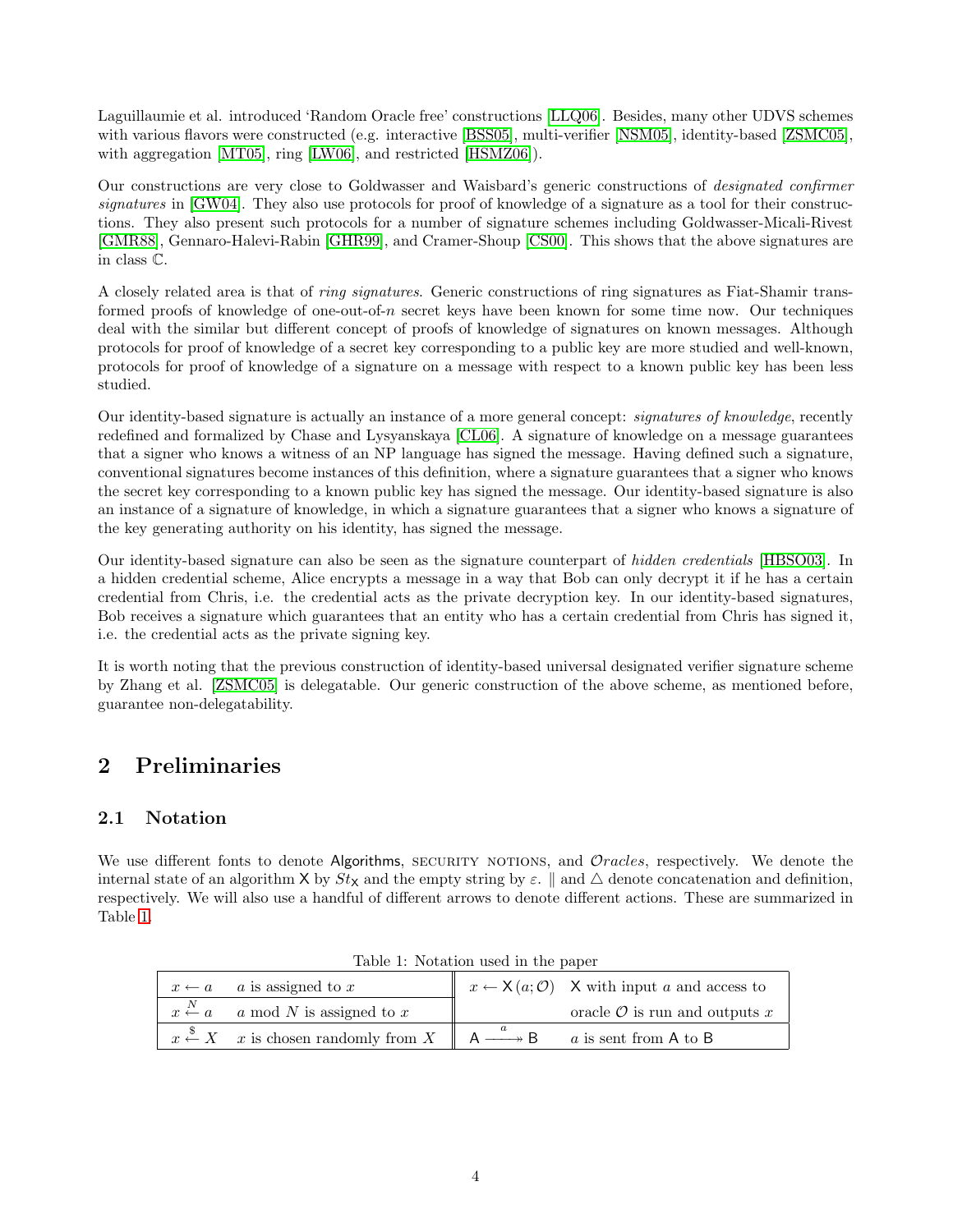#### <span id="page-4-1"></span>2.2 Proofs of Knowledge

Consider an NP problem P. The set of all the pairs consisting of an *instance Ins* of P and its corresponding solution Sol, i.e. (Ins, Sol), form a relation which we call an NP relation. Now, consider an NP relation Rel. Membership of this relation can be decided in polynomial time. Let Rel be the corresponding membership deciding algorithm. Then, a pair  $(Pub, Sec)$  belongs to Rel if and only if Rel(Pub, Sec). Following the works of Camenisch and Stadler [\[CS97a\]](#page-16-8), we will use the following notation for showing a protocol for proof of knowledge

PoK 
$$
\{Sec : Rel(Pub, Sec)\}
$$
,

where the prover proves knowledge of her secret Sec corresponding to a publicly known Pub, s.t.  $(Pub, Sec) \in$ Rel. Technically speaking, Sec is the private input to the prover algorithm and  $Pub$  is the public input of the protocol. We will follow the convention that all the secret inputs are collectively denoted by Sec and shown before the colon (:) and all the remaining variables, functions, sets, etc. appearing after the colon are assumed to be the public inputs, collectively denoted by  $Pub.$ 

A public-coin protocol is a protocol in which the verifier chooses all its messages during the protocol run randomly from publicly-known sets. A three-move public-coin protocol can be written in the so called *canonical* form as shown in Figure [1.](#page-4-0) The prover algorithm in this case will consist of a pair of algorithms, respectively for so-called committing and responding, denoted by  $P = (Cmt, Rsp)$ . The verifier algorithm, in turn, will consist of a pair of algorithms, respectively for so-called *challenging* and *deciding*, denoted by  $V = (ChI, Dcd)$ , where the challenging algorithm is limited to only drawing a challenge randomly from a publicly-known set, called the *challenge space*. As we mentioned before, we will denote by  $St_P$  the internal state of the prover. The work-flow of the algorithm is as follows. In the first move, the prover runs the algorithm Cmt to compute the *commitment Cmt* and sends it to the verifier. Then the verifier chooses a random *challenge Chl* from a challenge space  $ChSp$  and sends it back in the second move. The prover will then compute a response Rsp according to the algorithm Rsp based on the information from the first run and the challenge, and then send Rsp to the verifier. Algorithm Dcd will be run by the verifier at the end to compute a *decision d* based on the commitment, the challenge and the response.

$$
(St_{P}, Cmt) \leftarrow \text{Cmt}(Sec, Pub)
$$
\n
$$
C_{hl} \xrightarrow{C_{hl}} Chl \xleftarrow{C_{h}} ChSp
$$
\n
$$
Rsp \leftarrow \text{Rsp}(St_{P}, Chl)
$$
\n
$$
\xrightarrow{Rsp}
$$
\n
$$
d \leftarrow \text{Dcd}(Pub, Cmt, Chl, Rsp)
$$

<span id="page-4-0"></span>Figure 1: A canonical three-move public-coin protocol for proof of knowledge

Let's denote the *transcript* of a protocol run in Figure [1](#page-4-0) by  $Tr = (Cmt, Chl, Rsp)$ . The protocol is said to have the *honest-verifier zero-knowledge* property (HVZK from now on) [\[GMR89\]](#page-16-9), if there exists an algorithm that is able to *simulate* transcripts that are indistinguishable from the ones of the real protocol runs without the knowledge of the secret. The protocol is said to have the *special soundness* property (SpS from now on) as described in [\[CDS94\]](#page-15-0), if there also exists an algorithm that is able to extract the secret from two transcripts of the protocol with the same commitment and different challenges. We denote these as the following, respectively:

$$
Tr \leftarrow \text{TrSim}(Pub) \quad \text{and} \quad Sec \leftarrow \text{Ext}(Pub, Tr, Tr') ,
$$

where  $Tr = (Cmt, Chl, Rsp)$  and  $Tr' = (Cmt', Chl', Rsp')$  are such that  $Cmt = Cmt'$  but  $Chl \neq Chl'$ . A threemove public-coin protocol with both the HVZK and SpS properties is usually called a  $\Sigma$  protocol. Examples of  $\Sigma$  protocols for proof of knowledge are the GQ protocol [\[GQ88\]](#page-16-2) and the Schnorr protocol [\[Sch91\]](#page-18-2).

### 2.3 Proofs of Disjunctive Knowledge

Cramer et al. have shown how to extend  $\Sigma$  protocols to witness indistinguishable (WI from now on)  $\Sigma$  protocols for proving knowledge of (at least) t out of n values using secret sharing schemes [\[CDS94\]](#page-15-0). They call such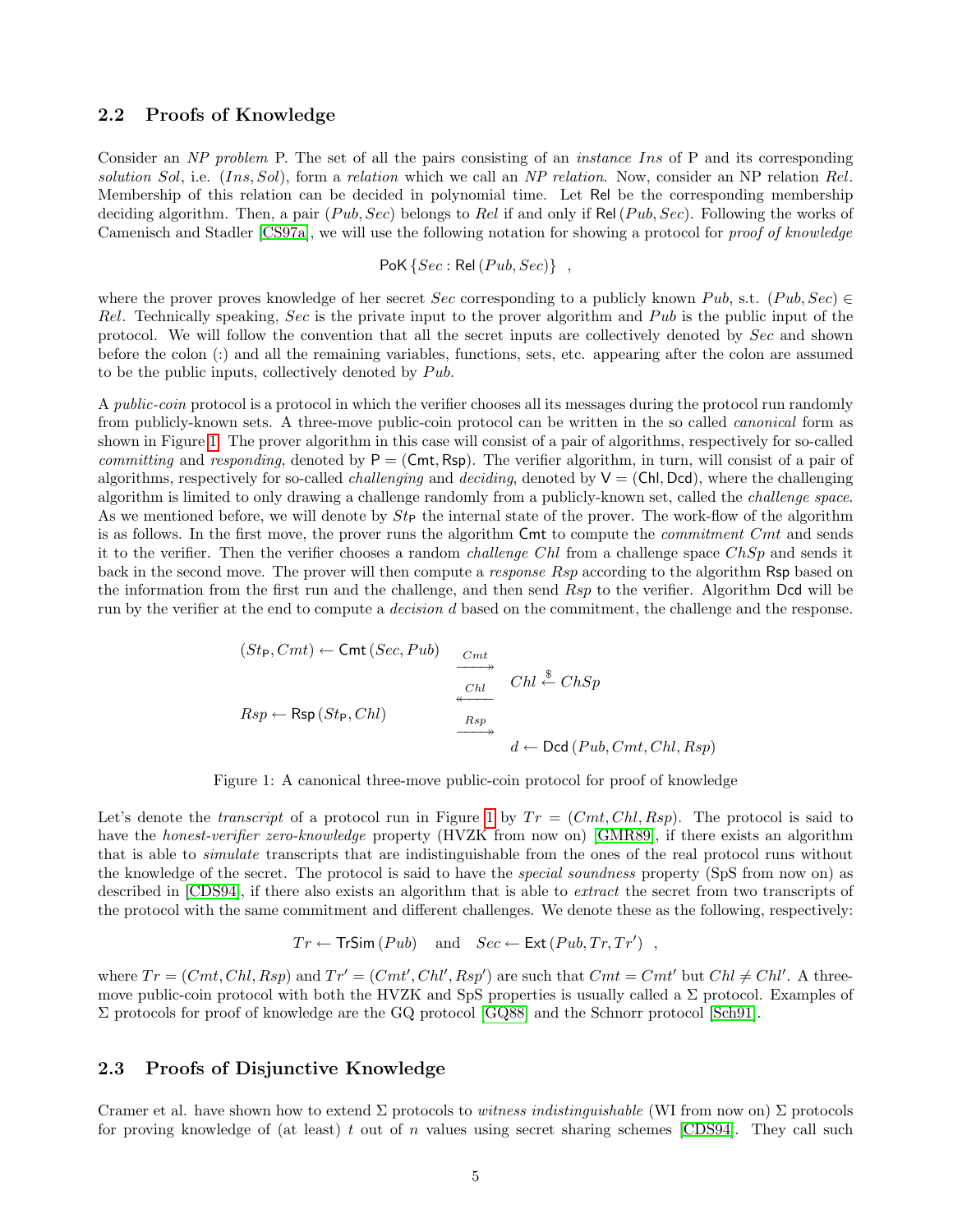<span id="page-5-1"></span>protocols proofs of partial knowledge. Witness indistinguishability guarantees that even a cheating verifier will not be able to tell which t-subset of the n values the prover knows. Thus, the transcripts of different runs of the protocol with different t-subsets as prover input will be indistinguishable from one another.

An instance of such partial proofs of knowledge that we find useful here is a WI proof of knowledge of one out of two, which we call a *proof of disjunctive knowledge*. These proofs were also observed by Camenisch and Stadler [\[CS97b\]](#page-16-10) for discrete logarithms. In line with the above, we will use the following notation to show such proofs: to show a protocol for proof of knowledge of a value  $Sec_1$  such that  $\text{Rel}_1(Pub_1, Sec_1)$  or a value  $Sec_2$  such that  $\text{Rel}_2$  ( $Pub_2, Sec_2$ ), we use the notation

PoK 
$$
\{(Sec_1 \vee Sec_2): \text{ Rel}_1(Pub_1, Sec_1), \text{ Rel}_2(Pub_2, Sec_2) \}
$$
.

The  $\Sigma$  protocol for proof of knowledge of  $Sec_1$  or  $Sec_2$  corresponding to  $Pub = (Pub_1, Pub_2)$  can be constructed in the canonical form using simple techniques. Both HVZK and SpS properties are also inherited by the constructed proof of disjunctive knowledge. For specifics refer to Appendix [F.](#page-32-0)

#### 2.4 The Fiat-Shamir Transform

Fiat and Shamir proposed a method for transforming (interactive) three-move public-coin protocols into noninteractive schemes [\[FS86\]](#page-16-0). The idea is to replace the verifier with a hash function and the rationale behind it is that all the verifier does in such a protocol is providing some sort of unpredictable challenge that can be mimicked by a Random Oracle hash function. This idea can be applied in two different ways, depending on what one includes in the hash function argument. One way is to set the challenge as the hash of the concatenation of the public inputs and the commitment, i.e.  $Chl \leftarrow H(Pub \parallel Cmt)$ . This way we will get a non-interactive proof of knowledge. If such a transform is applied to the protocol in Figure [1](#page-4-0) using the Random Oracle hash function  $H : \{0,1\}^* \mapsto ChSp$ , the resulting non-interactive proof scheme will be as in Figure [2,](#page-5-0) with the algorithms NIPoK and NIVoK for non-interactive proof and verification of knowledge, respectively. Here, π is a non-interactive proof that can be verified off-line and publicly. HVZK and SpS properties for non-interactive proofs are defined similarly to their counterparts for interactive proofs. Pointcheval and Stern's Forking Lemma [\[PS00a\]](#page-18-3) can be used to easily prove in the Random Oracle Model that the Fiat-Shamir construction has both the HVZK and SpS properties if the original interactive proof has the corresponding properties.

| Algorithm $NIPoK$ ( $Pub, Sec)$ )         |                                            |
|-------------------------------------------|--------------------------------------------|
| $(St_P, Cmt) \leftarrow$ Cmt $(Sec, Pub)$ | Algorithm NIVoK $(Pub, \pi)$               |
| $Chl \leftarrow H(Pub    Cmt)$            | $Chl \leftarrow H(Pub    Cmt)$             |
| $Rsp \leftarrow \text{Rsp}(St_P, Chl)$    | $d \leftarrow \textsf{Dcd}(Cmt, Chl, Rsp)$ |
| $\pi \leftarrow (Cmt, Rsp)$               | return $d$                                 |
| return $\pi$                              |                                            |

<span id="page-5-0"></span>Figure 2: The non-interactive proof scheme from applying Fiat-Shamir to the protocol in Figure [1](#page-4-0)

The other way of applying the Fiat-Shamir method is to set the challenge as the hash of the concatenation of the public inputs, the commitment, and an arbitrary message m, i.e.  $Chl \leftarrow H(Pub \parallel Cmt \parallel m)$ . This will give us a *signature scheme*. The resulting signature from applying such a transform to the protocol in Figure [1](#page-4-0) using the Random Oracle hash function  $H: \{0,1\}^* \mapsto ChSp$ , will be as in Figure [3,](#page-6-0) with the algorithms Sign and Verify for signing a message and verification of a candidate signature, respectively. Similarly,  $\sigma$  is a signature that can be verified publicly. The resulting signature scheme will be existentially unforgeable under chosen message attack if the original protocol is a  $\Sigma$  protocol [\[PS00a\]](#page-18-3). Security of the signature can be also proved assuming other requirements [\[OO98\]](#page-18-12) or even weaker requirements on the protocol [\[AABN02\]](#page-14-2). We do not get into those details since we are not going to use those results directly.

The term signature of knowledge has been used in the literature for a transformed proof of knowledge via the Fiat-Shamir transform, dating back to Camenisch and Stadler's work on group signatures [\[CS97a\]](#page-16-8). Let us also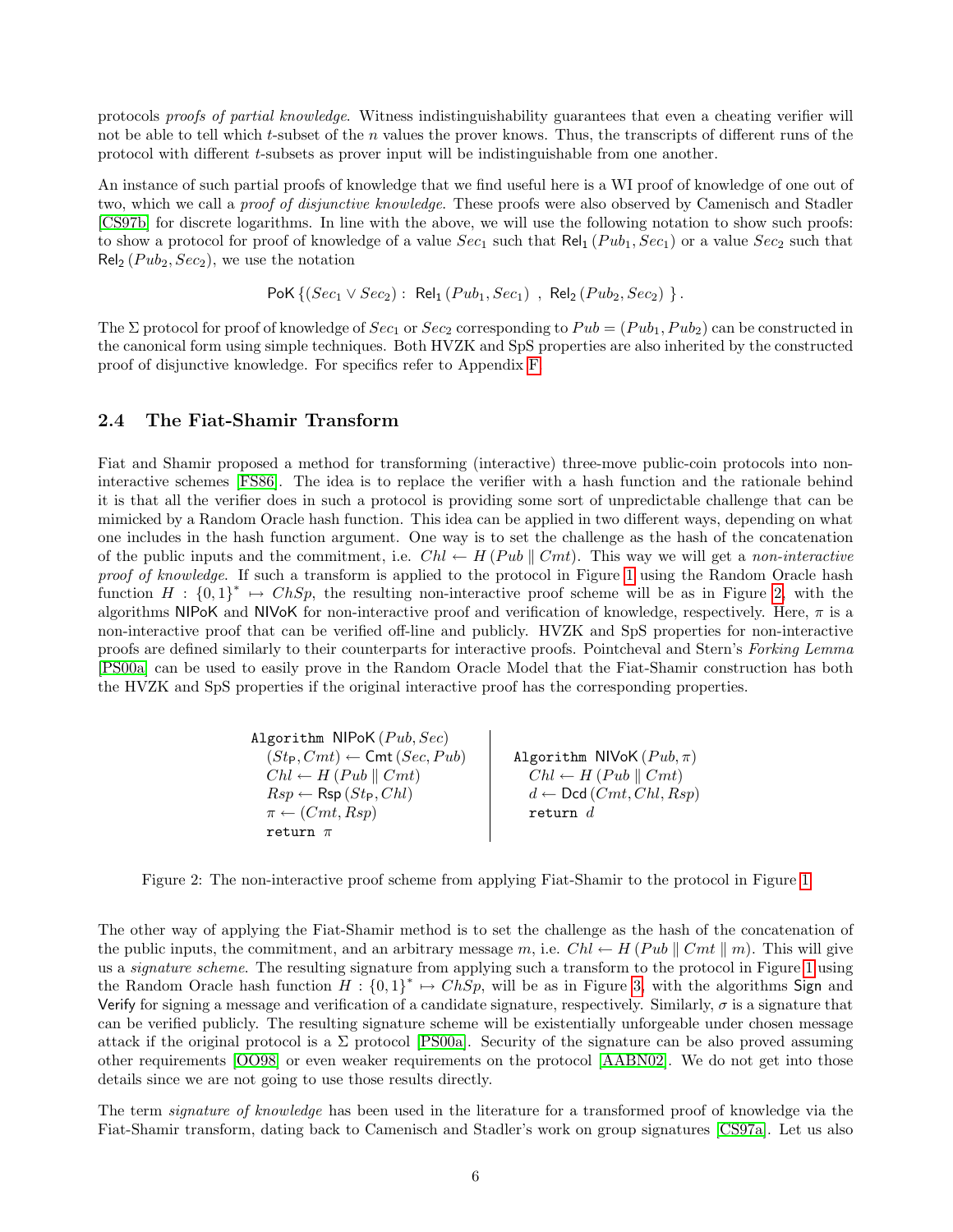<span id="page-6-1"></span>Algorithm  $Sign(Pub, Sec, m)$  $(St_P, Cmt) \leftarrow$  Cmt  $(Sec, Pub)$  $Chl \leftarrow H$  (Pub  $\parallel Cmt \parallel m$ )  $Rsp \leftarrow \mathsf{Rsp}\left(St_{\mathsf{P}}, Chl\right)$  $\sigma \leftarrow (Cmt, Rsp)$ return  $\sigma$ Algorithm Verify  $(P u b, m, \sigma)$  $Chl \leftarrow H(Pub \parallel Cmt \parallel m)$  $d \leftarrow \textsf{Dcd}(Cmt, Chl, Rsp)$ return  $d$ 

<span id="page-6-0"></span>Figure 3: The signature scheme from applying Fiat-Shamir to the protocol in Figure [1](#page-4-0)

use the terms signature of knowledge (SoK) for both the NIPoK and Sign algorithms and the term verification of knowledge (VoK) for both the NIVoK and Verify algorithms, resulting from applying Fiat-Shamir transform to a  $\Sigma$  protocol as mentioned above. Assuming the original protocol to be PoK {Sec: Rel(Pub, Sec)}, we denote the corresponding SoK and VoK by

| SoK $\{Sec: \mathsf{Rel}\,(Pub, Sec)\}\stackrel{\triangle}{=} \mathsf{NIPoK}\,(Pub, Sec)$ | $\perp$ SoK { $Sec$ : Rel $(Pub, Sec)$ } $(m) \stackrel{\triangle}{=}$ Sign $(Pub, Sec, m)$                                                                                                              |
|-------------------------------------------------------------------------------------------|----------------------------------------------------------------------------------------------------------------------------------------------------------------------------------------------------------|
|                                                                                           | VoK $\{Sec: \text{Rel}(Pub, Sec)\}$ $(\pi) \stackrel{\triangle}{=} \text{NIVoK}(Pub, \pi)$ $\big $ VoK $\{Sec: \text{Rel}(Pub, Sec)\}$ $(m, \sigma) \stackrel{\triangle}{=}$ Verify $(Pub, m, \sigma)$ . |

#### 2.5 On Public-Private Key Pairs

Key pairs are usually generated via a key generation algorithm KeyGen that takes a security parameter as input and outputs the key pair. It must be hard to compute the secret key corresponding to a given public key. We call the hard problem of computing the secret key for a given public key for a key pair the underlying problem of that key pair. Each public key is an instance of the underlying problem and the corresponding secret key is the corresponding solution. If key pairs are poly-time verifiable, i.e. one can efficiently verify if a given secret key corresponds to a given public key, the key generation algorithm KeyGen defines an NP relation  $KeyPair$ consisting of all the possible key pairs, i.e.

$$
KeyPair_k = \{(pk, sk) : (pk, sk) \leftarrow \text{KeyGen}(k)\} .
$$

We are interested in key pairs for which there exists a  $\Sigma$  protocol to prove knowledge of a secret key corresponding to a given public key. Let us call the set of these key pairs K. A  $\Sigma$  protocol for a key pair in K, omitting the security parameter (where it is clear from the context), can be shown as

PoK 
$$
\{sk : \text{KeyPair}(pk, sk)\}
$$
.

Some key pairs that have  $\Sigma$  protocols as above are listed in Appendix [C.1.](#page-25-0) These include popular key pairs like the ones of the GQ identification scheme, discrete-log-like key pairs, and key pairs of the RSA cryptosystem. We will use the term key type to refer to these different types of keys. For instance, we denote the keys for the  $GQ$ identification scheme by the term 'GQ-type key pairs'.

Note that  $(In, Sol), (Pub, Sec),$  and  $(pk, sk)$  are three ways of showing the same thing, i.e. a member of an NP relation, depending on how we are looking at the pair. We will use this intuition later to interchange notation between NP problems, proofs of knowledge and key pairs.

### 3 Defining the Class C of Signatures

Let  $SS = SS$ . (KeyGen, Sign, Verify) be a provably-secure (standard) signature scheme. Security of the scheme, i.e. its existential unforgeability under chosen message attacks (euf-cma) [\[GMR88\]](#page-16-5), is based on the hardness of an underlying problem denoted here by  $P_{\text{SS}}$ . Let us also denote by  $PKSp$  and  $MSp$  the public key space (i.e. the set of all possible public keys) and the *message space* of a standard signature scheme, respectively. We define a class C of standard signature schemes as follows.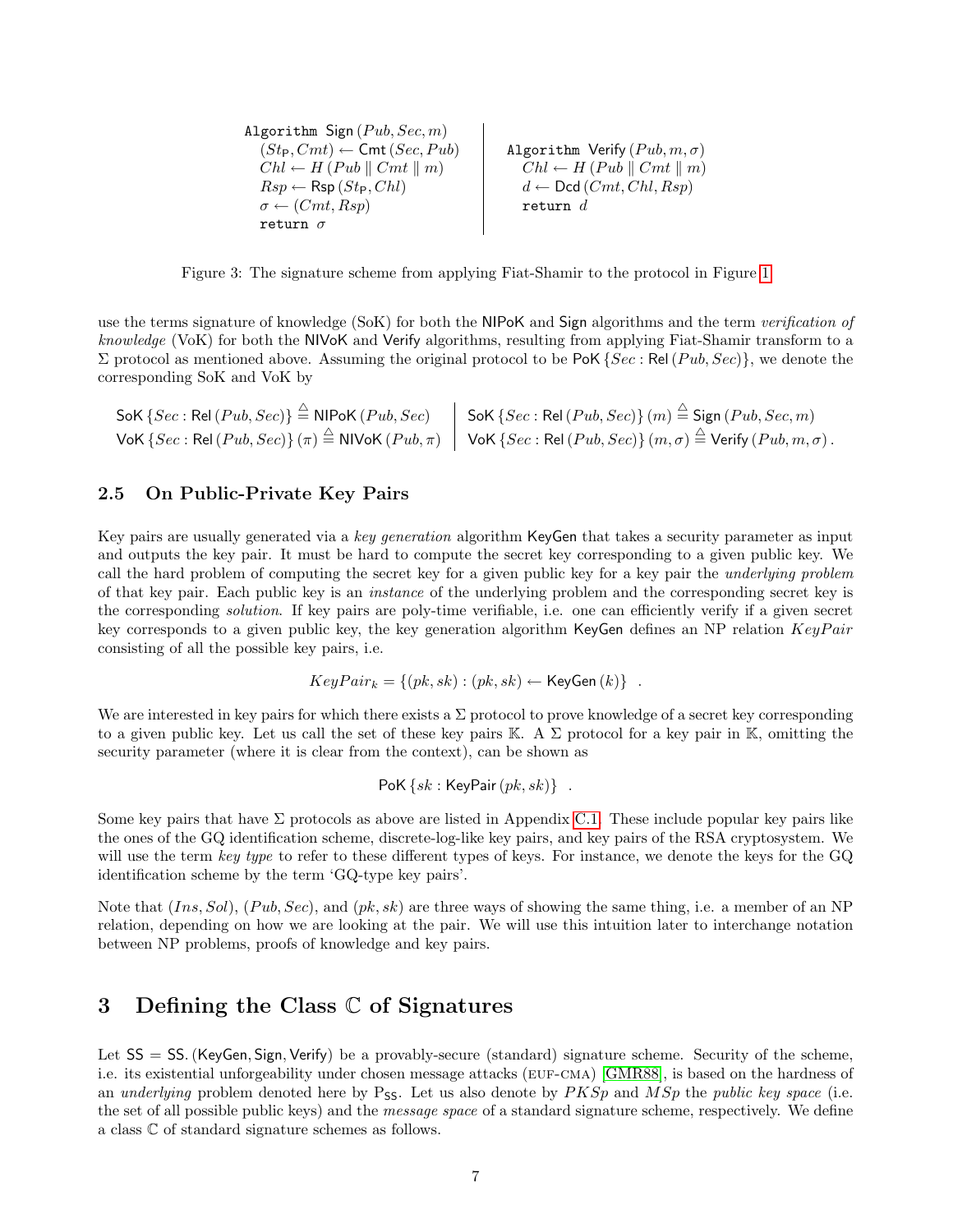<span id="page-7-0"></span>Definition. C is the set of all signature schemes SS for which there exists a pair of algorithms, Convert and Retrieve, where Convert gets the public key  $pk$ , a message m, and a valid signature  $\sigma$  on the message as input and converts the signature to a pair  $\tilde{\sigma} = (\tilde{\sigma}_{aux}, \tilde{\sigma}_{pre})$  called converted signature as follows:

 $\tilde{\sigma} = (\tilde{\sigma}_{aux}, \tilde{\sigma}_{pre}) \leftarrow$  Convert $(pk, m, \sigma)$ , such that:

- there exists an algorithm AuxSim such that for every  $pk \in PKSp$  and  $m \in MSp$  the output of AuxSim  $(pk, m)$ is (information-theoretically) indistinguishable from  $\tilde{\sigma}_{aux}$ ,
- there exists an algorithm Compute that on input the public key pk, a message m, and  $\tilde{\sigma}_{aux}$  computes a description of a *one-way function*  $f(\cdot)$  and an I in the range of f, such that I is the image of  $\tilde{\sigma}_{pre}$  under the one-way function  $f$ , i.e. for a converted signature the output of the following algorithm is true.

Algorithm Valid  $(pk, m, \tilde{\sigma})$  $(f, I) \leftarrow$  Compute  $(pk, m, \tilde{\sigma}_{\text{aux}})$  $d \leftarrow (f\left(\tilde{\sigma}_{pre}\right) = I)$ return  $d$ 

• there exists a  $\Sigma$  protocol for proof of knowledge of a  $Sec = \tilde{\sigma}_{pre}$  corresponding to a  $Pub = (pk, m, \tilde{\sigma}_{aux})$ such that  $\tilde{\sigma}$  is valid with respect to pk and m, i.e. there exist a  $\Sigma$  protocol for the following proof of knowledge

PoK 
$$
\{\tilde{\sigma}_{pre} : \text{Valid}(pk, m, (\tilde{\sigma}_{aux}, \tilde{\sigma}_{pre}))\}
$$
,

and for any candidate converted signature satisfying Valid  $(pk, m, (\tilde{\sigma}_{aux}, \tilde{\sigma}_{pre}))$ , a valid signature on the message m can be *retrieved* via the Retrieve algorithm as follows:

$$
\sigma \leftarrow \mathsf{Retrieve}\left(pk, m, \tilde{\sigma}\right) \enspace .
$$

The properties required by the definition enables a holder of a signature to efficiently prove knowledge of a signature on a known message to a verifier by first converting it and then revealing the simulatable part of the converted signature which enables the verifier to determine  $I$  and  $f$ . Finally, the protocol for proof of knowledge of the pre-image of I under f is carried out by the two parties. A similar property for signature schemes have been observed before in the literature, often referred to as the reduction of the proof of knowledge of a signature to a proof of knowledge of a pre-image under a one-way function (see e.g. [\[ASW00,](#page-14-3) [CD00,](#page-15-9) [GMY06\]](#page-16-11)). Note that the fact that any NP relation has a  $\Sigma$  protocol [\[CDV06\]](#page-15-10) provides protocols for proving knowledge of a signature for any signature scheme, but such protocols are not necessarily efficient enough for practice. We observe that even existence of a  $\Sigma$  protocol for a converted version of the signature is enough for our constructions. Such a protocol is not necessarily HVZK with respect to the signature since it reveals  $\tilde{\sigma}_{\mathrm{aux}}$ .

We actually need another requirement on the signature scheme to be able to prove our schemes secure. We require that in the security proof of the signature scheme, two separate algorithms be identifiable: an algorithm that given an instance Ins of the underlying problem  $P_{SS}$ , is able to *simulate* for the adversary a public key and signatures on the messages of its choice, and a second algorithm that given a forgery by the adversary (resp. two forgeries on the same message for schemes with proof of unforgeability based on the Forking Lemma), is able to calculate the solution Sol to the problem instance. We will call these two algorithms Sim and Cal, respectively. Since, this is true for all the conventional signature schemes, we do not see it as a real requirement. For more on this extra requirement, see Appendix [C.2.](#page-25-1)

Many of the signature schemes in use today fall in the class C. Examples of such schemes are RSA-FDH [\[BR96\]](#page-15-2), Schnorr [\[Sch91\]](#page-18-2), Modified ElGamal [\[PS00a\]](#page-18-3), BLS [\[BLS01\]](#page-15-3), BB [\[BB04\]](#page-14-0), Cramer-Shoup [\[CS00\]](#page-16-1), Camenisch-Lysyanskaya-02 [\[CL02\]](#page-15-4), and Camenisch-Lysyanskaya-04 [\[CL04\]](#page-15-5) signatures. Appendix [C.3](#page-26-0) lists the corresponding algorithms for the above signatures and shows why each of them belong to C.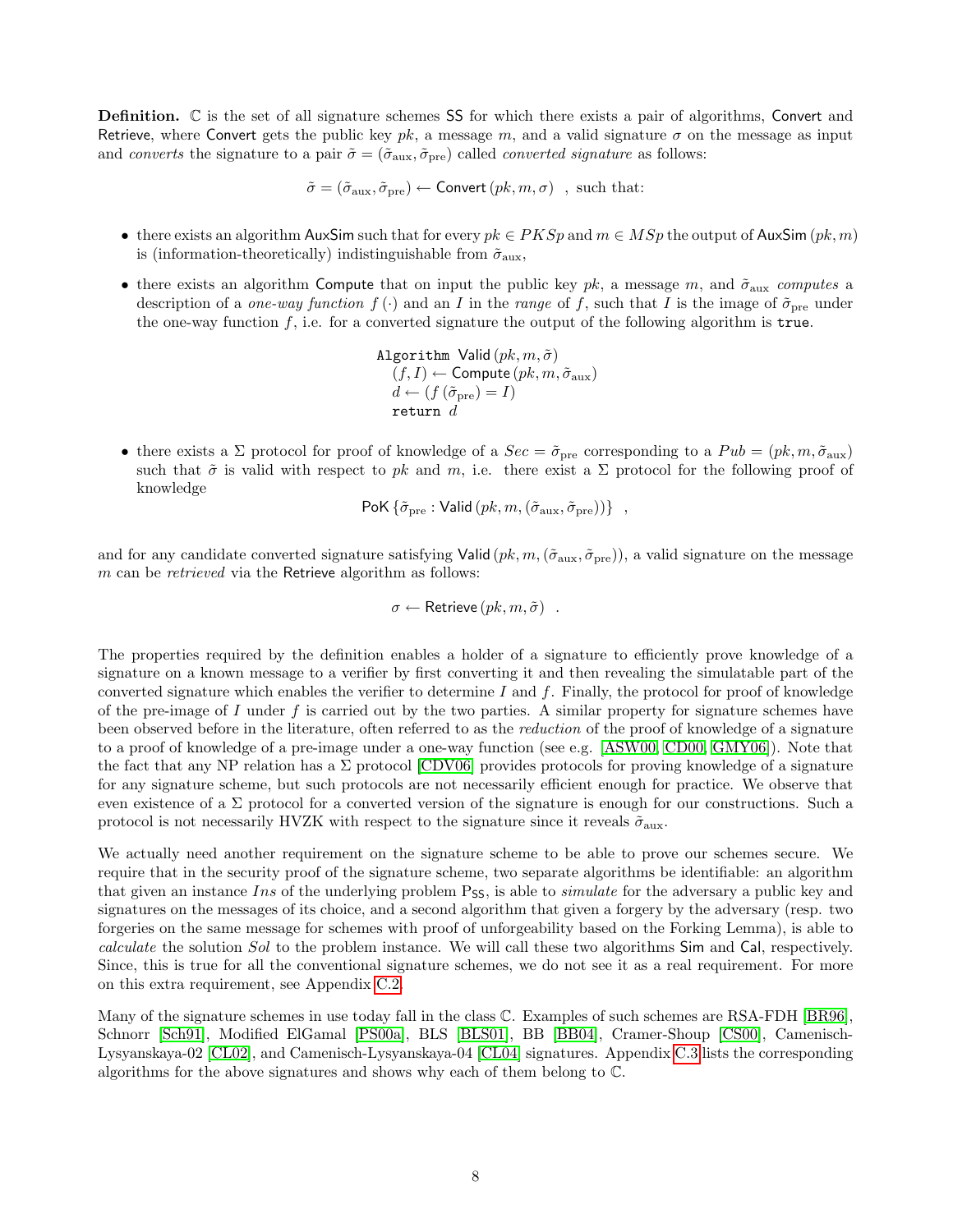# <span id="page-8-1"></span>4 Universal Designated Verifier Signatures

In this section, we first review the definitions of the UDVS scheme and its security. Then we propose our generic construction of UDVS schemes from any signature scheme in C and prove it secure.

### 4.1 Definition

A UDVS is a signature scheme with an extra functionality: a holder of a signature can designate the signature to a particular verifier, using the verifier's public key. A UDVS can be described by adding some extra algorithms to the ones needed for description of the underlying signature scheme. Here, we briefly recall the definitions from Steinfeld et al. [\[SBWP03\]](#page-18-0). A UDVS is described by eight algorithms: a Common Parameter Generation algorithm CPGen that on input  $1^k$ , where k is the security parameter, outputs a string consisting of common parameters cp publicly shared by all users, two Signer (resp. Verifier) Key Generation algorithms SKeyGen (resp. VKeyGen) that on input a common parameter string cp, output a secret/public key-pair  $(s_k, pk_s)$  (resp.  $(s_k, p_k)$  for the signer (resp. verifier), Signing and Public Verification algorithms Sign and PVer, where the former on input a signing secret key  $sk_s$  and a message m, outputs a signer's publicly-verifiable (PV) signature  $\sigma$  and the latter on input signer's public key  $pk_s$  and message/PV-signature pair  $(m, \sigma)$ , outputs a boolean verification decision, *Designation* and *Designated Verification* algorithms Desig and DVer, where the former on input a signer's public key  $pk_s$ , a verifier's public key  $pk_v$ , and a message/PV-signature pair  $(m, \sigma)$ , outputs a designated-verifier (DV) signature  $\hat{\sigma}$  and the latter on input a signer's public key  $pk_s$ , a verifier's secret key sk<sub>v</sub>, and a message/DV-signature pair  $(m, \hat{\sigma})$ , outputs a boolean verification decision, and finally a Verifier Key-Registration VKeyReg algorithm, which is a protocol between a Key Registration Authority (KRA) and a verifier to register verifier's public key.

### 4.2 Security

Steinfeld et al. identified two security requirements for UDVS schemes: *DV-unforgeability* and non-transferability privacy. We consider a third property proposed by Lipmaa et al. called non-delegatability. Intuitively, DVunforgeability captures the inability of the adversary to forge designated signatures for new messages, even if it can have signatures on chosen messages and can verify chosen pairs of messages and designated signatures, non-transferability privacy captures the inability of the designated verifier to produce evidence to convince a third party that the message has actually been signed by the signer, and finally non-delegatability captures the inability of everyone except the signature holder and the designated verifier to generate designated signatures and hence the signature holder and designated verifier's inability to delegate their ability to generate designated signatures without revealing their corresponding secrets, i.e. the signature or the designated verifier secret key.

DV-Unforgeability. We use Steinfeld et als definition of security of UDVS schemes against existential designated signature unforgeability under chosen message attack, denoted by DV-EUF-CMA-attack. The formal definition comes in Appendix [D.](#page-30-0)

Non-Transferability Privacy. Steinfeld et al. have formalized this property in detail and proposed a definition capturing the fact that possessing a designated signature does not add to the computational ability of the designated verifier [\[SBWP03\]](#page-18-0). In their formalization, they require that whatever a designated verifier who has been given a designated signature can leak to a third party (even at the expense of disclosing his secret key), he would have been able to leak without the designated signature. One can easily see that if designated signatures are simulatable by the verifier himself then a designated signature adds no computational ability to the verifier and thus, without going into details of the formal definition for non-transferability privacy, we will state and use the following lemma to prove our schemes secure.

<span id="page-8-0"></span>Lemma 1 A scheme UDVS achieves perfect non-transferability privacy if there exists an efficient forgery algorithm Forge, s.t. for any pairs  $(s k<sub>s</sub>, p k<sub>s</sub>)$  and  $(s k<sub>v</sub>, p k<sub>v</sub>)$  generated through key generation algorithms of UDVS and for any message m, the following two random variables have the same distribution:

Forge  $(pk_s, sk_v, pk_v, m)$  and Desig  $(pk_s, pk_v, m,$  Sign  $(sk_s, m)$ .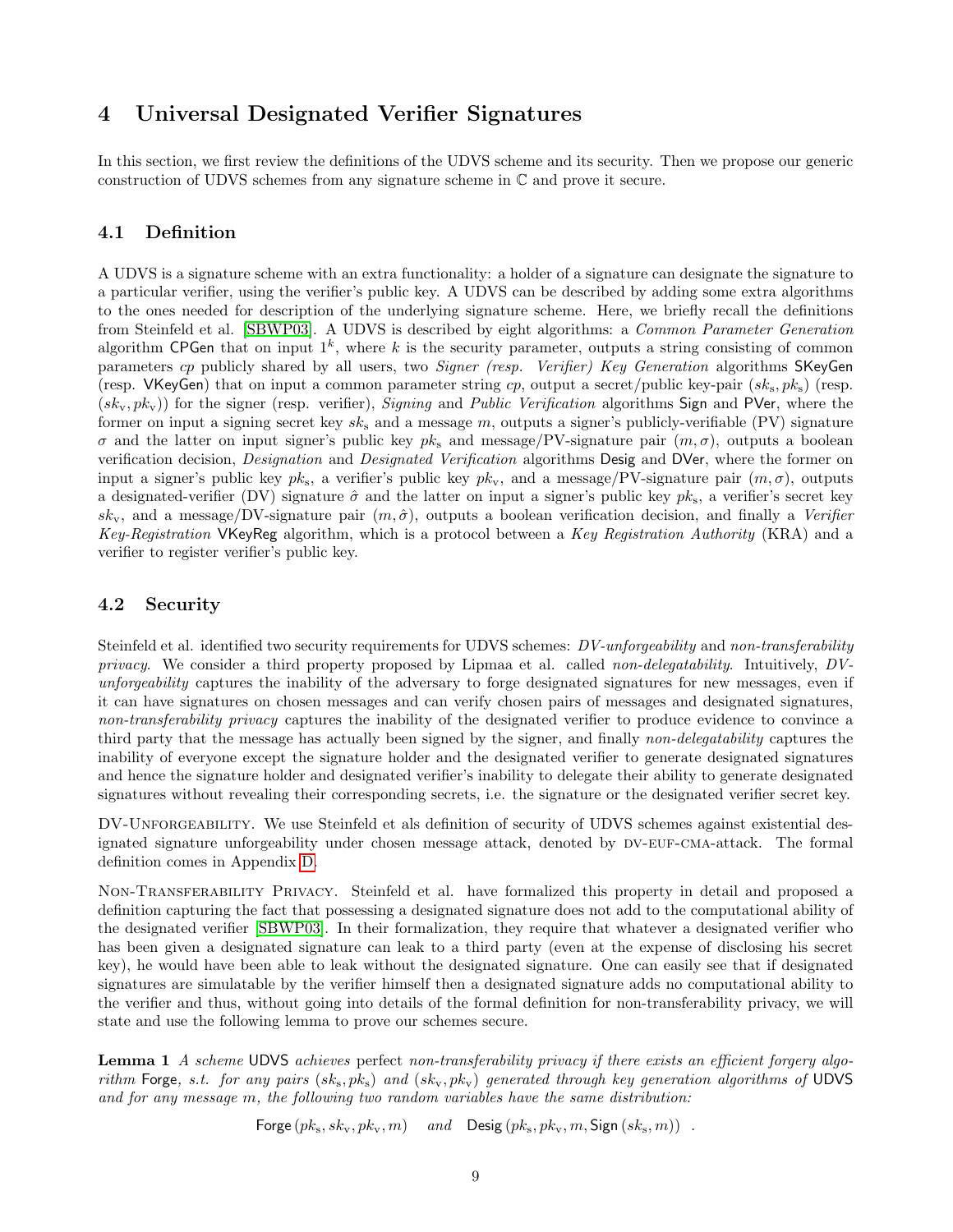<span id="page-9-1"></span>Other flavors of non-transferability privacy, i.e. statistical and computational non-transferability privacy can be analogously achieved by requiring the two distributions to be statistically or computationally indistinguishable, respectively. Note that there are two main differences between this lemma and Lemma 1 in [\[SBWP03,](#page-18-0) p. 531]. Firstly, their lemma is biconditional, but ours is not. We are only using the direction that is pretty obvious. However, our lemma is a generalization of that direction. They only state their lemma for deterministic designated signatures, but our lemma is stated for the general (possibly probabilistic) case.

Non-Delegatability. Lipmaa et al have defined the non-delegatability property for designated-verifier sig-natures [\[LWB05\]](#page-17-1). As they mention, their definition of  $\kappa$ -non-delegatability basically requires the designated signature to be a non-interactive proof of knowledge of the signer's or the designated verifier's secret key, with knowledge error  $\kappa$  as per definition of [\[BG92\]](#page-14-4). The reason behind such a definition is to guarantee that only the signer or the designated verifier are able to produce a designated signature, thus preventing them from being able to delegate their ability without revealing their secret key. In a UDVS scheme, we want only a person who holds a signature or the designated verifier to be able to produce a designated signature. Lipmaa et al's definition can be extended to the UDVS case as follows. κ-non-delegatability for UDVS schemes requires the designated signature to be a non-interactive proof of knowledge of a signature or the designated verifier's secret key, with knowledge error  $\kappa$ .

We use an observation by Cramer et al. [\[CDM00,](#page-15-11) p. 359], that will help us simplify the non-delegatability proofs for our constructions, is that a three-move public-coin protocol with SpS property and challenge space  $ChSp$ is a proof of knowledge with knowledge error  $\kappa = |ChSp|^{-1}$ . The non-interactive version of this observation can be easily seen to hold in the Random Oracle Model using the Forking Lemma. That is, a Fiat-Shamir noninteractive proof of knowledge (i.e. our NIPoK) with SpS property and challenge space  $ChSp$  is a non-interactive κ-proof of knowledge in the the Random Oracle Model with knowledge error  $\kappa = |ChSp|^{-1}$ . Based on these observations, we propose the following lemma:

<span id="page-9-0"></span>**Lemma 2** A scheme UDVS is  $\kappa$ -non-delegatable if a designated signature is a Fiat-Shamir non-interactive proof of knowledge of a signature or the secret key of the verifier, with SpS property and  $|ChSp| \geq \frac{1}{\kappa}$ .

#### 4.3 Construction of UDVS Schemes from Standard Signatures

We show how to extend any signature scheme in class  $\mathbb C$  to a universal designated verifier signature, by combining it with a key type for the verifier in K. We use the building blocks we introduced before, namely proofs of disjunctive knowledge and the Fiat-Shamir transforms to construct our UDVS schemes. As mentioned before, our construction has the distinctive property that the verifier's key pair type can be chosen independently from the choice of the signer's signature. Our construction works for any combination of a signature in class C and a verifier key pair type in K. Let  $SS = (KeyGen, Sign, Verify)$  be a standard signature scheme in class  $\mathbb C$  and KT be a verifier-chosen key type in K. Denoting the signer- and verifier-related variables respectively by s and v indexes, the construction can be shown as follows:

• CPGen gets as input  $1^k$ , where k is the security parameter, returns  $cp = 1^k$  as the common parameter. The signer and the verifiers choose their own signature scheme and key pair types, respectively, i.e.

<code>GUDVS.(SKeyGen, Sign, PVer)</code>  $\stackrel{\triangle}{=}$  SS. (KeyGen, Sign, Verify)  $\quad$  and  $\quad$  VKeyGen  $\stackrel{\triangle}{=}$  KeyGen  $\,$  .

• To designate, the signature-holder first converts the signature and then constructs a signature of disjunctive knowledge of  $\tilde{\sigma}_{pre}$  or the verifier's secret key. The DV-signature is a pair consisting of  $\tilde{\sigma}_{aux}$  and this signature of knowledge, i.e.

$$
\begin{array}{l} \texttt{Algorithm \; GUDVS.Desig}\left(pk_{\rm s},pk_{\rm v},m,\sigma\right)\\ \left(\tilde{\sigma}_{\rm aux},\tilde{\sigma}_{\rm pre}\right)\leftarrow\textsf{Convert}\left(pk_{\rm s},m,\sigma\right)\\ \delta\leftarrow\textsf{Sok}\left\{\left(\tilde{\sigma}_{\rm pre}\vee sk_{\rm v}\right):\textsf{Valid}\left(pk_{\rm s},m,\left(\tilde{\sigma}_{\rm aux},\tilde{\sigma}_{\rm pre}\right)\right),\textsf{Pair}\left(pk_{\rm v},sk_{\rm v}\right)\right\} \\ \hat{\sigma}\leftarrow\left(\tilde{\sigma}_{\rm aux},\delta\right) \\ \textcolor{red}{\textbf{return }\hat{\sigma}} \end{array}
$$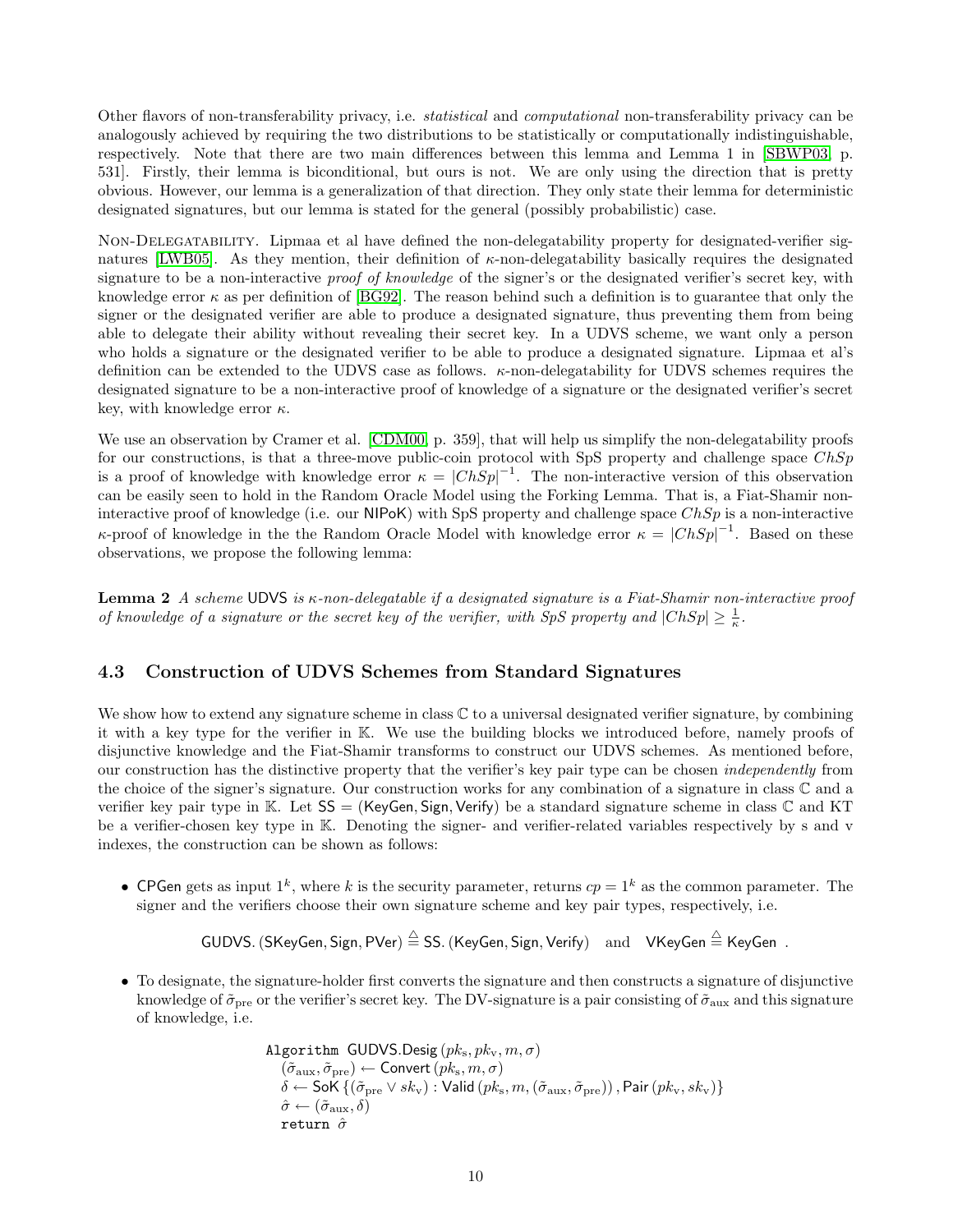<span id="page-10-0"></span>• To verify the DV-signature, one verifies the validity of the signature of knowledge  $\delta$  according to the message, the public keys of the signer and the verifier, and the value  $\tilde{\sigma}_{aux}$  provided, i.e.

Algorithm GUDVS.DVer (
$$
pk_s
$$
,  $pk_v$ ,  $m$ ,  $\hat{\sigma}$ )  
\n $d \leftarrow \text{VoK }\{(\tilde{\sigma}_{pre} \vee sk_v) : \text{Valid } (pk_s, m, (\tilde{\sigma}_{aux}, \tilde{\sigma}_{pre}))\}$ , Pair ( $pk_v$ ,  $sk_v$ )\}(δ)  
\nreturn  $d$ 

An example for an all-RSA-based scheme, which combines RSA-FDH signature and GQ-type verifier keys is described in Appendix [E.](#page-31-0)

Note that the designated verification algorithm in our construction is *public*, since from the verifier key pair, only the public key  $pk_v$  is sufficient to run the GUDVS.DVer algorithm. In fact, the definition of UDVS schemes does not require that designated verification should be only executable by the verifier and for instance, the  $SchUDVS<sub>2</sub>$ and RSAUDVS schemes from [\[SWP04\]](#page-18-1) have public designated verification schemes. However, some authors have proposed a notion of *privacy of signer identity* in UDVS schemes that requires an only-verifier-executable designated verification [\[LV04\]](#page-17-13). In the same work, the authors show that if the designated signature is *encrypted* by the designator under an IND-CCA encryption and then sent to the verifier, then it will be verifiable only by the verifier and the scheme will preserve privacy of signer identity.

#### 4.4 Security Analysis for the Construction

DV-UNFORGEABILITY. We use the Forking Lemma to prove DV-Unforgeability of our generic UDVS construction. The Forking Lemma was originally proposed by Pointcheval and Stern [\[PS00a\]](#page-18-3). Recently, Bellare and Neven proposed a general version of the Forking Lemma in [\[BN06\]](#page-15-12). We use the results and formulations from the latter in our proof. For completeness, we have transcribed the general Forking Lemma that we use in Appendix [G.](#page-34-0) Basically, our SoK-type constructions guarantees the ability to extract a signature or the verifier's secret key from a DV-forger through forking. The extracted signature or secret key is later used to solve the underlying problem of the signature scheme or that of the verifier key pair, respectively. Thus, given a successful DV-forger, we will be able to solve at least one of the above underlying problems and we have the following theorem. The proof is given in Appendix [A.](#page-19-0)

<span id="page-10-1"></span>**Theorem 1** Let SS be a standard signature in  $\mathbb C$  and  $P_{SS}$  be its underlying problem. Also, let KT be a key type in K and  $P_{KT}$  be its underlying problem. The construction GUDVS based on the combination of the signature SS and the verifier key-type KT is DV-unforgeable if  $P_{SS}$  and  $P_{KT}$  are both hard.

Non-Transferability Privacy. Non-transferability privacy for our generic UDVS schemes is due to the very concept behind our construction. Our designated signatures consist of publicly-simulatable values of  $\tilde{\sigma}_{aux}$  and witness indistinguishable signatures of knowledge of a valid converted signature or the verifier's secret key, both forgeable by the designated verifier himself indistinguishably from the real designated signatures. To forge a designated signature, the verifier will first simulate  $\tilde{\sigma}_{aux}$  via the algorithm AuxSim and then, similar to the prover, he will be able to construct a non-interactive proof of disjunctive knowledge of  $\tilde{\sigma}_{pre}$  or the verifier's secret key (knowing the latter, of course). The forged designated signature will be consisting of the simulated  $\tilde{\sigma}_{aux}$  along with this signature of knowledge, i.e. we have the following forge algorithm:

$$
\begin{array}{l} \texttt{Algorithm \; GUDVS. Forge\,} (pk_\mathrm{s}, sk_\mathrm{v}, pk_\mathrm{v}, m) \\ \tilde{\sigma}_\mathrm{aux} \leftarrow \textsf{AuxSim\,} (pk_\mathrm{s}, m) \\ \delta \leftarrow \textsf{Sok\,} \{ (\tilde{\sigma}_\mathrm{pre} \vee sk_\mathrm{v}) : \textsf{Valid\,} (pk_\mathrm{s}, m, (\tilde{\sigma}_\mathrm{aux}, \tilde{\sigma}_\mathrm{pre}))\,, \textsf{Pair\,} (pk_\mathrm{v}, sk_\mathrm{v}) \} \\ \hat{\sigma} \leftarrow (\tilde{\sigma}_\mathrm{aux}, \delta) \\ \textcolor{red}{\mathtt return} \enskip \hat{\sigma} \end{array}
$$

AuxSim's ability to simulate  $\tilde{\sigma}_{aux}$  and witness indistinguishability of the signature of knowledge will together imply that the output of the algorithm GUDVS.Forge is indistinguishable from real designated signatures. The existence of AuxSim and a  $\Sigma$  protocol for proof of knowledge of a converted signature is guaranteed if SS belongs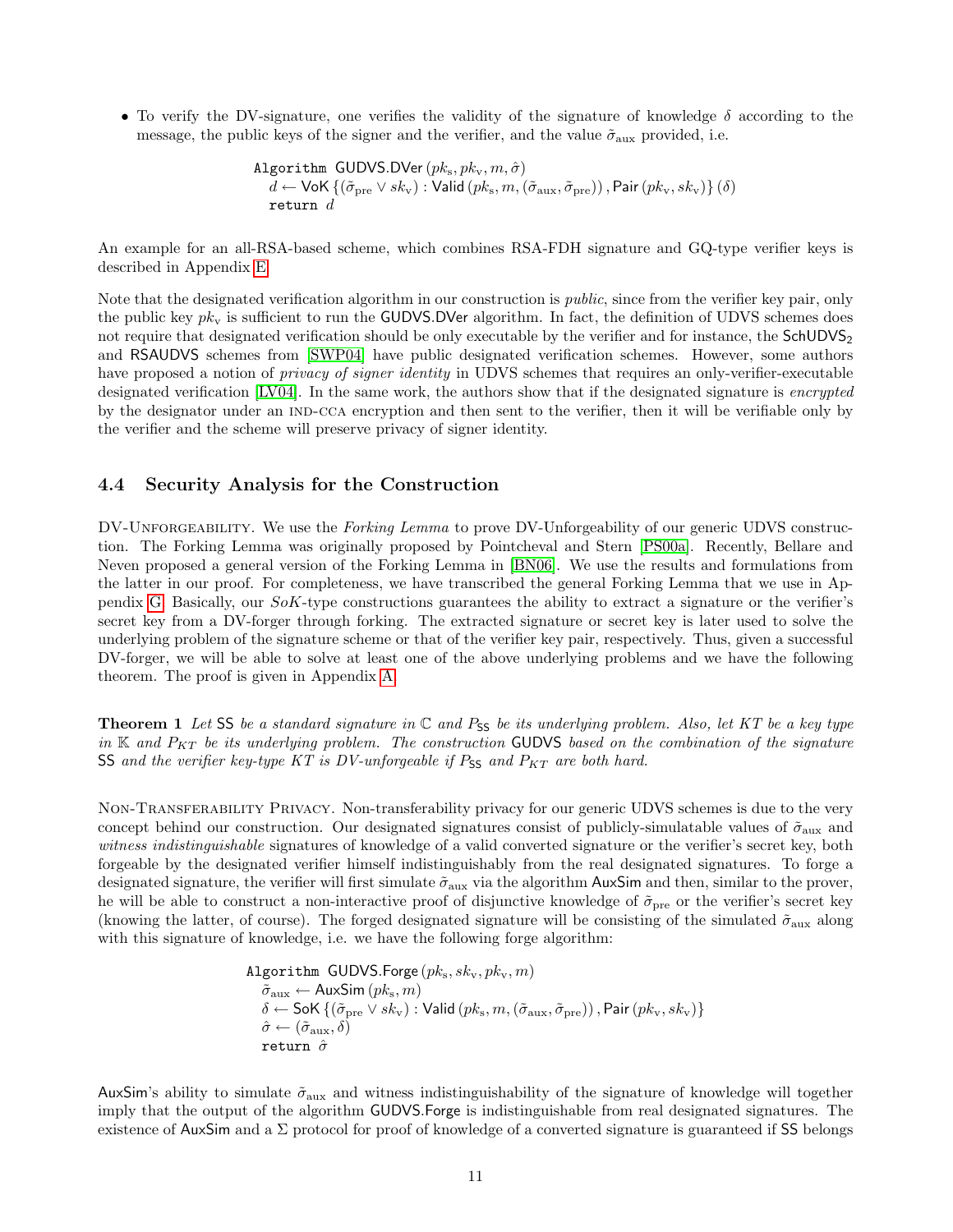<span id="page-11-0"></span>to C. Furthermore, the existence of a  $\Sigma$  protocol for proof of knowledge of the verifier secret key is guaranteed if KT belongs to K. Thus, GUDVS.Forge will be successful in forging designated signatures for any combination of a signature in C and a verifier key type in K. Combining this with Lemma [1,](#page-8-0) we will have the following theorem.

Theorem 2 The construction GUDVS achieves non-transferability privacy for any combination of a signature in  $\mathbb C$  and a verifier key type in  $\mathbb K$ .

Non-Delegatability. The very design of our UDVS construction is naturally geared to provide non-delegatability through the use of signatures of knowledge. However, to meet the requirements of Lemma [2,](#page-9-0) we must first prove that a designated signature in our scheme is a signatures of knowledge of a signature or the secret key of the verifier with SpS property. All we know now is that a designated signature in our scheme consists of a  $\tilde{\sigma}_{aux}$  and a signature of knowledge of  $\tilde{\sigma}_{pre}$  or the secret keys of the verifier with both HVZK and SpS properties.

One can easily see that a designated signature  $(\tilde{\sigma}_{aux}, \delta)$  as a signature of knowledge has the SpS property in the Random Oracle Model. The reason is that two designated signatures with the same first-move message (i.e. Random Oracle query, which includes  $\tilde{\sigma}_{aux}$  along with the commitment) and different challenges (i.e. Random Oracle responses) will provide two δs with the same commitment and different challenges, which in turn, will give us the secret, i.e.  $\tilde{\sigma}_{pre}$  or  $sk_v$ . If the former is given, then one can retrieve a valid signature by running the Retrieve algorithm on input  $(\tilde{\sigma}_{aux}, \tilde{\sigma}_{pre})$ . Thus, two designated signatures with the same Random Oracle query and different Random Oracle responses will give us a signature or the verifier's secret key. Hence, the designated signature will have the SpS property as well and by Lemma [2](#page-9-0) we will have the following theorem:

**Theorem 3** The construction GUDVS is  $\kappa$ -non-delegatable for any combination of a signature in  $\mathbb C$  and a verifier key type in  $\mathbb{K}$  for which  $|ChSp| \geq \frac{1}{\kappa}$ .

Note that although a designated signature is an HVZK signature of knowledge of a  $\tilde{\sigma}_{\text{pre}}$  or the verifier's public key, it is not an HVZK signature of knowledge of a *signature* or the verifier's public key, since it reveals  $\tilde{\sigma}_{aux}$ which might include some information about the signature. However, Lemma [2](#page-9-0) does not require the designated signature to have the HVZK property.

#### 4.5 Comparison

We use constructions in [\[SBWP03,](#page-18-0) [SWP04\]](#page-18-1) as benchmarks for our constructions. We choose instances of our constructions that match the signature scheme and verifier key type of the benchmark schemes. Similar to [\[SWP04\]](#page-18-1), we assume the cost of computing a product  $a^x \cdot b^y \cdot c^z$  and that of  $O(\alpha)$  low exponent exponentiations are both equivalent to a single exponentiation. We also use the same typical parameters for lengths of members of different groups in use, namely 1.024 kb for DL groups and RSA modules and 0.16 kb for  $ChSp$ . To further simplify the comparison, we only consider the dominant term for the costs of computation assuming that a pairing (pair.)  $\succ$  an exponentiation (exp.)  $\succ$  a multiplication (mult.)  $\succ$  an addition, with " $\succ$ " standing for "costs (much) more than". We note that designation of a certain certificate can be performed in two phases: before choosing the designated verifier and after that and so computations can be carried out in two phases accordingly. We use the terms off-line and on-line to denote the two phases, respectively. An interesting property of our constructions is that cost of the on-line phase of designation is relatively very low (one multiplication). This makes our constructions desirable for the systems in which certificates are often needed to be verified by (and hence designated to) multiple different verifiers. Table [2](#page-12-0) summarizes our comparisons, with "Typ." and "NDeleg." standing for "Typical" and "Non-Delegatability", respectively and comparatively more desirable values in bold. As the table shows, our schemes generally have more (yet comparable) costs of off-line designation and designated verification and result in longer designated signatures. However, our schemes have less on-line designation cost and provide provable non-delegatability. Our schemes are also (almost) generic and provide the desirable property of signer-verifier setting independence.

Note that, as a side effect of using the Forking Lemma for proof of security, our security reductions are not tight. It is possible to get tighter security results using the method proposed by Fischlin [\[Fis05\]](#page-16-12) instead of Fiat-Shamir transform to make the interactive proofs non-interactive. However Fischlin's method will produce much longer signatures of knowledge.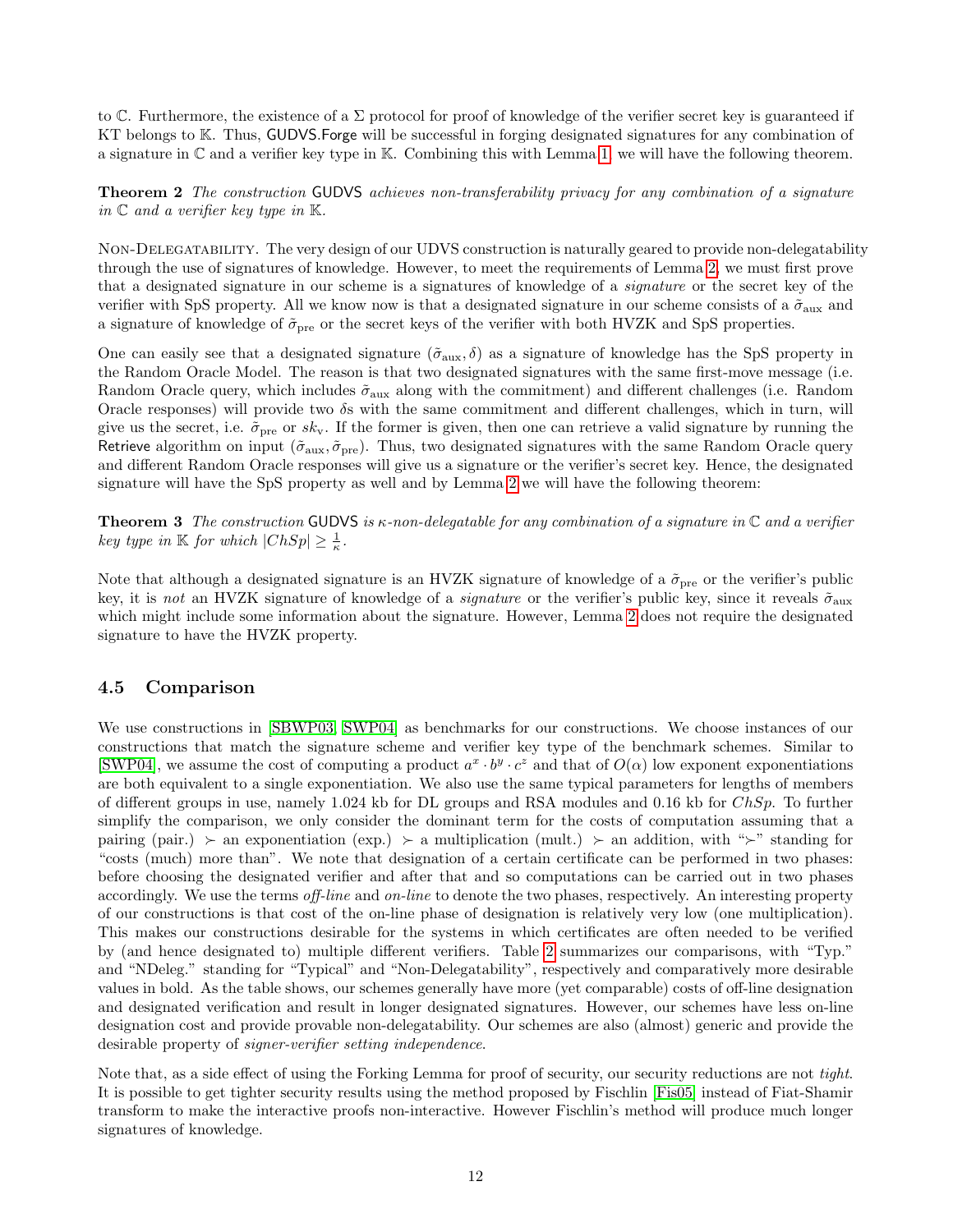<span id="page-12-1"></span>

|                              |               |             |            |           | $\overline{\phantom{0}}$   |         |
|------------------------------|---------------|-------------|------------|-----------|----------------------------|---------|
| Scheme                       | Hard problem  | Desig cost  |            | DVer cost | Typ. $\hat{\sigma}$ length | NDeleg. |
|                              |               | $off$ -line | on-line    |           |                            |         |
| DVSBM [SBWP03]               | <b>BDH</b>    | none        | 1 pair.    | 1 pair.   | $1.0 \text{ kb}$           |         |
| GUDVS (BLS+DL)               | CDH           | 2 pair.     | 1 mult.    | 2 pair.   | $5.3 \;{\rm kb}$           |         |
| SchUDVS $_1$ [SWP04]         | <b>SDH</b>    | 1 exp.      | $1 \exp.$  | $1 \exp.$ | $2.0 \text{ kb}$           |         |
| SchUDVS <sub>2</sub> [SWP04] | DL            | $2 \exp.$   | $1 \exp.$  | $2 \exp.$ | $1.5$ kb                   |         |
| GUDVS (Schnorr+DL)           | $\mathbf{DL}$ | 4 exp.      | 1 mult.    | $3 \exp.$ | $5.3 \;{\rm kb}$           |         |
| RSAUDVS [SWP04]              | <b>RSA</b>    | 1 exp.      | $2 \exp$ . | $2 \exp.$ | $11.6 \text{ kb}$          | ?       |
| <b>GUDVS</b> (RSA-FDH+DL)    | RSA & DL      | $2 \exp$ .  | 1 mult.    | $2 \exp.$ | $4.3 \text{ kb}$           |         |

<span id="page-12-0"></span>Table 2: Comparison of Steinfeld et al's schemes with their corresponding GUDVS counterparts

# 5 Identity-based Signatures

In this section, we first review the definitions of the IBS scheme and its security. Then we propose our generic construction of IBS schemes from any signature scheme in C and prove it secure.

# 5.1 Definition and Security

Identity-based cryptosystems were proposed by Shamir [\[Sha84\]](#page-18-4) to overcome the problem of lack of public-key infrastructure which the public-key cryptosystems face. In such systems, public-key certificates are no longer needed, and the identities of the users are used as their public keys. However, users lose their ability to construct their own secret keys by themselves and must depend on a key-generation center (KGC) to provide them with their respective private keys.

An identity-based signature is a tuple of four algorithms as follows: a master key generation algorithm MKeyGen, which on input a security parameter k outputs a pair of master secret key and master public key  $(msk, mpk)$ , a user key generation algorithm UKeyGen, which on input a master secret key msk and a user identity id, outputs a user secret key usk, a signing algorithm Sign, which on input a user secret key usk and a message  $m$ , outputs a signature  $\sigma$  on the message, and finally a *verification* algorithm Verify, which on input a master public key mpk, a user identity id, and a pair  $(m, \sigma)$ , outputs a binary decision indicating whether or not  $\sigma$  is a valid signature on m with respect to mpk and id.

We use Bellare and Neven's definition for the security of an IBS scheme [\[BNN04\]](#page-15-6) against existential unforgeability under a chosen message and identity attack, denoted by ID-EUF-CMA-attack. This definition comes in Appendix [D.](#page-30-0)

# 5.2 Generic Construction of IBS and Its Security

In this section we show how to extend any signature in  $\mathbb C$  to an IBS scheme. The idea is to use the key pair generated for the signature scheme as the master key pair and use the signing algorithm as the user key generation in the following way: to generate a user secret key for an identity, the identity is signed and the signature on the identity is given to the user as the user secret key. Now, the user is able to prove her identity, since she can prove knowledge of a converted signature on her identity. The Fiat-Shamir transform can be used to transform this proof into a signature scheme. The resulting signature would be an identity-based signature.

The concrete description of the generic construction is as follows. Suppose that the standard signature  $SS =$ (KeyGen, Sign, Verify) is in  $\mathbb C$ . The generic IBS scheme GIBS is constructed as follows:

To generate a master key pair, the KCG runs the key generation algorithm of the signature scheme and outputs the generated public/secret key pair as the master public/secret key pair. To generate a user key pair, the KCG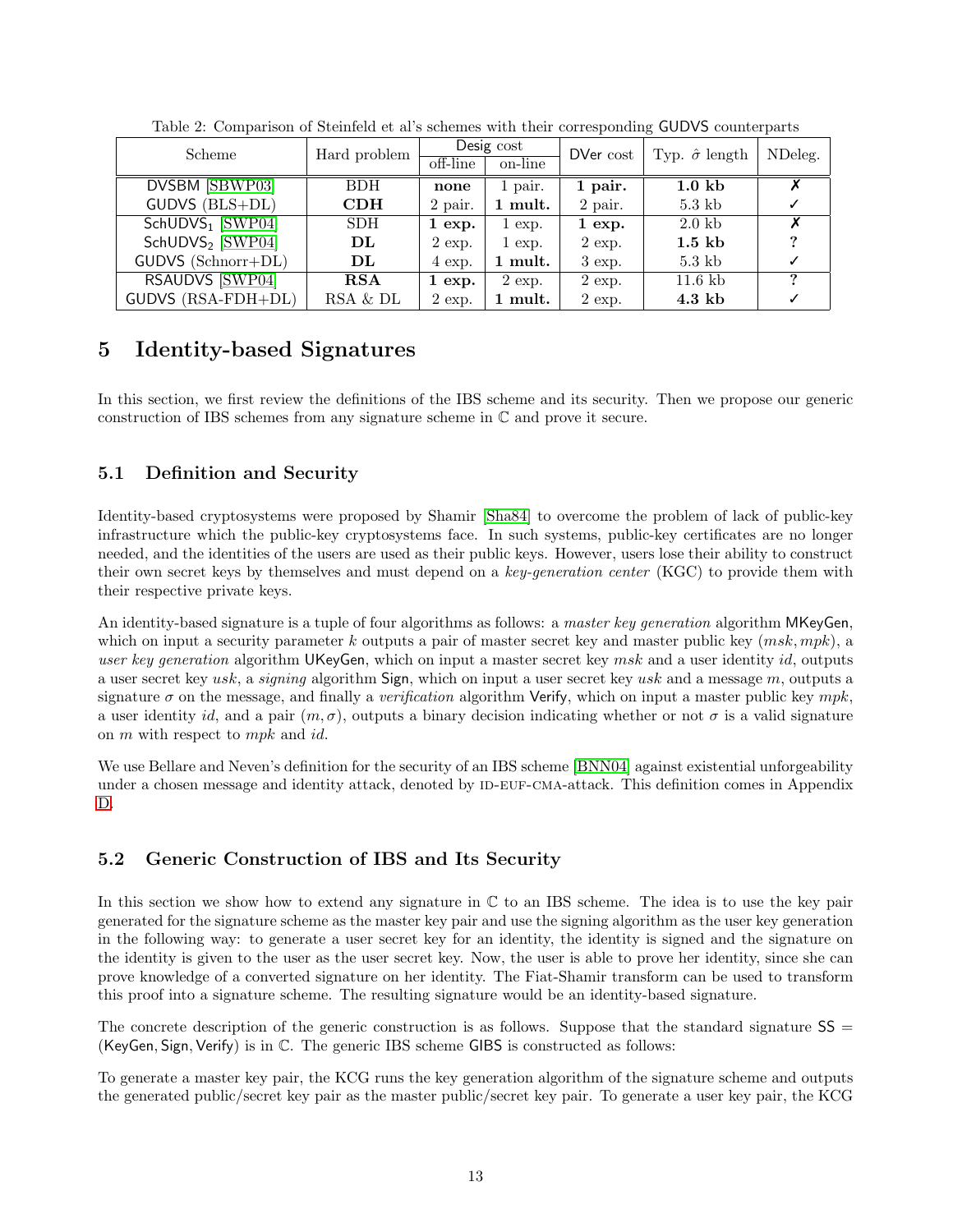<span id="page-13-0"></span>simply signs the identity of the user using his master secret key and outputs the generated signature coupled with the master public key and the identity of the user as the user secret key, i.e.

| Algorithm GIBS.MKeyGen $(k)$<br>$(msk, mpk) \leftarrow$ SS. Key Gen $(k)$<br>return $(msk, mpk)$ | Algorithm GIBS.UKeyGen $(msk, id)$<br>$\sigma \leftarrow$ SS.Sign ( <i>msk, id</i> ) |
|--------------------------------------------------------------------------------------------------|--------------------------------------------------------------------------------------|
|                                                                                                  | $usk \leftarrow (mpk, id, \sigma)$<br>return $usk$                                   |

An identity-based signature is constructed as a signature of knowledge of KGC's signature on the identity of the signer by first converting corresponding conversion algorithm on input  $\sigma$  (which is contained in the user secret key of the signer) to obtain  $(\tilde{\sigma}_{aux}, \tilde{\sigma}_{pre})$ . Then she constructs a proof of knowledge of  $\tilde{\sigma}_{pre}$  and transforms it into a signature of knowledge on m via the Fiat-Shamir transform. The signature is a pair consisting of  $\tilde{\sigma}_{aux}$  and this signature of knowledge. Finally, to verify an identity-based signature  $\sigma$ , one verifies the validity of the signature of knowledge  $\delta$  according to the identity of the signer, the master public key, and the value  $\tilde{\sigma}_{aux}$  provided, i.e.

Algorithm GIBS.Sign  $(usk, m)$  $(\tilde{\sigma}_{\text{aux}}, \tilde{\sigma}_{\text{pre}}) \leftarrow \text{Convert}(mpk, id, \sigma)$  $\delta \leftarrow \mathsf{Sok}\left\{ \tilde{\sigma}_{\mathrm{pre}}:\mathsf{Valid}\left(mpk,id,(\tilde{\sigma}_{\mathrm{aux}},\tilde{\sigma}_{\mathrm{pre}})\right)\right\} (m)$  $\sigma \leftarrow (\tilde{\sigma}_{\mathrm{aux}}, \delta)$ return  $\sigma$ Algorithm IBS.Verify  $(mpk, id, m, \sigma)$  $d \leftarrow \mathsf{Vok}\left\{\tilde{\sigma}_{\mathrm{pre}}:\mathsf{Valid}\left(mpk,id,(\tilde{\sigma}_{\mathrm{aux}},\tilde{\sigma}_{\mathrm{pre}})\right)\right\}(m,\delta)$ return  $d$ 

This construction is a generalized version of Kurosawa and Heng's construction [\[KH04\]](#page-17-4). They need stronger requirements on their signature schemes. It is also worth mentioning similarities between the idea behind Kurosawa and Heng's and our constructions and that of Naor's observation on how to transform any identitybased encryption to a standard signature scheme [\[BF01,](#page-14-5) p. 226]: in both, user secret keys are seen as the signature of the KGC on the user identity and vice versa. Our constructions can be seen as the other way of Naor's observation, i.e. from the non-identity-based world to the identity-based world. A possible result of combining the two ideas is the construction of identity-based signatures from identity-based encryptions.

<span id="page-13-1"></span>We propose the following theorem for the security of our construction. A sketch of the proof is given in Appendix [B.](#page-23-0)

**Theorem 4** Let SS be a standard signature in  $\mathbb C$  and  $P_{SS}$  be its underlying problem. The construction GIBS based on the signature SS is ID-EUF-CMA-secure if  $P_{SS}$  is hard.

#### 5.3 Further Constructions

We observe that the above construction of generic IBS schemes has kind of a *nesting* property, meaning that if one extends the definition of class C to identity-based signature schemes, then the construction GIBS will belong to the class C itself. This is due the fact that a GIBS signature in the form  $\sigma = (\tilde{\sigma}_{aux},(Cmt,Rsp))$  can be converted to the converted signature bellow:

$$
\tilde{\tilde{\sigma}} = (\tilde{\tilde{\sigma}}_{\text{aux}}, \tilde{\tilde{\sigma}}_{\text{pre}}) = ((\tilde{\sigma}_{\text{aux}}, Cmt), Rsp) .
$$

For all the signatures listed in Appendix [C.3,](#page-26-0) knowledge of Rsp can be proved via a  $\Sigma$  protocol. Hence, for all the constructions of IBS schemes from these signatures, the GIBS can be nested in the way that an identity based signer can act as a new KGC for a new user. This enables construction of *hierarchical* identity-based signature schemes [\[GS02\]](#page-16-13).

An extension of our GIBS construction that stems from the nesting property is the construction of *identity-based* universal designated verifier signatures (IBUDVS) from any signature in  $\mathbb{C}$ . In such a scheme, a designator wishes to designate a certificate signed by an identity-based signer and the designated verifier is also identity-based. The designated verifier's secret key is a signature on his identity by the KGC. To designate, the designator will simply construct a disjunctive proof of knowledge of (a converted version of) her certificate or (a converted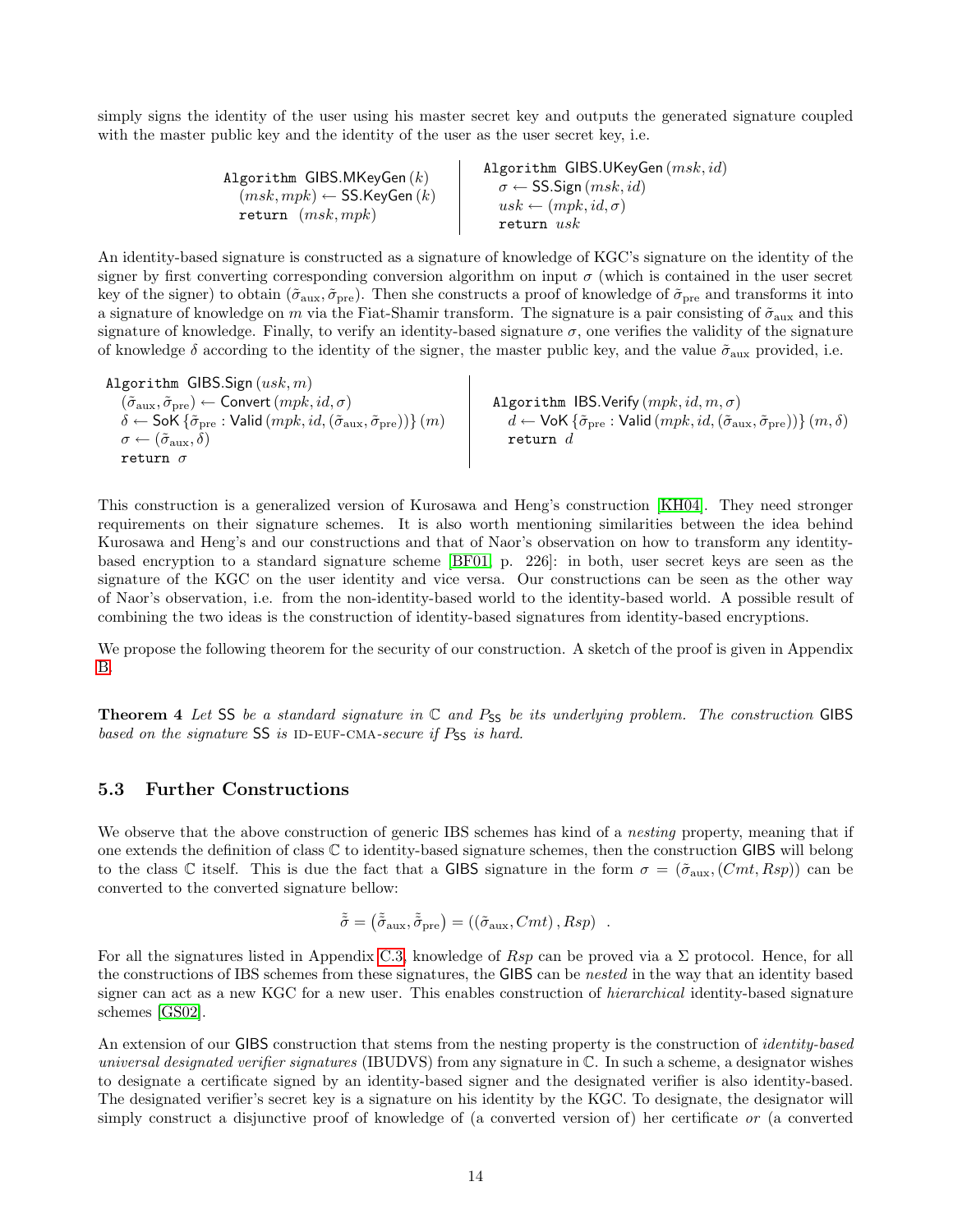<span id="page-14-6"></span>version of) the verifier's secret key. Proofs of security of the scheme can be constructed by combining the ideas used to prove the generic UDVS and IBS schemes secure.

Another possible extension of the GIBS schemes is the construction of *identity-based ring signatures* from any signature scheme in  $\mathbb{C}$ . To generate a ring signature, the signer will construct a one-out-of-n signature of knowledge of the n user secret keys in the chosen ring, where each user secret key is a signature of the KGC on the corresponding user identity.

# 6 Concluding Remarks

We have proposed generic constructions of UDVS and IBS schemes for a large class of signatures. Our constructions result in schemes with comparable cost and size to those of their counterparts. Our generic UDVS constructions are provably non-delegatable and also offer a signer-verifier setting independence feature. Many IBS schemes can be seen as instances of our generic IBS construction. It is possible to use our techniques to construct generic hierarchical identity-based signatures, identity-based universal designated verifier signatures, and identity-based ring signatures.

# Acknowledgments

The authors would like to thank Shaoquan Jiang and the anonymous reviewers of PKC <sup>0</sup>08 for fruitful discussions and comments. The first author extends his thanks to the icore Information Security Lab of the University of Calgary for hosting him during part of the work.

# References

- <span id="page-14-2"></span>[AABN02] Michel Abdalla, Jee Hea An, Mihir Bellare, and Chanathip Namprempre. From Identification to Signatures via the Fiat-Shamir Transform: Minimizing Assumptions for Security and Forward-Security. In Lars R. Knudsen, editor, EUROCRYPT, volume 2332 of Lecture Notes in Computer Science, pages 418–433. Springer, 2002. [6](#page-5-1)
- <span id="page-14-3"></span>[ASW00] N. Asokan, Victor Shoup, and Michael Waidner. Optimistic Fair Exchange of Digital Signatures. Selected Areas in Communications, IEEE Journal on, 18(4):593–610, 2000. [8](#page-7-0)
- <span id="page-14-0"></span>[BB04] Dan Boneh and Xavier Boyen. Short Signatures Without Random Oracles. In Cachin and Camenisch [\[CC04\]](#page-15-13), pages 56–73. [2,](#page-1-0) [8,](#page-7-0) [29,](#page-28-0) [30](#page-29-0)
- <span id="page-14-7"></span>[BDZ04] Feng Bao, Robert H. Deng, and Jianying Zhou, editors. Public Key Cryptography - PKC 2004, 7th International Workshop on Theory and Practice in Public Key Cryptography, Singapore, March 1-4, 2004, volume 2947 of Lecture Notes in Computer Science. Springer, 2004. [18,](#page-17-14) [19](#page-18-13)
- <span id="page-14-5"></span>[BF01] Dan Boneh and Matthew K. Franklin. Identity-Based Encryption from the Weil Pairing. In Joe Kilian, editor, CRYPTO, volume 2139 of Lecture Notes in Computer Science, pages 213–229. Springer, 2001. [14](#page-13-0)
- <span id="page-14-4"></span>[BG92] Mihir Bellare and Oded Goldreich. On Defining Proofs of Knowledge. In Brickell [\[Bri93\]](#page-15-14), pages 390–420. [10](#page-9-1)
- <span id="page-14-1"></span>[BLMQ05] Paulo S. L. M. Barreto, Benoît Libert, Noel McCullagh, and Jean-Jacques Quisquater. Efficient and Provably-Secure Identity-Based Signatures and Signcryption from Bilinear Maps. In Roy [\[Roy05\]](#page-18-14), pages 515–532. [3](#page-2-0)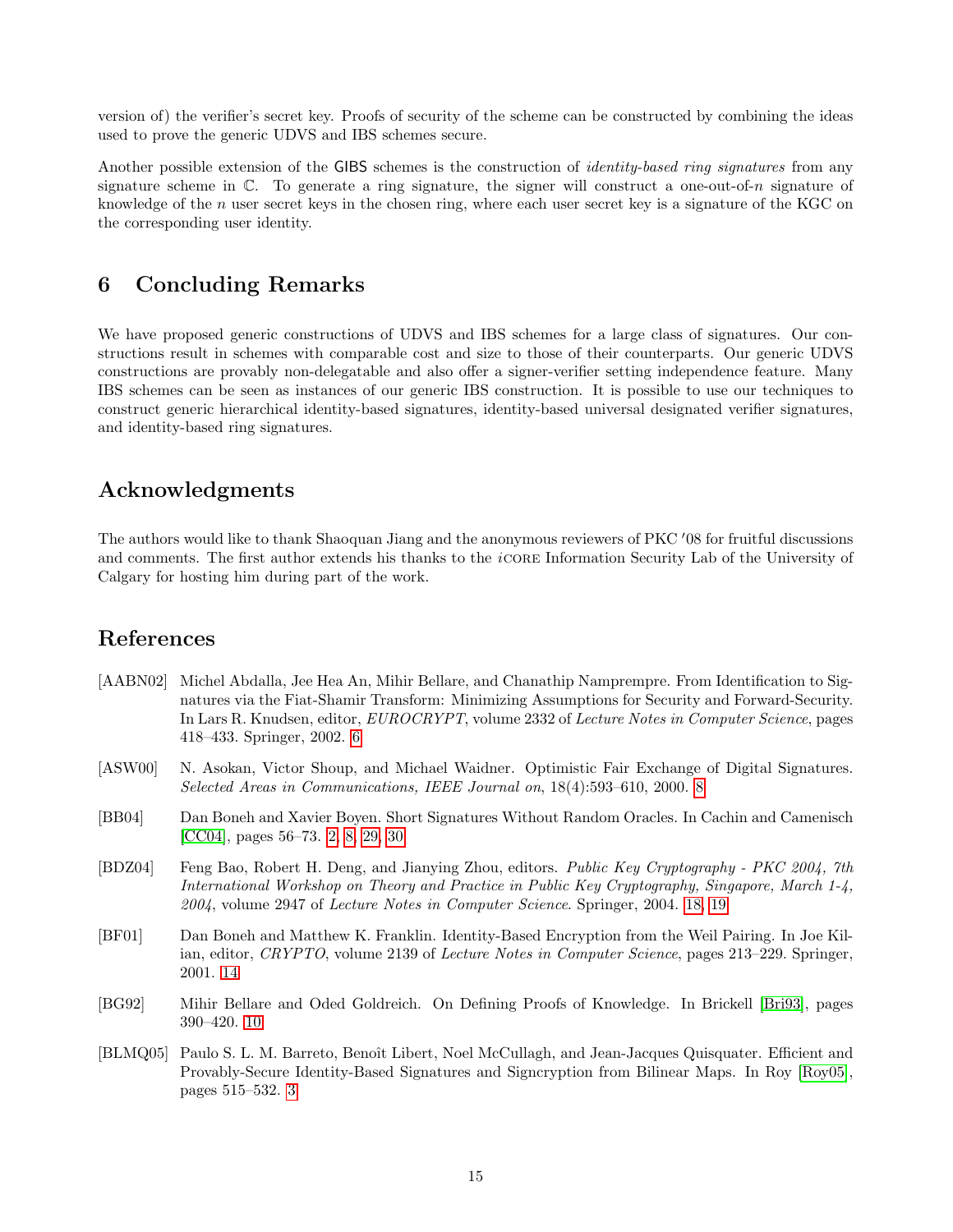- <span id="page-15-15"></span><span id="page-15-3"></span>[BLS01] Dan Boneh, Ben Lynn, and Hovav Shacham. Short Signatures from the Weil Pairing. In Colin Boyd, editor, ASIACRYPT, volume 2248 of Lecture Notes in Computer Science, pages 514–532. Springer, 2001. [2,](#page-1-0) [8,](#page-7-0) [29](#page-28-0)
- <span id="page-15-12"></span>[BN06] Mihir Bellare and Gregory Neven. Multi-Signatures in the Plain Public-Key Model and a General Forking Lemma. In Ari Juels, Rebecca N. Wright, and Sabrina De Capitani di Vimercati, editors, ACM Conference on Computer and Communications Security, pages 390–399. ACM, 2006. [11,](#page-10-0) [20](#page-19-1)
- <span id="page-15-6"></span>[BNN04] Mihir Bellare, Chanathip Namprempre, and Gregory Neven. Security Proofs for Identity-Based Identification and Signature Schemes. In Cachin and Camenisch [\[CC04\]](#page-15-13), pages 268–286. [3,](#page-2-0) [13,](#page-12-1) [24,](#page-23-1) [25,](#page-24-0) [32](#page-31-1)
- <span id="page-15-16"></span>[BP02] Mihir Bellare and Adriana Palacio. GQ and Schnorr Identification Schemes: Proofs of Security against Impersonation under Active and Concurrent Attacks. In Moti Yung, editor, CRYPTO, volume 2442 of Lecture Notes in Computer Science, pages 162–177. Springer, 2002. [25](#page-24-0)
- <span id="page-15-1"></span>[BR93] Mihir Bellare and Phillip Rogaway. Random Oracles are Practical: A Paradigm for Designing Efficient Protocols. In ACM Conference on Computer and Communications Security, pages 62–73, 1993. [2](#page-1-0)
- <span id="page-15-2"></span>[BR96] Mihir Bellare and Phillip Rogaway. The Exact Security of Digital Signatures - How to Sign with RSA and Rabin. In EUROCRYPT, pages 399–416, 1996. [2,](#page-1-0) [8,](#page-7-0) [27,](#page-26-1) [31](#page-30-1)
- <span id="page-15-14"></span>[Bri93] Ernest F. Brickell, editor. Advances in Cryptology - CRYPTO '92, 12th Annual International Cryptology Conference, Santa Barbara, California, USA, August 16-20, 1992, Proceedings, volume 740 of Lecture Notes in Computer Science. Springer, 1993. [15,](#page-14-6) [19](#page-18-13)
- <span id="page-15-8"></span>[BSS05] Joonsang Baek, Reihaneh Safavi-Naini, and Willy Susilo. Universal Designated Verifier Signature Proof (or How to Efficiently Prove Knowledge of a Signature). In Roy [\[Roy05\]](#page-18-14), pages 644–661. [4](#page-3-1)
- <span id="page-15-7"></span>[CC03] Jae Choon Cha and Jung Hee Cheon. An Identity-Based Signature from Gap Diffie-Hellman Groups. In Desmedt [\[Des02\]](#page-16-14), pages 18–30. [3](#page-2-0)
- <span id="page-15-13"></span>[CC04] Christian Cachin and Jan Camenisch, editors. Advances in Cryptology - EUROCRYPT 2004, International Conference on the Theory and Applications of Cryptographic Techniques, Interlaken, Switzerland, May 2-6, 2004, Proceedings, volume 3027 of Lecture Notes in Computer Science. Springer, 2004. [15,](#page-14-6) [16](#page-15-15)
- <span id="page-15-9"></span>[CD00] Jan Camenisch and Ivan Damgård. Verifiable Encryption, Group Encryption, and Their Applications to Separable Group Signatures and Signature Sharing Schemes. In Tatsuaki Okamoto, editor, ASIACRYPT, volume 1976 of Lecture Notes in Computer Science, pages 331–345. Springer, 2000. [8](#page-7-0)
- <span id="page-15-11"></span>[CDM00] Ronald Cramer, Ivan Damgård, and Philip D. MacKenzie. Efficient Zero-Knowledge Proofs of Knowledge Without Intractability Assumptions. In Imai and Zheng [\[IZ00\]](#page-17-15), pages 354–372. [10](#page-9-1)
- <span id="page-15-0"></span>[CDS94] Ronald Cramer, Ivan Damgård, and Berry Schoenmakers. Proofs of Partial Knowledge and Simplified Design of Witness Hiding Protocols. In Yvo Desmedt, editor, CRYPTO, volume 839 of Lecture Notes in Computer Science, pages 174–187. Springer, 1994. [2,](#page-1-0) [5,](#page-4-1) [34](#page-33-0)
- <span id="page-15-10"></span>[CDV06] Dario Catalano, Yevgeniy Dodis, and Ivan Visconti. Mercurial Commitments: Minimal Assumptions and Efficient Constructions. In Shai Halevi and Tal Rabin, editors, TCC, volume 3876 of Lecture Notes in Computer Science, pages 120–144. Springer, 2006. [8](#page-7-0)
- <span id="page-15-4"></span>[CL02] Jan Camenisch and Anna Lysyanskaya. A Signature Scheme with Efficient Protocols. In Stelvio Cimato, Clemente Galdi, and Giuseppe Persiano, editors, SCN, volume 2576 of Lecture Notes in Computer Science, pages 268–289. Springer, 2002. [2,](#page-1-0) [8,](#page-7-0) [30](#page-29-0)
- <span id="page-15-5"></span>[CL04] Jan Camenisch and Anna Lysyanskaya. Signature Schemes and Anonymous Credentials from Bilinear Maps. In Matthew K. Franklin, editor, CRYPTO, volume 3152 of Lecture Notes in Computer Science, pages 56–72. Springer, 2004. [2,](#page-1-0) [8,](#page-7-0) [30,](#page-29-0) [31](#page-30-1)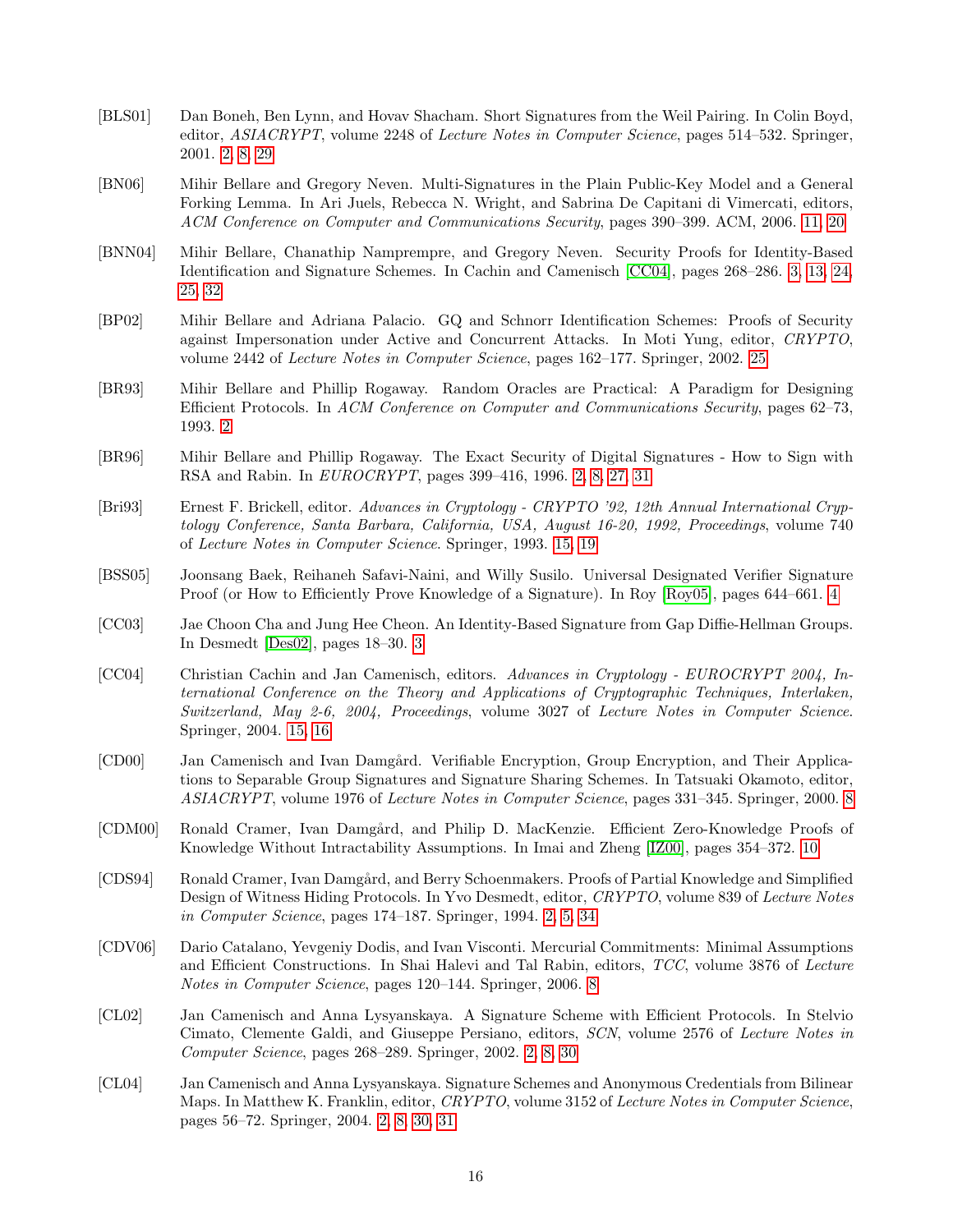- <span id="page-16-15"></span><span id="page-16-7"></span>[CL06] Melissa Chase and Anna Lysyanskaya. On Signatures of Knowledge. In Cynthia Dwork, editor, CRYPTO, volume 4117 of Lecture Notes in Computer Science, pages 78–96. Springer, 2006. [4](#page-3-1)
- <span id="page-16-16"></span>[CM07] Jean-S´ebastien Coron and Alexander May. Deterministic Polynomial-Time Equivalence of Computing the RSA Secret Key and Factoring. Journal of Cryptology, 20(1):39–50, 2007. [26](#page-25-2)
- <span id="page-16-17"></span>[Cor00] Jean-Sébastien Coron. On the Exact Security of Full Domain Hash. In Mihir Bellare, editor, CRYPTO, volume 1880 of Lecture Notes in Computer Science, pages 229–235. Springer, 2000. [28](#page-27-0)
- <span id="page-16-8"></span>[CS97a] Jan Camenisch and Markus Stadler. Efficient Group Signature Schemes for Large Groups (Extended Abstract). In Burton S. Kaliski Jr., editor, CRYPTO, volume 1294 of Lecture Notes in Computer Science, pages 410–424. Springer, 1997. [5,](#page-4-1) [6](#page-5-1)
- <span id="page-16-10"></span>[CS97b] Jan Camenisch and Markus Stadler. Proof Systems For General Statements about Discrete Logarithms. Technical Report 260, Dept. of Computer Science, ETH Zurich, Mar 1997. [6](#page-5-1)
- <span id="page-16-1"></span>[CS00] Ronald Cramer and Victor Shoup. Signature Schemes Based on the Strong RSA Assumption. ACM Trans. Inf. Syst. Secur., 3(3):161–185, 2000. [2,](#page-1-0) [4,](#page-3-1) [8,](#page-7-0) [30](#page-29-0)
- <span id="page-16-14"></span>[Des02] Yvo Desmedt, editor. Public Key Cryptography - PKC 2003, 6th International Workshop on Theory and Practice in Public Key Cryptography, Miami, FL, USA, January 6-8, 2003, Proceedings, volume 2567 of Lecture Notes in Computer Science. Springer, 2002. [16,](#page-15-15) [17](#page-16-15)
- <span id="page-16-3"></span>[DKXY03] Yevgeniy Dodis, Jonathan Katz, Shouhuai Xu, and Moti Yung. Strong Key-Insulated Signature Schemes. In Desmedt [\[Des02\]](#page-16-14), pages 130–144. [3](#page-2-0)
- <span id="page-16-18"></span>[ElG85] Taher ElGamal. A Public Key Cryptosystem and a Signature Scheme Based on Discrete Logarithms. IEEE Transactions on Information Theory, 31(4):469–472, 1985. [28](#page-27-0)
- <span id="page-16-12"></span>[Fis05] Marc Fischlin. Communication-Efficient Non-interactive Proofs of Knowledge with Online Extractors. In Victor Shoup, editor, CRYPTO, volume 3621 of Lecture Notes in Computer Science, pages 152–168. Springer, 2005. [12](#page-11-0)
- <span id="page-16-0"></span>[FS86] Amos Fiat and Adi Shamir. How to Prove Yourself: Practical Solutions to Identification and Signature Problems. In Andrew M. Odlyzko, editor, CRYPTO, volume 263 of Lecture Notes in Computer Science, pages 186–194. Springer, 1986. [2,](#page-1-0) [3,](#page-2-0) [6](#page-5-1)
- <span id="page-16-6"></span>[GHR99] Rosario Gennaro, Shai Halevi, and Tal Rabin. Secure Hash-and-Sign Signatures Without the Random Oracle. In EUROCRYPT, pages 123–139, 1999. [4,](#page-3-1) [31](#page-30-1)
- <span id="page-16-5"></span>[GMR88] Shafi Goldwasser, Silvio Micali, and Ronald L. Rivest. A Digital Signature Scheme Secure Against Adaptive Chosen-Message Attacks. SIAM J. Comput., 17(2):281–308, 1988. [4,](#page-3-1) [7,](#page-6-1) [31](#page-30-1)
- <span id="page-16-9"></span>[GMR89] Shafi Goldwasser, Silvio Micali, and Charles Rackoff. The Knowledge Complexity of Interactive Proof Systems. SIAM J. Comput., 18(1):186–208, 1989. [5](#page-4-1)
- <span id="page-16-11"></span>[GMY06] Juan A. Garay, Philip D. MacKenzie, and Ke Yang. Strengthening Zero-Knowledge Protocols Using Signatures. J. Cryptology, 19(2):169–209, 2006. [8](#page-7-0)
- <span id="page-16-2"></span>[GQ88] Louis C. Guillou and Jean-Jacques Quisquater. A "Paradoxical" Indentity-Based Signature Scheme Resulting from Zero-Knowledge. In Shafi Goldwasser, editor, CRYPTO, volume 403 of Lecture Notes in Computer Science, pages 216–231. Springer, 1988. [3,](#page-2-0) [5,](#page-4-1) [28,](#page-27-0) [30](#page-29-0)
- <span id="page-16-13"></span>[GS02] Craig Gentry and Alice Silverberg. Hierarchical ID-Based Cryptography. In Yuliang Zheng, editor, ASIACRYPT, volume 2501 of Lecture Notes in Computer Science, pages 548–566. Springer, 2002. [14](#page-13-0)
- <span id="page-16-4"></span>[GW04] Shafi Goldwasser and Erez Waisbard. Transformation of Digital Signature Schemes into Designated Confirmer Signature Schemes. In Moni Naor, editor, TCC, volume 2951 of Lecture Notes in Computer Science, pages 77–100. Springer, 2004. [4,](#page-3-1) [31](#page-30-1)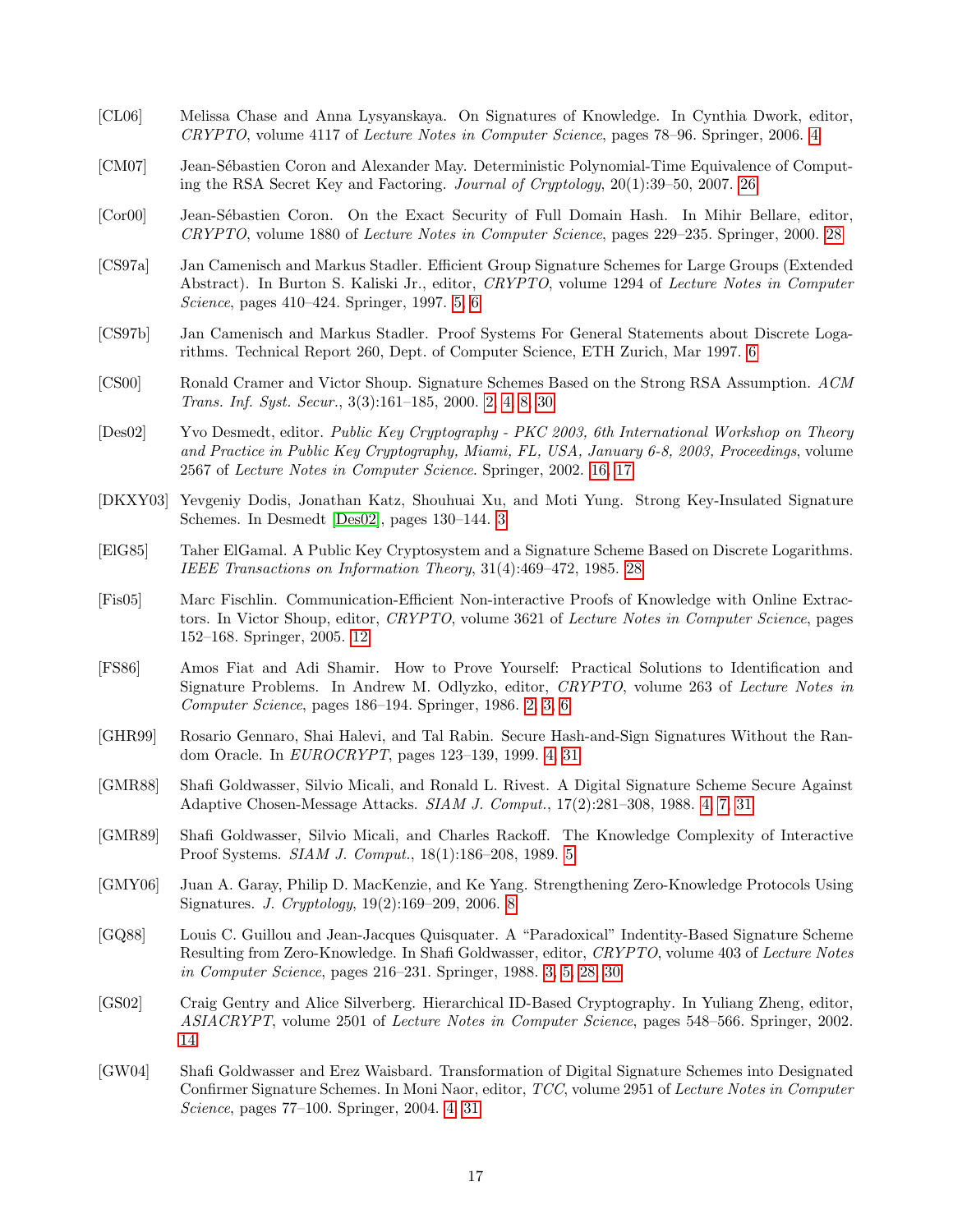- <span id="page-17-14"></span><span id="page-17-12"></span>[HBSO03] Jason E. Holt, Robert W. Bradshaw, Kent E. Seamons, and Hilarie K. Orman. Hidden Credentials. In Sushil Jajodia, Pierangela Samarati, and Paul F. Syverson, editors, WPES, pages 1–8. ACM, 2003. [4](#page-3-1)
- <span id="page-17-6"></span>[HCW05] Zhenjie Huang, Kefei Chen, and Yumin Wang. Efficient Identity-Based Signatures and Blind Signatures. In Yvo Desmedt, Huaxiong Wang, Yi Mu, and Yongqing Li, editors, CANS, volume 3810 of Lecture Notes in Computer Science, pages 120–133. Springer, 2005. [3](#page-2-0)
- <span id="page-17-5"></span>[Hes02] Florian Hess. Efficient Identity Based Signature Schemes Based on Pairings. In Kaisa Nyberg and Howard M. Heys, editors, Selected Areas in Cryptography, volume 2595 of Lecture Notes in Computer Science, pages 310–324. Springer, 2002. [3](#page-2-0)
- <span id="page-17-2"></span>[HSMW06] Xinyi Huang, Willy Susilo, Yi Mu, and Wei Wu. Universal Designated Verifier Signature Without Delegatability. In Peng Ning, Sihan Qing, and Ninghui Li, editors, ICICS, volume 4307 of Lecture Notes in Computer Science, pages 479–498. Springer, 2006. [2,](#page-1-0) [3](#page-2-0)
- <span id="page-17-11"></span>[HSMZ06] Xinyi Huang, Willy Susilo, Yi Mu, and Futai Zhang. Restricted Universal Designated Verifier Signature. In Jianhua Ma, Hai Jin, Laurence Tianruo Yang, and Jeffrey J. P. Tsai, editors, UIC, volume 4159 of Lecture Notes in Computer Science, pages 874–882. Springer, 2006. [4](#page-3-1)
- <span id="page-17-15"></span>[IZ00] Hideki Imai and Yuliang Zheng, editors. Public Key Cryptography, Third International Workshop on Practice and Theory in Public Key Cryptography, PKC 2000, Melbourne, Victoria, Australia, January 18-20, 2000, Proceedings, volume 1751 of Lecture Notes in Computer Science. Springer, 2000. [16,](#page-15-15) [19](#page-18-13)
- <span id="page-17-0"></span>[JSI96] Markus Jakobsson, Kazue Sako, and Russell Impagliazzo. Designated Verifier Proofs and Their Applications. In EUROCRYPT, pages 143–154, 1996. [1,](#page-0-0) [2](#page-1-0)
- <span id="page-17-4"></span>[KH04] Kaoru Kurosawa and Swee-Huay Heng. From Digital Signature to ID-based Identification/Signature. In Bao et al. [\[BDZ04\]](#page-14-7), pages 248–261. [3,](#page-2-0) [14](#page-13-0)
- <span id="page-17-3"></span>[LLP05] Yong Li, Helger Lipmaa, and Dingyi Pei. On Delegatability of Four Designated Verifier Signatures. In Sihan Qing, Wenbo Mao, Javier Lopez, and Guilin Wang, editors, ICICS, volume 3783 of Lecture Notes in Computer Science, pages 61–71. Springer, 2005. [2](#page-1-0)
- <span id="page-17-7"></span>[LLQ06] Fabien Laguillaumie, Benoît Libert, and Jean-Jacques Quisquater. Universal Designated Verifier Signatures Without Random Oracles or Non-black Box Assumptions. In Roberto De Prisco and Moti Yung, editors, SCN, volume 4116 of Lecture Notes in Computer Science, pages 63–77. Springer, 2006. [4](#page-3-1)
- <span id="page-17-13"></span>[LV04] Fabien Laguillaumie and Damien Vergnaud. Designated Verifier Signatures: Anonymity and Efficient Construction from Any Bilinear Map. In Carlo Blundo and Stelvio Cimato, editors, SCN, volume 3352 of Lecture Notes in Computer Science, pages 105–119. Springer, 2004. [11](#page-10-0)
- <span id="page-17-10"></span>[LW06] Jin Li and Yanming Wang. Universal Designated Verifier Ring Signature (Proof) Without Random Oracles. In Xiaobo Zhou, Oleg Sokolsky, Lu Yan, Eun-Sun Jung, Zili Shao, Yi Mu, Dong Chun Lee, Daeyoung Kim, Young-Sik Jeong, and Cheng-Zhong Xu, editors, EUC Workshops, volume 4097 of Lecture Notes in Computer Science, pages 332–341. Springer, 2006. [4](#page-3-1)
- <span id="page-17-1"></span>[LWB05] Helger Lipmaa, Guilin Wang, and Feng Bao. Designated Verifier Signature Schemes: Attacks, New Security Notions and a New Construction. In Luís Caires, Giuseppe F. Italiano, Luís Monteiro, Catuscia Palamidessi, and Moti Yung, editors, ICALP, volume 3580 of Lecture Notes in Computer Science, pages 459–471. Springer, 2005. [2,](#page-1-0) [10](#page-9-1)
- <span id="page-17-9"></span>[MT05] Akihiro Mihara and Keisuke Tanaka. Universal Designated-Verifier Signature with Aggregation. In ICITA (2), pages 514–519. IEEE Computer Society, 2005. [4](#page-3-1)
- <span id="page-17-8"></span>[NSM05] Ching Yu Ng, Willy Susilo, and Yi Mu. Universal Designated Multi Verifier Signature Schemes. In ICPADS (2), pages 305–309. IEEE Computer Society, 2005. [4](#page-3-1)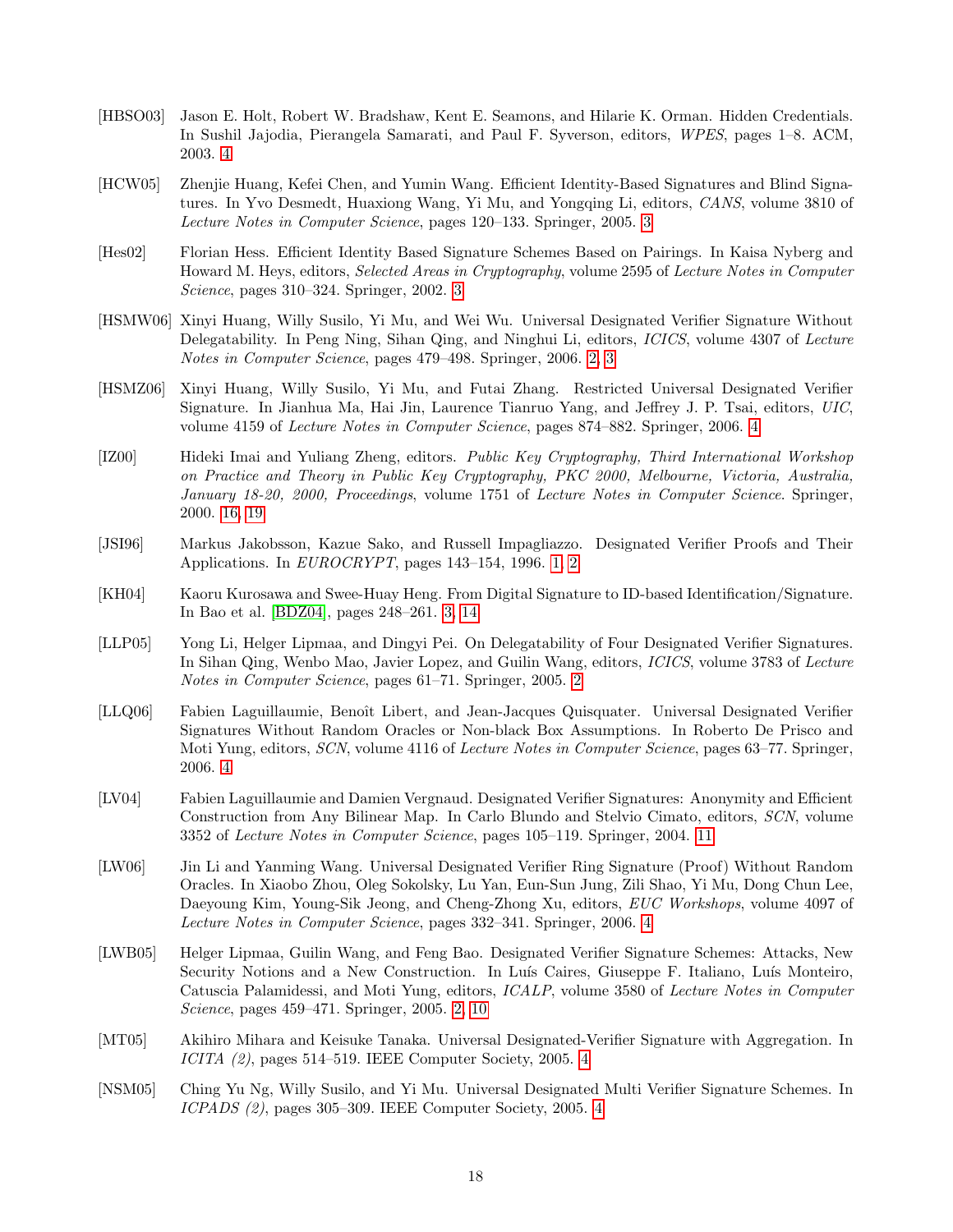- <span id="page-18-13"></span><span id="page-18-5"></span>[Oka92] Tatsuaki Okamoto. Provably Secure and Practical Identification Schemes and Corresponding Signature Schemes. In Brickell [\[Bri93\]](#page-15-14), pages 31–53. [3](#page-2-0)
- <span id="page-18-12"></span>[OO98] Kazuo Ohta and Tatsuaki Okamoto. On Concrete Security Treatment of Signatures Derived from Identification. In Hugo Krawczyk, editor, CRYPTO, volume 1462 of Lecture Notes in Computer Science, pages 354–369. Springer, 1998. [6](#page-5-1)
- <span id="page-18-3"></span>[PS00a] David Pointcheval and Jacques Stern. Security Arguments for Digital Signatures and Blind Signatures. J. Cryptology, 13(3):361–396, 2000. [2,](#page-1-0) [6,](#page-5-1) [8,](#page-7-0) [11,](#page-10-0) [28,](#page-27-0) [29](#page-28-0)
- <span id="page-18-15"></span>[PS00b] Guillaume Poupard and Jacques Stern. Short Proofs of Knowledge for Factoring. In Imai and Zheng [\[IZ00\]](#page-17-15), pages 147–166. [26](#page-25-2)
- <span id="page-18-8"></span>[PS06] Kenneth G. Paterson and Jacob C. N. Schuldt. Efficient Identity-Based Signatures Secure in the Standard Model. In Lynn Margaret Batten and Reihaneh Safavi-Naini, editors, ACISP, volume 4058 of Lecture Notes in Computer Science, pages 207–222. Springer, 2006. [3](#page-2-0)
- <span id="page-18-14"></span>[Roy05] Bimal K. Roy, editor. Advances in Cryptology - ASIACRYPT 2005, 11th International Conference on the Theory and Application of Cryptology and Information Security, Chennai, India, December 4-8, 2005, Proceedings, volume 3788 of Lecture Notes in Computer Science. Springer, 2005. [15,](#page-14-6) [16](#page-15-15)
- <span id="page-18-0"></span>[SBWP03] Ron Steinfeld, Laurence Bull, Huaxiong Wang, and Josef Pieprzyk. Universal Designated-Verifier Signatures. In Chi-Sung Laih, editor, ASIACRYPT, volume 2894 of Lecture Notes in Computer Science, pages 523–542. Springer, 2003. [1,](#page-0-0) [2,](#page-1-0) [3,](#page-2-0) [9,](#page-8-1) [10,](#page-9-1) [12,](#page-11-0) [13,](#page-12-1) [31](#page-30-1)
- <span id="page-18-2"></span>[Sch91] Claus-Peter Schnorr. Efficient Signature Generation by Smart Cards. J. Cryptology, 4(3):161–174, 1991. [2,](#page-1-0) [5,](#page-4-1) [8,](#page-7-0) [28,](#page-27-0) [29,](#page-28-0) [30,](#page-29-0) [31](#page-30-1)
- <span id="page-18-4"></span>[Sha84] Adi Shamir. Identity-Based Cryptosystems and Signature Schemes. In CRYPTO, pages 47–53, 1984. [3,](#page-2-0) [13](#page-12-1)
- <span id="page-18-6"></span>[SOK00] Ryuichi Sakai, Kiyoshi Ohgishi, and Masao Kasahara. Cryptosystems based on pairing. Sympoium on Cryptography and Information Security (SCIS), Okinawa, Japan, pages 26–28, January 2000. [3](#page-2-0)
- <span id="page-18-1"></span>[SWP04] Ron Steinfeld, Huaxiong Wang, and Josef Pieprzyk. Efficient Extension of Standard Schnorr/RSA Signatures into Universal Designated-Verifier Signatures. In Bao et al. [\[BDZ04\]](#page-14-7), pages 86–100. [2,](#page-1-0) [3,](#page-2-0) [11,](#page-10-0) [12,](#page-11-0) [13,](#page-12-1) [31](#page-30-1)
- <span id="page-18-10"></span>[Ver06] Damien Vergnaud. New Extensions of Pairing-Based Signatures into Universal Designated Verifier Signatures. In Michele Bugliesi, Bart Preneel, Vladimiro Sassone, and Ingo Wegener, editors, ICALP (2), volume 4052 of Lecture Notes in Computer Science, pages 58–69. Springer, 2006. [3](#page-2-0)
- <span id="page-18-7"></span>[Yi03] Xun Yi. An Identity-Based Signature Scheme from the Weil Pairing. Communications Letters, IEEE, 7(2):76–78, 2003. [3](#page-2-0)
- <span id="page-18-9"></span>[ZFI05] Rui Zhang, Jun Furukawa, and Hideki Imai. Short Signature and Universal Designated Verifier Signature Without Random Oracles. In John Ioannidis, Angelos D. Keromytis, and Moti Yung, editors, ACNS, volume 3531 of Lecture Notes in Computer Science, pages 483–498, 2005. [3](#page-2-0)
- <span id="page-18-11"></span>[ZSMC05] Fangguo Zhang, Willy Susilo, Yi Mu, and Xiaofeng Chen. Identity-Based Universal Designated Verifier Signatures. In Tomoya Enokido, Lu Yan, Bin Xiao, Daeyoung Kim, Yuanshun Dai, and Laurence Tianruo Yang, editors, EUC Workshops, volume 3823 of Lecture Notes in Computer Science, pages 825–834. Springer, 2005. [4](#page-3-1)
- <span id="page-18-16"></span>[ZSS04] Fangguo Zhang, Reihaneh Safavi-Naini, and Willy Susilo. An Efficient Signature Scheme from Bilinear Pairings and Its Applications. In Bao et al. [\[BDZ04\]](#page-14-7), pages 277–290. [31](#page-30-1)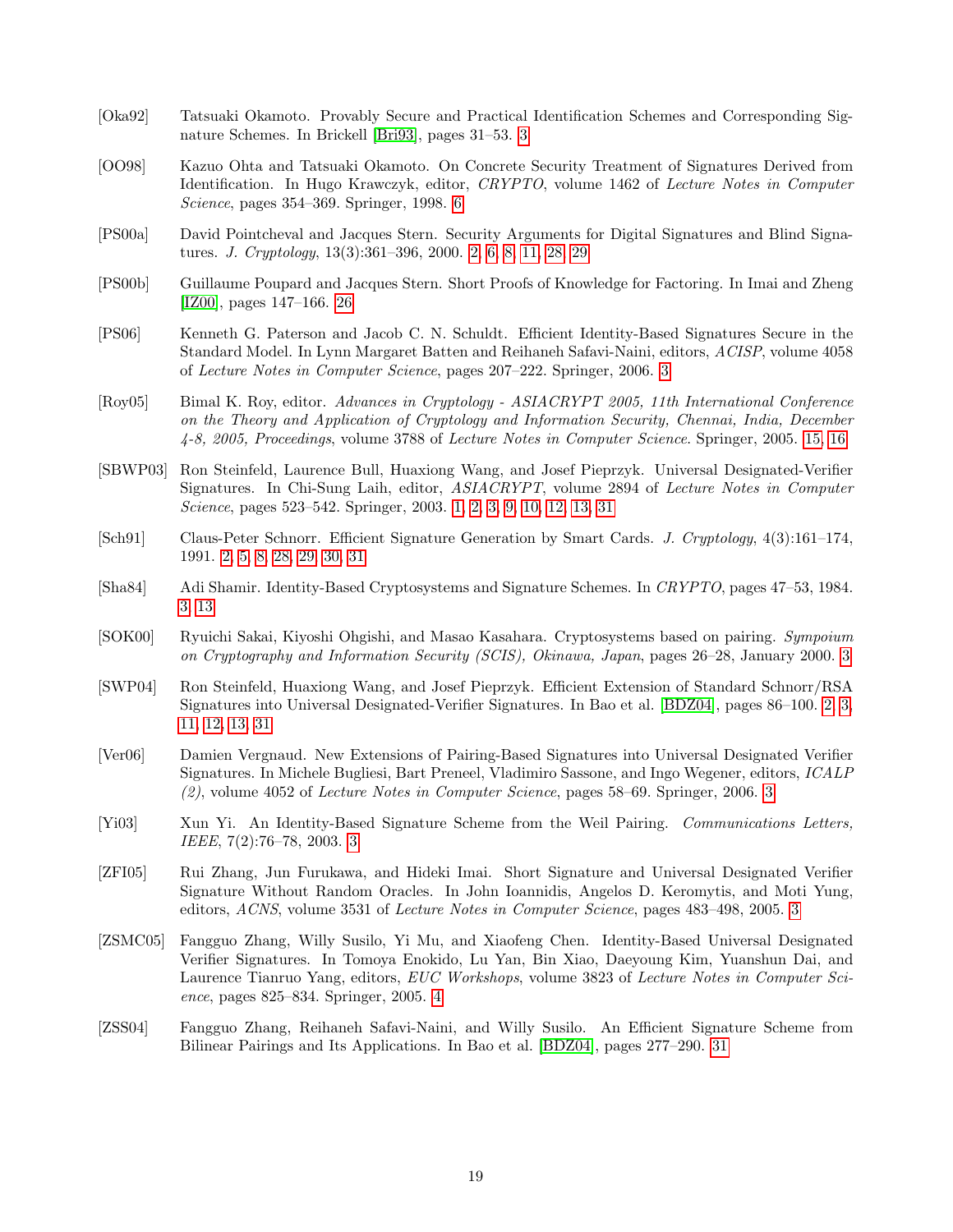# <span id="page-19-1"></span><span id="page-19-0"></span>A Proof of Theorem [1](#page-10-1)

Proof. Let GUDVS be a UDVS scheme constructed via our constructions from a signature scheme SS in  $\mathbb C$  and a verifier key pair type KT in K. Let also the underlying hard problem of the signature scheme be  $P_{SS}$  and the underlying hard problem of the verifier key pair type be  $P_{KT}$ . Given a DV-forger A and two instances of the problems  $P_{SS}$  and  $P_{KT}$ , we will show that at least one of the problem instances can be solved.

We will show how to construct, given a DV-forger A, two *solver* algorithms  $\mathsf{Slv}_{KT}$  and  $\mathsf{Slv}_{SS}$  for solving  $P_{KT}$  and PSS instances, respectively. We will also show that at least one of these two strategies will succeed in solving its given instance of the problem, if the DV-forger manages to forge successfully. Given a successful DV-forger A,  $\mathsf{Siv}_{KT}$  will succeed only if the forgery produced by the A is of a certain type which is defined by an event. We also show that Slv<sub>SS</sub> succeeds if the DV-forger A is successful and another event occurs. Furthermore, we will show that the events above cover the universe. It follows that, with the above two solvers, given a DV-forger for GUDVS scheme , at least one of them will solve the associated problem.

We will construct our solvers in a modular way. We will introduce four algorithms  $\textsf{Sim}_{KT}$ ,  $\textsf{Sim}_{SS}$ ,  $\textsf{Cal}_{KT}$ , and Cal<sub>SS</sub> and use these four algorithms along with the adversary A and the Bellare-Neven forker algorithm (see Appendix [G\)](#page-34-0) as modules of constructing the two solvers. We will construct the solver  $\mathsf{Siv}_{KT}$  as follows:

- the simulator algorithm  $\textsf{Sim}_{KT}$  will run A as a subroutine, simulating the attack environment (inputs and answers to queries) for A, and obtain a DV-forgery from A,
- the forker algorithm  $Frk_{KT}$  will run  $\textsf{Sim}_{KT}$  as a subroutine, forking inputs to it, and obtain two different designated signatures from it, and
- the solution calculator algorithm  $\text{Cal}_{KT}$  will run Frk<sub>KT</sub> as a subroutine and use the two designated signatures output by it to solve the given instance of the problems  $P_{KT}$ .

The solver  $S\log_5$  is also constructed in a similar way, using algorithms  $Sim_{SS}$ , Frk<sub>SS</sub>, and Cal<sub>SS</sub>. The algorithms  $\text{Sim}_{SS}$  and  $\text{Cal}_{SS}$ , in turn, run the Sim and Cal algorithms of the signature scheme SS, respectively. These algorithms are defined in Appendixes [C.2](#page-25-1) and [C.3.](#page-26-0) The forker algorithms are also based on the constructions of Bellare and Neven [\[BN06\]](#page-15-12) as discussed in Appendix [G.](#page-34-0) We will describe each module in the following and discuss how they work and lead to the proof. First we will describe  $\mathsf{Sim}_{KT}$ ,  $\mathsf{Frk}_{KT}$ , and  $\mathsf{Cal}_{KT}$  algorithms, which are used to construct the algorithm for solving a given  $P_{KT}$  problem instance. After a discussion on the success probability of our solver, we will proceed to introduce our second set of algorithms Sim<sub>SS</sub>, Frk<sub>SS</sub>, and Cal<sub>SS</sub>, which are used to construct the algorithm for solving a given  $P_{\text{SS}}$  problem instance. We will denote the random oracles used in the signature scheme by  $H_{SS}$  and the one used in the Fiat-Shamir transform to build a signature of knowledge by  $\mathcal{H}_{FS}$ .

Let us first set some notations. One can see easily from Figures [9](#page-32-1) and [2](#page-5-0) and our construction that our designated signatures will be in the form  $\hat{\sigma} = (\tilde{\sigma}_{pre}, \delta)$ , where

$$
\delta = (Cmt, Rsp) = ((Cmt_s, Cmt_v), (Chl_s, Chl_v, Rsp_s, Rsp_v))
$$

Furthermore, we have

$$
Chl_s + Chl_v = Chl = H_{FS}(Pub || Cmt) = H_{FS}((Pub_s, Pub_v) || (Cmt_s, Cmt_v)) .
$$

Also note that, following our proof of knowledge notation convention, the notation

$$
\delta \leftarrow \mathsf{Sok}\left\{\left(\tilde{\sigma}_{\mathrm{pre}} \vee sk_{\mathrm{v}}\right) : \mathsf{Valid}\left(pk_{\mathrm{s}}, m, \left(\tilde{\sigma}_{\mathrm{aux}}, \tilde{\sigma}_{\mathrm{pre}}\right)\right), \mathsf{Pair}\left(pk_{\mathrm{v}}, sk_{\mathrm{v}}\right)\right\}
$$

implies that

$$
Sec_s = \tilde{\sigma}_{pre}, \quad Sec_v = sk_v, \quad Pub_s = (pk_s, m, \tilde{\sigma}_{aux}), \quad \text{and} \quad Pub_v = pk_v .
$$

We will use the above notation throughout the proof.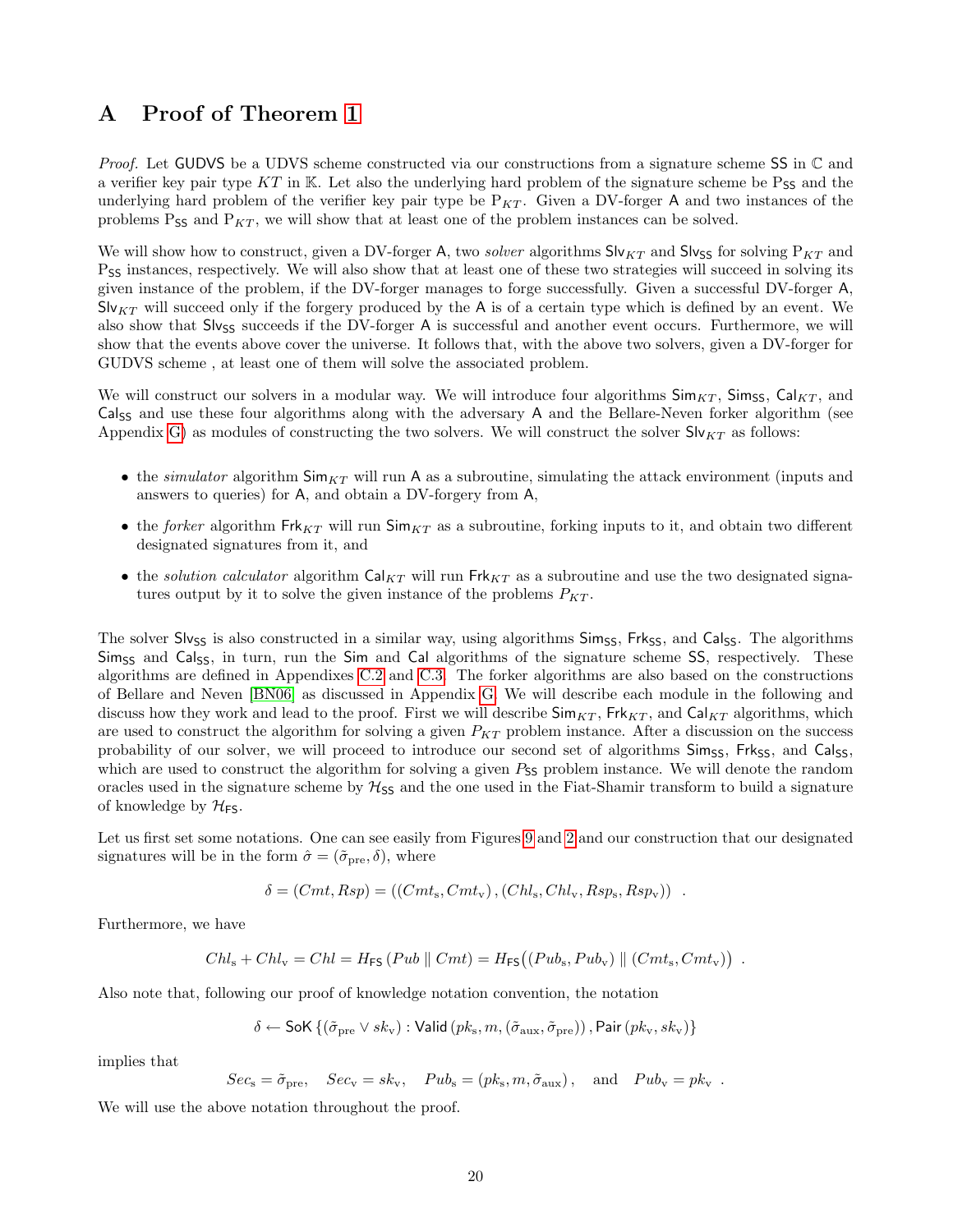Algorithm Sim<sub>KT</sub> gets a  $P_{KT}$  instance Ins and a q-tuple  $(h_1, \ldots, h_q)$  as input. It first runs the key generation algorithm of the corresponding signature to obtain a key pair  $(s_k, p_k)$ . Then  $\textsf{Sim}_{KT}$  runs A with inputs  $pk_s$ and  $pk_v = Ins$ . Note that, as we mentioned before, one can see the problem instance Ins as a public key  $pk_v$ , for which we are trying to find the solution  $Sol$ , i.e. corresponding secret key  $sk_y$ . During its run, A will ask  $\mathcal{H}_{SS}$ ,  $\mathcal{H}_{FS}$ , and  $\mathcal{S}ign$  oracle queries. Sim<sub>KT</sub> simulates the answers as follows:

- answers  $H_{SS}$  queries randomly and records the answers.
- answers  $\mathcal{H}_{FS}$  queries by taking elements of the q-tuple  $(h_1, \ldots, h_q)$  consecutively, i.e. answers the first query with  $h_1$ , the second with  $h_2$  and so on.
- answers Sign queries by running the Sign algorithm of the signature scheme. Note that the signing key  $sk_s$  is known to  $\mathsf{Sim}_{KT}$ , so there is no need to simulate the signatures.

At last, A outputs a DV-forgery  $(m, \hat{\sigma})$ , where  $\hat{\sigma} = (\tilde{\sigma}_{aux}, \delta)$ . Sim<sub>KT</sub> checks whether or not the adversary has been successful in forging, i.e. checks whether or not the message is new and the DV-forgery is valid by running the DVer algorithm. If  $(m, \hat{\sigma})$  passes both tests, denoting  $\delta = ((Cmt_s, Cmt_v), (Chl_s, Chl_v, Rsp_s, Rsp_v))$ , Sim<sub>KT</sub> looks up the *index J* s.t.  $h_J = Chl_s + Chl_v$  and outputs  $(J, (m, \hat{\sigma}))$ . In the case that the adversary has not been successful or no matching index J is found,  $\mathsf{Sim}_{KT}$  outputs  $(0, \varepsilon)$ .

Algorithm Frk<sub>KT</sub> takes as input a  $P_{KT}$  instance Ins. It is defined as the Bellare-Neven forker algorithm in Appendix [G,](#page-34-0) with input Ins and access to algorithm  $\text{Sim}_{KT}$ , i.e. using the Bellare-Neven notation

$$
\mathsf{Frk}_{KT} \stackrel{\triangle}{=} \mathsf{F}_{\mathsf{Sim}_{KT}}(Ins) .
$$

Frk<sub>KT</sub> outputs either  $(1,(m,\hat{\sigma}), (m',\hat{\sigma}'))$  or  $(0,\varepsilon,\varepsilon)$ , depending on whether the forking has been successful or not. Note that a successful forking implies same Jth  $H_{FS}$  oracle query and different corresponding answers. Since queries are of the form  $(Pub_s, Pub_v)$  (Cmt<sub>s</sub>, Cmt<sub>v</sub>), where  $Pub_s = (pk_s, m, \tilde{\sigma}_{aux})$ , the message m is also part of the Jth query and thus is the same for the two runs of the forked algorithm  $\mathsf{Sim}_{KT}$ , hence  $m = m'$ . Therefore, from now on, we will use  $m$  instead of  $m'$ .

Algorithm Cal<sub>KT</sub> takes as input a  $P_{KT}$  instance Ins. It first runs  $Frk_{KT}$  on the same input Ins and obtains either  $(1, (m, \hat{\sigma}), (m, \hat{\sigma}'))$  or  $(0, \varepsilon, \varepsilon)$ . Receiving the former means that forking by Frk<sub>KT</sub> has been successful, i.e.  $J = J'$  and  $h_J \neq h'_J$  according to the general Forking Lemma. Note that  $h_J$  and  $h'_J$  are the two responses to the Jth  $H_{FS}$  oracle queries in the two runs of the forked algorithm  $\text{Sim}_{KT}$ . Thus  $h_J = Chl = Chl_s + Chl_v$  and  $h'_J = Chl' = Chl'_s + Chl'_v$ . Hence we have the following event:

<span id="page-20-0"></span>
$$
\mathbf{E} \stackrel{\triangle}{=} \left[ \quad J = J' \quad \wedge \quad Chl_{s} + Chl_{v} \neq Chl'_{s} + Chl'_{v} \quad \right] \quad . \tag{1}
$$

Now, if  $Chl_v \neq Chl'_v$ , then  $\textsf{Cal}_{KT}$  will simply run the extraction algorithm for the protocol for proof of knowledge of the verifier's secret key and get a sk<sub>v</sub> s.t. Pair $(pk_v, sk_v)$ . Cal<sub>KT</sub> outputs  $Sol = sk_v$  as the solution to the  $P_{KT}$ problem instance Ins. If  $Chl_v = Chl'_v$ , Cal<sub>KT</sub> declares failure and halts.

A graphical depiction of how modules are wired to interact in our solver is shown in Figure [4.](#page-21-0) Note that, again, random oracle queries are not shown in the figure. Let us denote by  $\mathsf{Siv}_{KT}$  our solver, i.e. the combination of all our modules:  $\textsf{Cal}_{KT}$ , Frk<sub>KT</sub>, and the two instances of  $\textsf{Sim}_{KT}$  wired together as in Figure [4.](#page-21-0)

Let us calculate the probability that our solver is successful in solving the  $P_{KT}$  problem instance Ins. We define the success probabilities for  $\textsf{Sim}_{KT}$  and  $\textsf{Frk}_{KT}$  similar to acc and  $frk$ , respectively, in the general Forking Lemma (see Appendix [G\)](#page-34-0), i.e.

- Adv $\mathsf{Sim}_{KT}(\mathsf{A})$  (k) is defined as the probability that  $\mathsf{Sim}_{KT}$ 's first output is not zero, given A, a random problem instance of size k, and random choices of  $h_1, \ldots, h_q$ , and
- Adv<sub>FrkKT</sub>(Sim<sub>KT</sub>) (k) is defined as the probability that Frk<sub>KT</sub>'s first output is one, given  $\textsf{Sim}_{KT}$  and a random problem instance of size k.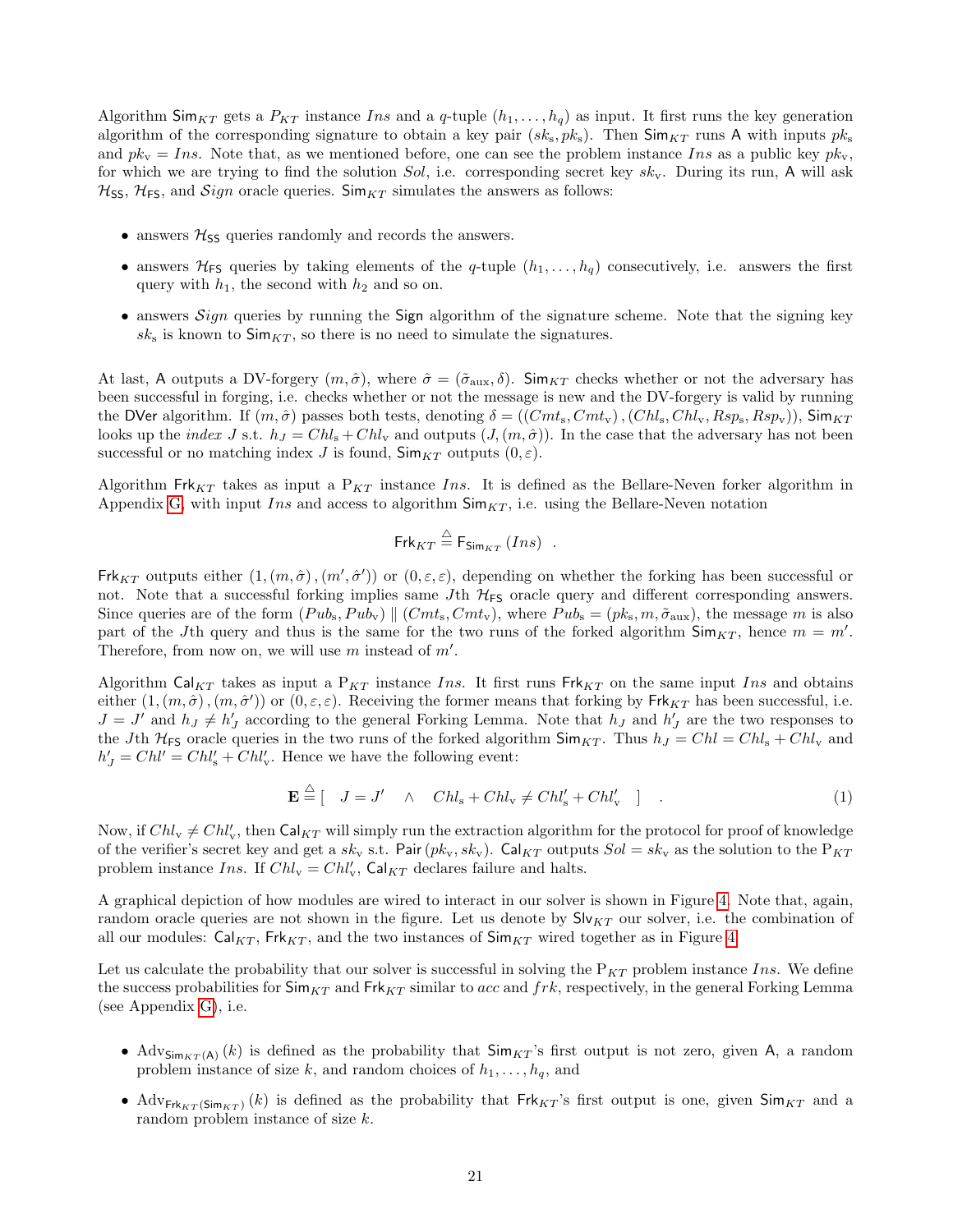

<span id="page-21-0"></span>Figure 4: Mechanism of the proof

Now we observe that  $\mathsf{Sim}_{KT}$  succeeds if A succeeds in forging and the forgery uses a queried hash. We know that the probability that A succeeds without using a queried hash is at most one over the size of the challenge space. Thus we have

$$
Adv_{\mathsf{Sim}_{KT}(A)}(k) \geq Adv_{A(\mathsf{GUDVS})}^{\mathsf{DV-EUF-CMA}}(k) - \frac{1}{|ChSp|}
$$

.

On the other hand, we have Bellare and Neven's General Forking Lemma which gives us a lower bound for the success probability of the forker, i.e.  $Frk_{KT}$ , based on the success probability of the simulator, i.e.  $\textsf{Sim}_{KT}$ . Thus we will have

$$
\mathrm{Adv}_{\mathsf{Frk}_{KT}(\mathsf{Sim}_{KT})}\left(k\right) \geq \mathrm{Adv}_{\mathsf{Sim}_{KT}\left(A\right)}\left(k\right) \cdot \left(\frac{\mathrm{Adv}_{\mathsf{Sim}_{KT}\left(A\right)}\left(k\right)}{q} - \frac{1}{|ChSp|}\right) ,
$$

where q is the maximum number of  $H<sub>FS</sub>$  queries A makes. We also see that Cal<sub>KT</sub> is successful if  $Frk_{KT}$  succeeds and  $Chl_{v} \neq Chl'_{v}$ . So we get the following:

$$
\mathrm{Adv}_{\mathsf{Cal}_{KT}(\mathsf{Frk}_{KT})}^{\mathsf{P}_{KT}}\left(k\right)=\Pr\left[Chl_{\mathrm{v}}\neq Chl_{\mathrm{v}}'\vert\mathsf{Frk}_{KT}\textrm{ succeeds}\right]\cdot\mathrm{Adv}_{\mathsf{Frk}_{KT}\left(\mathsf{Sim}_{KT}\right)}\left(k\right).
$$

Combining the three equations above, and applying the fact that  $Frk_{KT}$  succeeds iff  $E$  happens, we can compute the overall probability of success of our solver in solving  $P_{KT}$  as follows:

$$
Adv_{\mathsf{SW}_{KT}(A)}^{\mathsf{P}_{KT}}(k) \geq \frac{1}{q} \cdot \Pr[Chl_v \neq Chl'_v | \mathbf{E}] \cdot \left( Adv_{\mathsf{A}(\mathsf{GUDVS})}^{\mathsf{P}_{KT}} \right) \cdot \left( Adv_{\mathsf{A}(\mathsf{GUDVS})}^{\mathsf{D} \vee \text{-} \mathsf{EUF-CMA}}(k) - \frac{1}{|ChSp|} \right) \cdot \left( Adv_{\mathsf{A}(\mathsf{GUDVS})}^{\mathsf{D} \vee \text{-} \mathsf{EUF-CMA}}(k) - \frac{1+q}{|ChSp|} \right) .
$$

Assuming that the size of the challenge space is super-logarithmic in the security parameter and the number of queries the adversary asks is polynomially-bounded in the security parameter, we can neglect the two fractions with  $|ChSp|$  as denominator and simplify the above equation as follows:

<span id="page-21-1"></span>
$$
\mathrm{Adv}_{\mathsf{Slv}_{K}(A)}^{\mathrm{P}_{KT}}(k) \ge \frac{1}{q} \cdot \Pr\left[Chl_{\mathrm{v}} \ne Chl_{\mathrm{v}}'\vert \mathbf{E}\right] \cdot \left[\mathrm{Adv}_{\mathrm{A}(\mathrm{GUDVS})}^{\mathrm{DV-EUF-CMA}}(k)\right]^2 \tag{2}
$$

Now we describe the three algorithms  $Sims<sub>S</sub>$ ,  $Frk<sub>SS</sub>$ , and  $Cal<sub>SS</sub>$  for solving an instance Ins of the underlying problem of the signature scheme  $P_{\text{SS}}$ . These modules are again wired together as shown in Figure [4,](#page-21-0) changing all the indexes from KT to SS.

Algorithm Sim<sub>SS</sub> gets an instance Ins of the problem P<sub>SS</sub> and a q-tuple  $(h_1, \ldots, h_q)$  as input. It first runs the corresponding verifier key generation algorithm KeyGen to obtain a key pair  $(s_k, p_k)$ . Then Sim<sub>SS</sub> runs the simulator algorithm Sim of the signature scheme SS on input Ins to get a public key  $pk_s$  for the signature scheme. It then runs A on input  $(pk_s, pk_v)$ . A will ask  $H_{SS}$ ,  $H_{FS}$ , and  $Sign$  oracle queries. Sim<sub>SS</sub> responds as follows: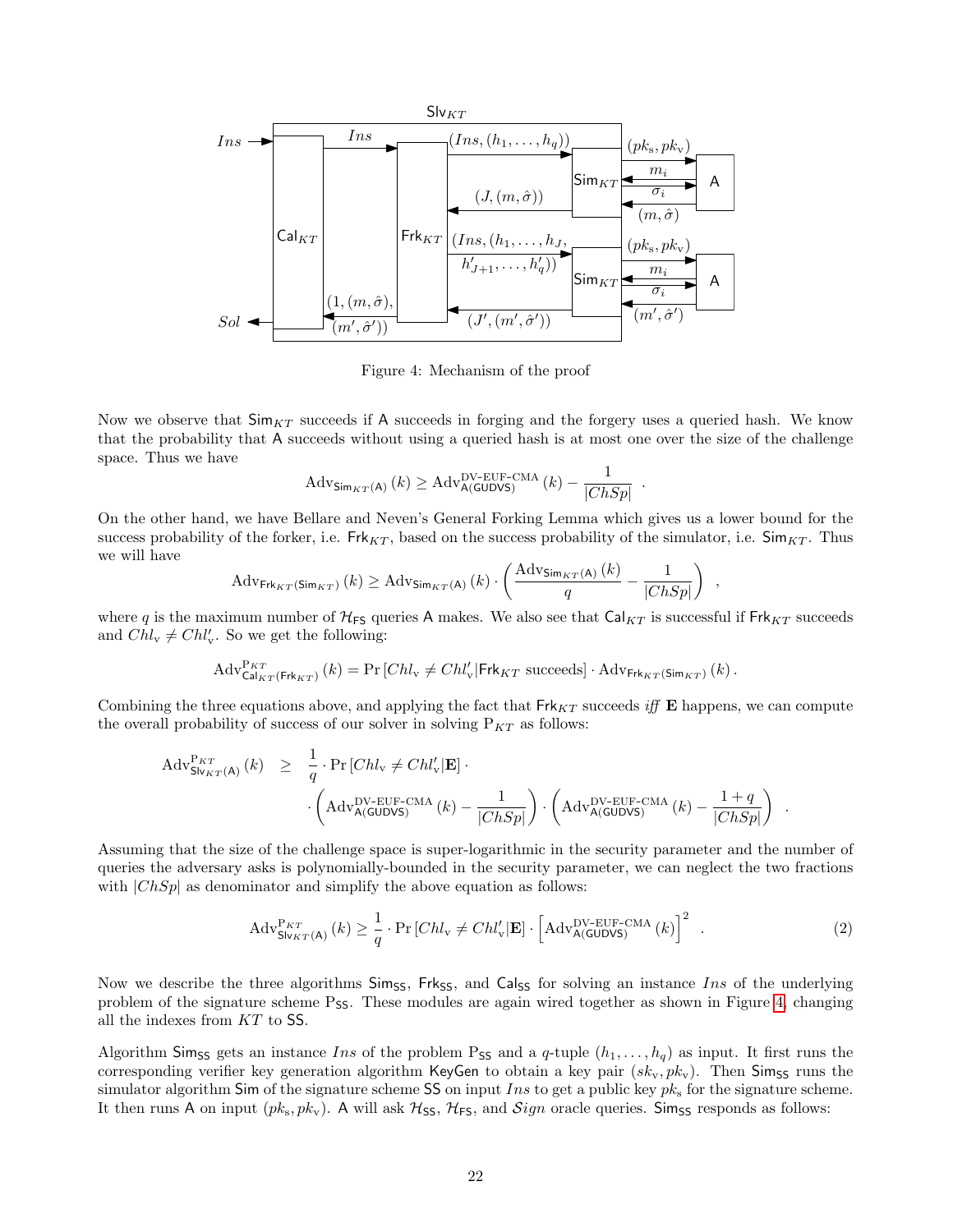- forwards all  $H_{SS}$  and  $Sign$  oracle queries to the signature simulator Sim and relays the answers given by Sim back to A.
- answers  $\mathcal{H}_{FS}$  queries with the q-tuple it is provided with, i.e. answers the first query with  $h_1$ , the second with  $h_2$  and so on.

If Sim succeeds in simulating the  $H_{SS}$  and  $Sign$  oracle queries, at last A outputs a DV-forgery  $(m, \hat{\sigma})$ . Sim<sub>SS</sub> checks whether or not the adversary has been successful in forging, i.e. checks whether or not the message is new and the DV-forgery is valid by running the DVer algorithm. If  $(m, \hat{\sigma})$  passes both tests, Sim<sub>SS</sub> looks up the index J s.t.  $h_J = Chl_s + Chl_v$  and outputs  $(J, (m, \hat{\sigma}))$ . In the case that either Sim fails, the adversary fails in forging a valid forgery, or no matching index J is found,  $\mathsf{Sims}_\mathsf{S}$  outputs  $(0,\varepsilon)$ .

Algorithm Frk<sub>SS</sub> takes as input an instance Ins of the problem  $P_{SS}$ . It is defined as the Bellare-Neven forker algorithm, with input  $Ins$  and access to algorithm  $Sims<sub>S</sub>$ , i.e.

$$
\mathsf{Frk}_{\mathsf{SS}} \stackrel{\triangle}{=} \mathsf{F}_{\mathsf{Simss}} \left( \mathit{Ins} \right) \enspace .
$$

Frk<sub>SS</sub> outputs either  $(1, (m, \hat{\sigma}), (m', \hat{\sigma}'))$  or  $(0, \varepsilon, \varepsilon)$ . Note that, with a similar reasoning as before,  $m = m'$ .

Algorithm Cal<sub>SS</sub> takes as input an instance Ins of the problem  $P_{SS}$ . It runs Frk<sub>SS</sub> on the same input and obtains either  $(1, (m, \hat{\sigma}), (m, \hat{\sigma}'))$  or  $(0, \varepsilon, \varepsilon)$ . Again, receiving the former means that forking by Frk<sub>SS</sub> has been successful, i.e.  $J = J'$  and  $h_J \neq h'_J$ . Hence we have the same event **E** as defined in Equation [1.](#page-20-0) Now, if  $Chl_s \neq Chl'_s$ , then Calss will simply run the extraction algorithm for the protocol for proof of knowledge of  $\tilde{\sigma}_{pre}$  and get a  $\tilde{\sigma}_{pre}$  s.t. Valid  $\left(pk_{\rm s},m, \left(\tilde{\sigma}_{\rm aux},\tilde{\sigma}_{\rm pre}\right)_{\rm v}\right)$ . Then it runs the corresponding Retrieve algorithm on input  $\left(\tilde{\sigma}_{\rm aux},\tilde{\sigma}_{\rm pre}\right)$  and gets a valid  $\sigma$ . Now, Cal<sub>SS</sub> feeds  $(m, \sigma)$  to the solution calculator algorithm Cal of the signature scheme SS and gets the solution Sol for the problem instance Ins of the problem  $P_{SS}$  if Cal is successful. If either  $Chl_s = Chl'_s$  or Cal fails,  $Cal_{SS}$  declares failure and halts.

Let us calculate the probability that our solver is successful in solving the  $P_{SS}$  problem instance Ins. We can define the success probability for  $\mathsf{Sims}_S$  and  $\mathsf{Frks}_S$  similar to that of  $\mathsf{Sim}_{KT}$  and  $\mathsf{Frk}_{KT}$ . Notice that  $\mathsf{Sims}_S$ succeeds if Sim succeeds in simulating, A succeeds in forging, and the forgery uses a queried hash. Thus, with similar reasonings as before, the success probability of  $\mathsf{Sim}_{SS}$  can be finally written as

$$
\mathrm{Adv}_{\mathsf{Simss}(\mathsf{A})}\left(k\right) \geq \mathrm{Adv}_{\mathsf{Sim}(\mathsf{A})}\left(k\right) \cdot \left(\mathrm{Adv}_{\mathsf{A}(\mathsf{GUDVS})}^{\mathsf{DV-EUF-CMA}}\left(k\right) - \frac{1}{|ChSp|}\right) \enspace .
$$

Furthermore, for the success probability of the forker algorithm  $Frk_{SS}$ , a similar equation to the one we had in the first part of the proof holds, i.e.

$$
\text{Adv}_{\text{Frk}_{\text{SS}}(\text{Sim}_{\text{SS}})}\left(k\right) \geq \text{Adv}_{\text{Sim}_{\text{SS}}\left(A\right)}\left(k\right) \cdot \left(\frac{\text{Adv}_{\text{Sim}_{\text{SS}}\left(A\right)}\left(k\right)}{q} - \frac{1}{|ChSp|}\right) \ ,
$$

where q is the maximum number of  $H_{FS}$  queries made by A. We also see that Calss is successful if Frkss succeeds in forking,  $Chl_v \neq Chl'_v$ , and Cal succeeds in solving the problem instance Ins. Now let us define the following event:

$$
\mathbf{F} \stackrel{\triangle}{=} [\quad \textsf{Frk}_{\textsf{SS}} \text{ succeeds} \quad \wedge \quad Chl_{\textsf{s}} \neq Chl'_{\textsf{s}} \quad ] \quad .
$$

In case of event **F**, a valid signature  $\sigma$  on the message m can be computed. The probability of obtaining such a signature can be written as

$$
\Pr\left[\mathbf{F}\right] = \Pr\left[Chl_{\mathrm{s}} \neq Chl'_{\mathrm{s}} | \mathsf{Frk}_{\mathsf{SS}} \text{ succeeds}\right] \cdot \mathrm{Adv}_{\mathsf{Frk}_{\mathsf{SS}}\left(\mathsf{Sim}_{\mathsf{SS}}\right)}\left(k\right) \enspace .
$$

Now, using the notation defined in Appendix [C.2,](#page-25-1) for non-FL-based signatures, we will have the following:

$$
\mathrm{Adv}_{\mathsf{Calss}(\mathsf{Frk}_{\mathsf{SS}})}^{\mathsf{Pss}}\left(k\right) \geq \mathrm{Adv}_{\mathsf{Cal}(\mathsf{Sim})}\left(k\right)\cdot \Pr\left[\mathbf{F}\right] \enspace .
$$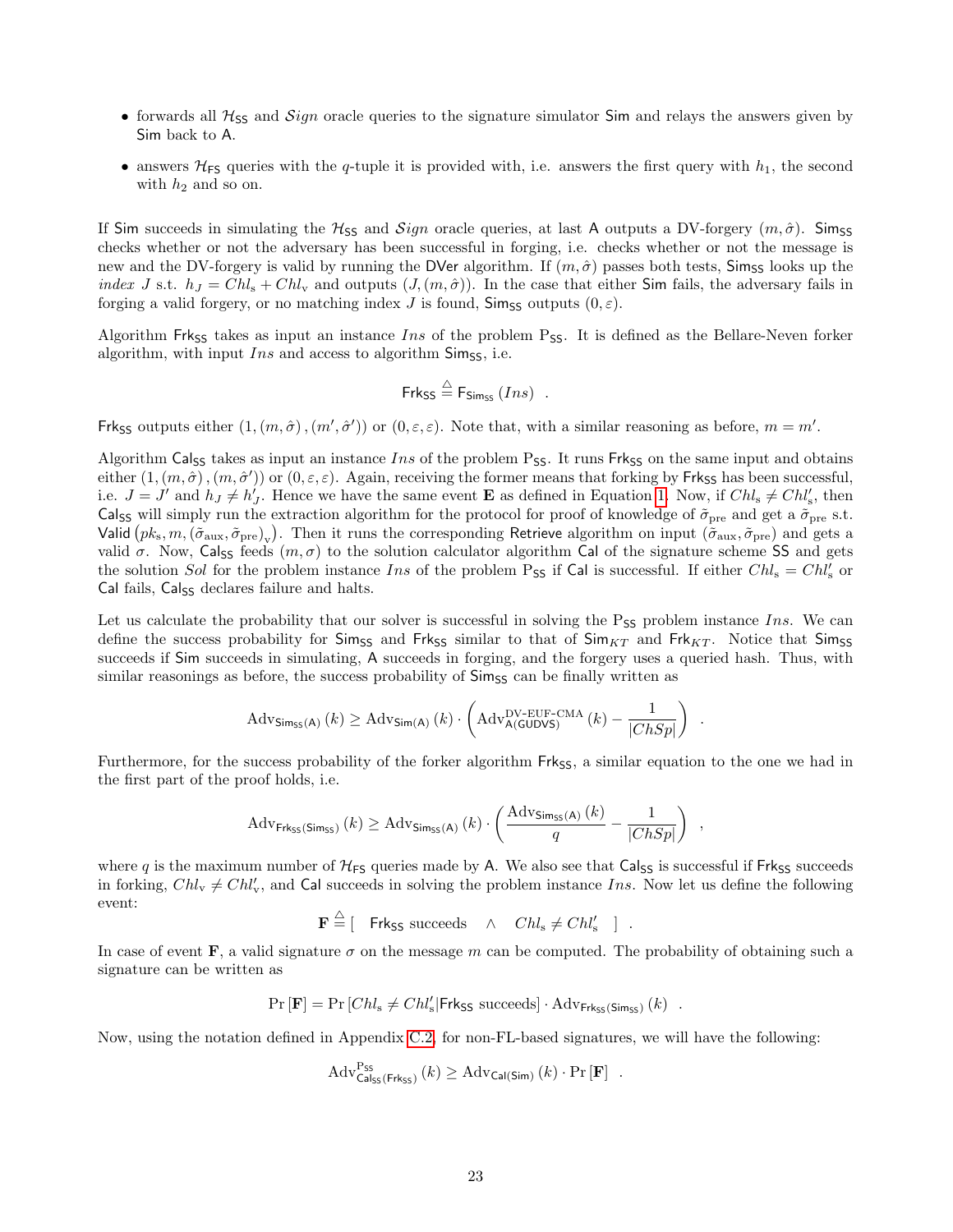<span id="page-23-1"></span>Combining the above equations and with a similar reasoning that lead us to Equation [2](#page-21-1) plus the fact that  $E$ happens iff  $Frk_{SS}$  succeeds, we get the following for overall probability of success of our solver in solving  $P_{SS}$  for non-FL-based signatures:

$$
Adv_{\mathsf{Siv}_{\mathsf{SS}}}^{\mathsf{P}_{\mathsf{SS}}}(k) \geq \frac{1}{q} \cdot \mathrm{Adv}_{\mathsf{Cal}(\mathsf{Sim})} \cdot \mathrm{Pr}\left[Chl_{\mathsf{s}} \neq Chl'_{\mathsf{s}}|\mathbf{E}\right] \cdot \left[\mathrm{Adv}_{\mathsf{Sim}(A)}(k)\right]^2 \cdot \\ \cdot \left(\mathrm{Adv}_{\mathsf{A}(\mathsf{GUDVS})}^{\mathsf{DV-EUF-CMA}}(k) - \frac{1}{|ChSp|}\right) \cdot \left(\mathrm{Adv}_{\mathsf{A}(\mathsf{GUDVS})}^{\mathsf{DV-EUF-CMA}}(k) - \frac{1+q}{|ChSp| \cdot \mathrm{Adv}_{\mathsf{Sim}(A)}(k)}\right) ,
$$

where we also have exploited the fact that  $\text{Adv}_{\text{Sim}(A)}(k) \leq 1$  to change the last numerator from  $\text{Adv}_{\text{Sim}(A)}(k) + q$ to  $1 + q$ . Similarly, assuming that the size of the challenge space is super-logarithmic, the number of queries the adversary asks is polynomially-bounded, and  $\text{Adv}_{\text{Sim}(A)}(k)$  is noticeable in the security parameter, we can simplify the above equation as follows:

<span id="page-23-2"></span>
$$
\text{Adv}_{\text{SIV}_{\text{SS}}}^{\text{Pss}}\left(k\right) \geq \frac{1}{q} \cdot \text{Adv}_{\text{Cal}(\text{Sim})} \cdot \text{Pr}\left[Chl_{\text{s}} \neq Chl'_{\text{s}}|\mathbf{E}\right] \cdot \left[\text{Adv}_{\text{Sim}(A)}\left(k\right)\right]^2 \cdot \left[\text{Adv}_{\text{A}(\text{GUDVS})}^{\text{DV-EUF-CMA}}\left(k\right)\right]^2 \tag{3}
$$

Combining Equations [2](#page-21-1) and [3](#page-23-2) and applying the fact that

$$
Pr[Chl_{v} \neq Chl'_{v}|\mathbf{E}] + Pr[Chl_{s} \neq Chl'_{s}|\mathbf{E}] \geq 1,
$$

we will get the following result for non-FL-based schemes:

$$
\mathrm{Adv}_{\mathsf{Sim}_{KT}(A)}^{\mathsf{P}_{KT}}\left(k\right) + \frac{1}{\mathrm{Adv}_{\mathsf{Cal}(\mathsf{Sim})}\cdot\left[\mathrm{Adv}_{\mathsf{Sim}(A)}\left(k\right)\right]^2}\cdot \mathrm{Adv}_{\mathsf{Slv}_{\mathsf{SUS}}\left(A\right)}^{\mathsf{P}_{\mathsf{SLS}}}\left(k\right) \geq \frac{1}{q}\cdot\left[\mathrm{Adv}_{\mathsf{A}(\mathsf{GUDVS})}^{\mathsf{DV-EUF-CMA}}\left(k\right)\right]^2.
$$

Thus, as long as the adversary A has a good advantage of forging, we will be able to solve at least one of the problem instances of  $P_{KT}$  or  $P_{SS}$  with a good probability. This completes the proof for non-FL-based signatures.

On the other hand, for the FL-based signatures, since another forking is performed to get two valid signatures, we get the following:

$$
\mathrm{Adv}_{\mathsf{Cal}_{\mathsf{S}}(\mathsf{Frk}_{\mathsf{S}\mathsf{S}})}^{\mathrm{P}_{\mathsf{S}\mathsf{S}}}(\mathit{k}) \geq \mathrm{Adv}_{\mathsf{Cal}(\mathsf{Sim})}\left(\mathit{k}\right) \cdot \Pr\left[\mathbf{F}\right] \cdot \left(\frac{\Pr\left[\mathbf{F}\right]}{q} - \frac{1}{|R_{H_{\mathsf{S}\mathsf{S}}}|}\right) ,
$$

where  $R_{H_{\rm SS}}$  is the range of the hash function  $H_{\rm SS}$ . Again with a similar reasoning, assuming that the size of the challenge space and the size of  $R_{Hss}$  are both super-logarithmic, the number of queries the adversary asks is polynomially-bounded, and  $Adv_{\text{Sim}(A)}(k)$  is noticeable in the security parameter, we will get the following final result for overall probability of success of our solver in solving  $P_{SS}$  for FL-based signatures:

<span id="page-23-3"></span>
$$
\text{Adv}_{\text{SIV}_{\text{SS}}}^{\text{Pss}}\left(k\right) \geq \frac{1}{q^3} \cdot \text{Adv}_{\text{Cal}(\text{Sim})} \cdot \left(\Pr\left[Chl_s \neq Chl_s'|\mathbf{E}|\right)^2 \cdot \left[\text{Adv}_{\text{Sim}(A)}\left(k\right)\right]^4 \cdot \left[\text{Adv}_{\text{A}(\text{GUDVS})}^{\text{DV-EUF-CMA}}\left(k\right)\right]^4\tag{4}
$$

Similarly, combining Equations [2](#page-21-1) and [4,](#page-23-3) we will get the following result for FL-based schemes:

$$
\operatorname{Adv}_{\mathsf{Sim}_{\mathcal{KT}}^{\mathcal{P}_{KT}}(\mathsf{A})}^{\mathcal{P}_{KT}}\left(k\right)+\frac{\sqrt{q}}{\sqrt{\operatorname{Adv}_{\mathsf{Cal}(\mathsf{Sim})}}\cdot\left[\operatorname{Adv}_{\mathsf{Sim}(\mathsf{A})}\left(k\right)\right]^{2}}\cdot\sqrt{\operatorname{Adv}_{\mathsf{Slv}_{\mathsf{SS}}^{\mathcal{P}_{\mathsf{SS}}}}^{\mathcal{P}_{\mathsf{PS}}}\left(k\right)}\geq\frac{1}{q}\cdot\left[\operatorname{Adv}_{\mathsf{A}(\mathsf{GUDVS})}^{\mathcal{D}\vee\text{-}\mathcal{E}\mathcal{U}\mathcal{F}\text{-}\mathcal{C}\mathcal{M}\mathcal{A}}\left(k\right)\right]^{2}\enspace,
$$

which again, guarantees a lower band for the probability that our solvers are able to solve at least one of the two instances of respectively the prroblems  $P_{KT}$  and  $P_{SS}$ . This completes the proof for FL-based signatures.  $\Box$ 

# <span id="page-23-0"></span>B Proof Sketch of Theorem [4](#page-13-1)

Proof sketch. We will prove that the interactive version of our IBS scheme, denoted by GIBI, is an identity-based identification scheme secure against impersonation under passive attacks (imp-pa in the sense of [\[BNN04\]](#page-15-6)). This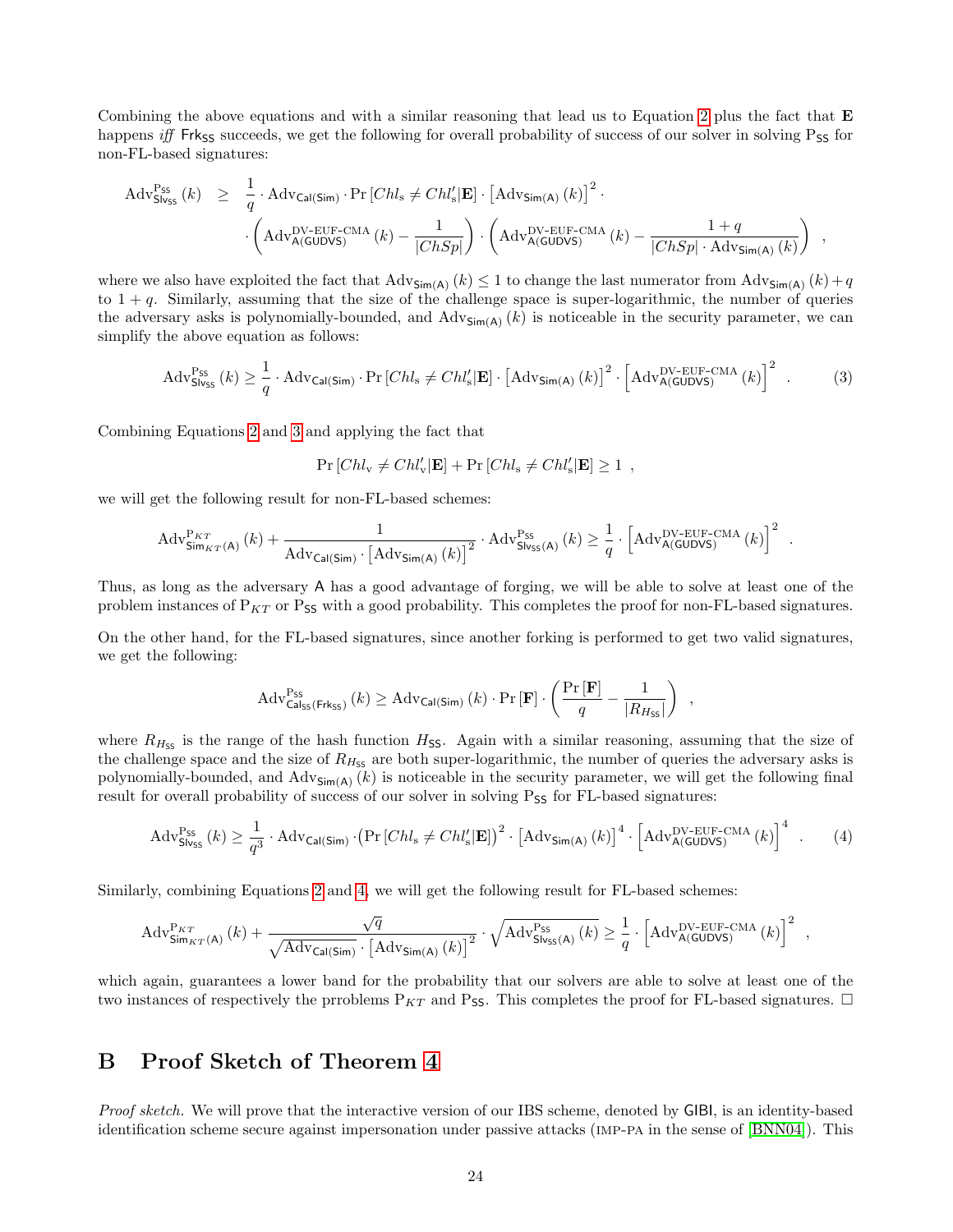<span id="page-24-0"></span>will complete the proof since Bellare et al. have shown that any IMP-PA-secure IBI is transformed via Fiat-Shamir to a ID-EUF-CMA-secure IBS scheme [\[BNN04\]](#page-15-6).

To prove imp-pa security we need to be able to respond to two types of oracle queries: corruption oracle and conversation oracle queries. For the former, a user secret key for the given identity must be simulated and for the latter, a transcript of the interaction between a user with a given identity and a verifier. User secret keys can be simulated via the simulation algorithm for the signature scheme, since user secret keys are simply signatures on user identities. Transcripts of the interaction between a user with a given identity and a verifier can be simulated via first simulating the  $\tilde{\sigma}_{aux}$  and then simulating a transcript for the proof of knowledge of the  $\tilde{\sigma}_{pre}$ corresponding to the master public key, the identity, and  $\tilde{\sigma}_{aux}$ .

At last, the successful impersonator can be used to extract two transcripts with the same  $\tilde{\sigma}_{aux}$  and commitment message and two different challenges and responses to them. This will allow first computing the  $\tilde{\sigma}_{pre}$  and then, knowing both  $\tilde{\sigma}_{aux}$  and  $\tilde{\sigma}_{pre}$ , computing a forgery for the signature scheme which, in turn, will be given to the solution calculator algorithm to compute the solution to the given instance of the underlying problem Pss.

Given an instance of the underlying problem P<sub>SS</sub>, we will run the Sim algorithm on this input. Sim will give us a pk that we will relay to the adversary as the master public key. The adversary then will start to ask two types of oracle queries: corruption oracle queries and conversation oracle queries. On a corruption oracle query id, we will forward id as a signing query to Sim and get the signature  $\sigma$  on it and then forward it along with the master public key and the input id as the response to the query id (i.e. the user secret key corresponding to id) to the adversary. On a conversation query id, we will run the AuxSim algorithm on input the master public key and id and get a simulated  $\tilde{\sigma}_{aux}$ . Then we will run the TrSim algorithm for the protocol for proof of knowledge of  $\tilde{\sigma}_{\text{pre}}$  on input  $(mpk, id, \tilde{\sigma}_{\text{aux}})$  to get a transcript  $Tr = (Cmt, Chl, Rsp)$  for that protocol. Then we will give the adversary the conversation  $((Cmt, \tilde{\sigma}_{aux}), Chl, Rsp)$  as the response to the query id. For the signature schemes that use a random oracle in their construction, the adversary will ask  $H_{SS}$  queries as well. These queries are also relayed to Sim algorithm and the response is relayed back to the adversary.

At last, the adversary decides that the first phase is over and outputs a target identity id<sup>∗</sup>. We will keep answering the queries as before in the second phase. The adversary will be able to prove knowledge of the user secret key corresponding to id<sup>∗</sup> at this stage. Rewinding the adversary and asking for a new challenge will give us two transcripts with the same commitment and  $\tilde{\sigma}_{\text{aux}}^*$  and different challenges and their respective responses. We will be able to extract a  $\tilde{\sigma}_{\text{pre}}^*$  corresponding to  $\tilde{\sigma}_{\text{aux}}^*$  from the same commitment, different challenges, and their respective responses then, and at last run the Retrieve algorithm on input the master public key,  $id^*$ , and the pair  $(\tilde{\sigma}_{aux}^*, \tilde{\sigma}_{pre}^*)$  to get a signature  $\sigma^*$  on the identity  $id^*$ . We will finally run the Cal algorithm on input  $\sigma^*$ to get the solution to the problem instance.

Let us compute the probability that we will be successful in solving the underlying problem instance. Let us denote the probability that we are able to successfully simulate the environment for the adversary and the adversary will give us a suitable forgery by acc. With a similar reasoning to the proof of Theorem [1,](#page-10-1) we will get

$$
acc(k) \geq \mathrm{Adv}_{\mathsf{Sim}(A)}(k) \cdot \mathrm{Adv}_{\mathsf{GIBI},A}^{\mathrm{IMP-PA}}(k) .
$$

Now, applying the Reset Lemma of Bellare and Palacio [\[BP02\]](#page-15-16) we will get the success probability of computing two suitable transcripts as follows

$$
res(k) \ge \left( acc(k) - \frac{1}{|ChSp|} \right)^2
$$

.

Furthermore, again with a similar reasoning to the proof of Theorem [1,](#page-10-1) we will be able to calculate the probability that our solution calculator

 $mathbf{C}al_{SS}$  will be successful in solving the instance of the problem  $P_{SS}$  as the following for non-FL-based schemes:

$$
Adv_{\text{Calgs}}^{\text{Pss}}\left(k\right) \geq Adv_{\text{Cal(Sim)}}\cdot res\left(k\right) .
$$

Combining the above equations, we will get the following final result for the success probability of our solver Slv of  $P_{SS}$  problem instances for non-FL-based schemes:

$$
\mathrm{Adv}_{\mathsf{Slv}}^{\mathrm{Pss}}\left(k\right) \geq \mathrm{Adv}_{\mathsf{Cal}(\mathsf{Sim})} \cdot \left(\mathrm{Adv}_{\mathsf{Sim}(A)}\left(k\right) \cdot \mathrm{Adv}_{\mathsf{A}(\mathsf{GIBI})}^{\mathrm{IMP\text{-}PA}}\left(k\right)-\frac{1}{|ChSp|}\right)^2.
$$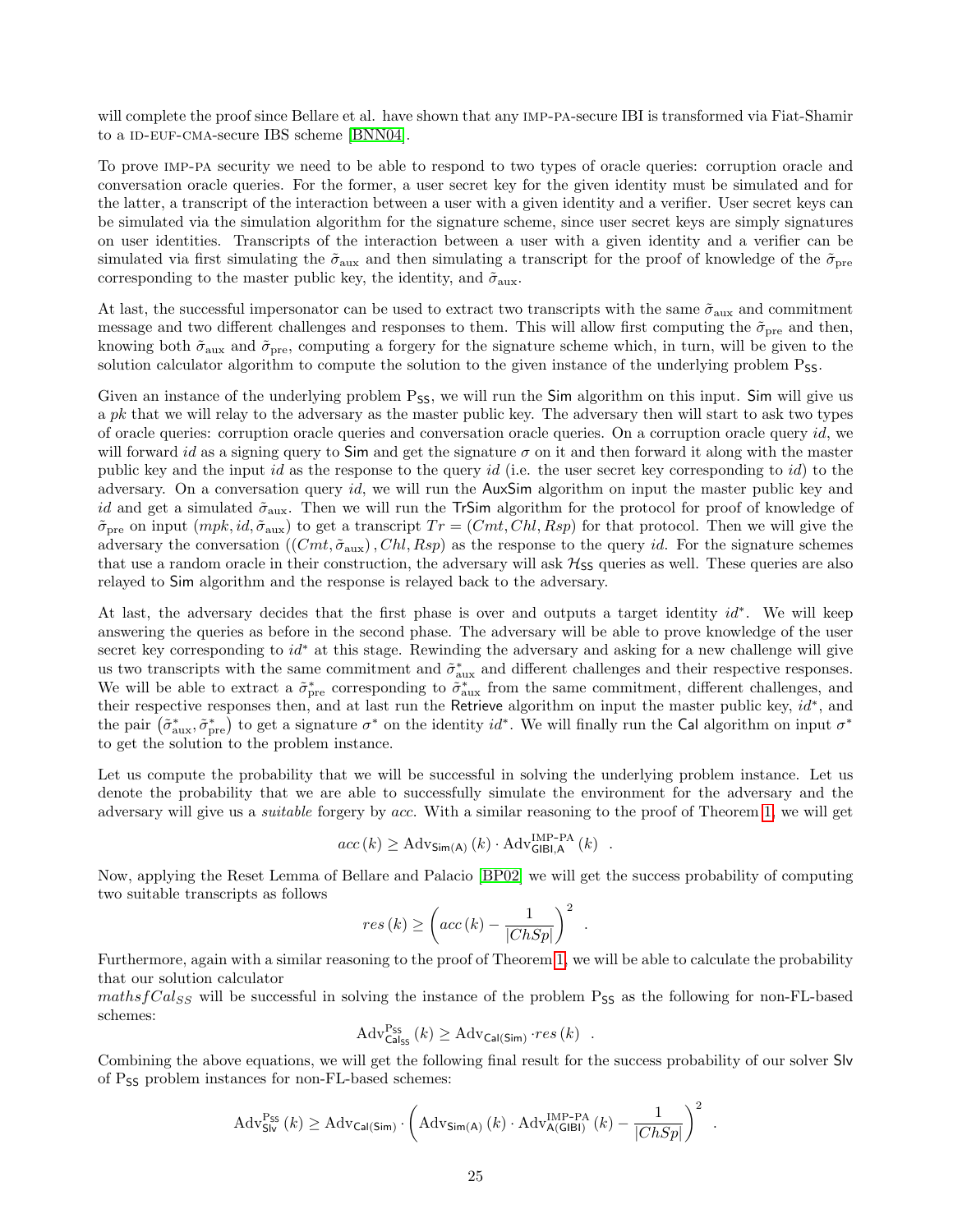<span id="page-25-2"></span>This completes the proof for non-FL-based signature schemes.

Furthermore, for FL-based signatures, the probability that the solution calculator will be successful in solving the instance of the problem  $P_{SS}$  can be written as the following:

$$
Adv^{\text{Pss}}_{\text{Calss}}(k) \geq Adv_{\text{Cal}(\text{Sim})} \cdot (res(k))^{2} .
$$

Thus the overall success probability of the solver will be calculated as follows for FL-based signature schemes:

$$
\mathrm{Adv}_{\mathsf{Slv}}^{\mathsf{Pss}}\left(k\right)\geq\mathrm{Adv}_{\mathsf{Cal}(\mathsf{Sim})}\cdot\left(\mathrm{Adv}_{\mathsf{Sim}(A)}\left(k\right)\cdot\mathrm{Adv}_{\mathsf{A}(\mathsf{GIBI})}^{\mathsf{IMP\text{-}PA}}\left(k\right)-\frac{1}{|ChSp|}\right)^{4}\ .
$$

This completes the proof for FL-based signatures.

## C More on Classes K and C

#### <span id="page-25-0"></span>C.1 Some Key Types in the Class  $K$

There are quite a few different types of key pairs used in cryptographic schemes. Three of the simplest and most popular types are RSA-type, GQ-type, and DL-type key pairs. The key generation algorithms for these types of keys are shown in Figure [5.](#page-25-3) The RSAGen and DLGen algorithms are respectively the prime exponent RSA parameter generator and the DL parameter generator algorithms that generate system parameters with respect to the security parameter taken as input.

| Algorithm RSAKeyGen(k)           | Algorithm GQKeyGen(k)                                | Algorithm GQKeyGen(k)                                | Algorithm DLKeyGen(k) |            |
|----------------------------------|------------------------------------------------------|------------------------------------------------------|-----------------------|------------|
| $(N, e, d) \leftarrow$ RSAGen(k) | $(N, e, d) \leftarrow$ RSAGen(k)                     | $(p, g) \leftarrow$ DLGen(k)                         |                       |            |
| $sk \leftarrow d$                | $sk \leftarrow \mathbb{Z}_N^*$ ; $X \leftarrow sk^e$ | $sk \leftarrow \mathbb{Z}_p$ ; $X \leftarrow g^{sk}$ |                       |            |
| $pk \leftarrow (N, e, d)$        | $pk \leftarrow (N, e, X)$                            | $pk \leftarrow (p, g, X)$                            |                       |            |
| $return$                         | $(pk, sk)$                                           | $(pk, sk)$                                           | $return$              | $(pk, sk)$ |

<span id="page-25-3"></span>Figure 5: GQ- and DL-type key generation algorithms

The underlying problem of the RSA-type keys is finding the private exponent d of an RSA system corresponding to the values  $(N, e, d)$ . The authors are not aware of any direct  $\Sigma$  protocols for proof of knowledge of the private exponent d corresponding to  $(N, e, d)$ . However, the results of Coron and May [\[CM07\]](#page-16-16) shows that the knowledge of the private exponent is equivalent to the knowledge of the factorization of N. Thus, instead of proving knowledge of d, one can use the existing  $\Sigma$  protocols for proof of knowledge of the factorization of N, for example the protocols by Poupard and Stern [\[PS00b\]](#page-18-15). Therefore, RSA keys belong to K.

The underlying problem of GQ and DL key types are the RSA and DL problems, respectively. Knowledge of the secret key corresponding to a public key for these two types of keys can be proved via GQ and Schnorr protocols, respectively, which are both  $\Sigma$  protocols. So these two types of keys also belong to K.

### <span id="page-25-1"></span>C.2 On Simulatability of Signature Schemes

We require that there exists a pair of algorithms,  $Sim$  and Cal, such that given an instance Ins of the underlying hard problem P<sub>SS</sub>, Sim is able to *simulate* a public key for the signature scheme and signatures for arbitrary chosen messages with a noticeable probability, and given a pair (resp. two pairs) consisting of a new message and a signature (resp. two signatures) on the message, valid with respect to the simulated public key, Cal is able to calculate a solution Sol to the problem instance with a noticeable probability.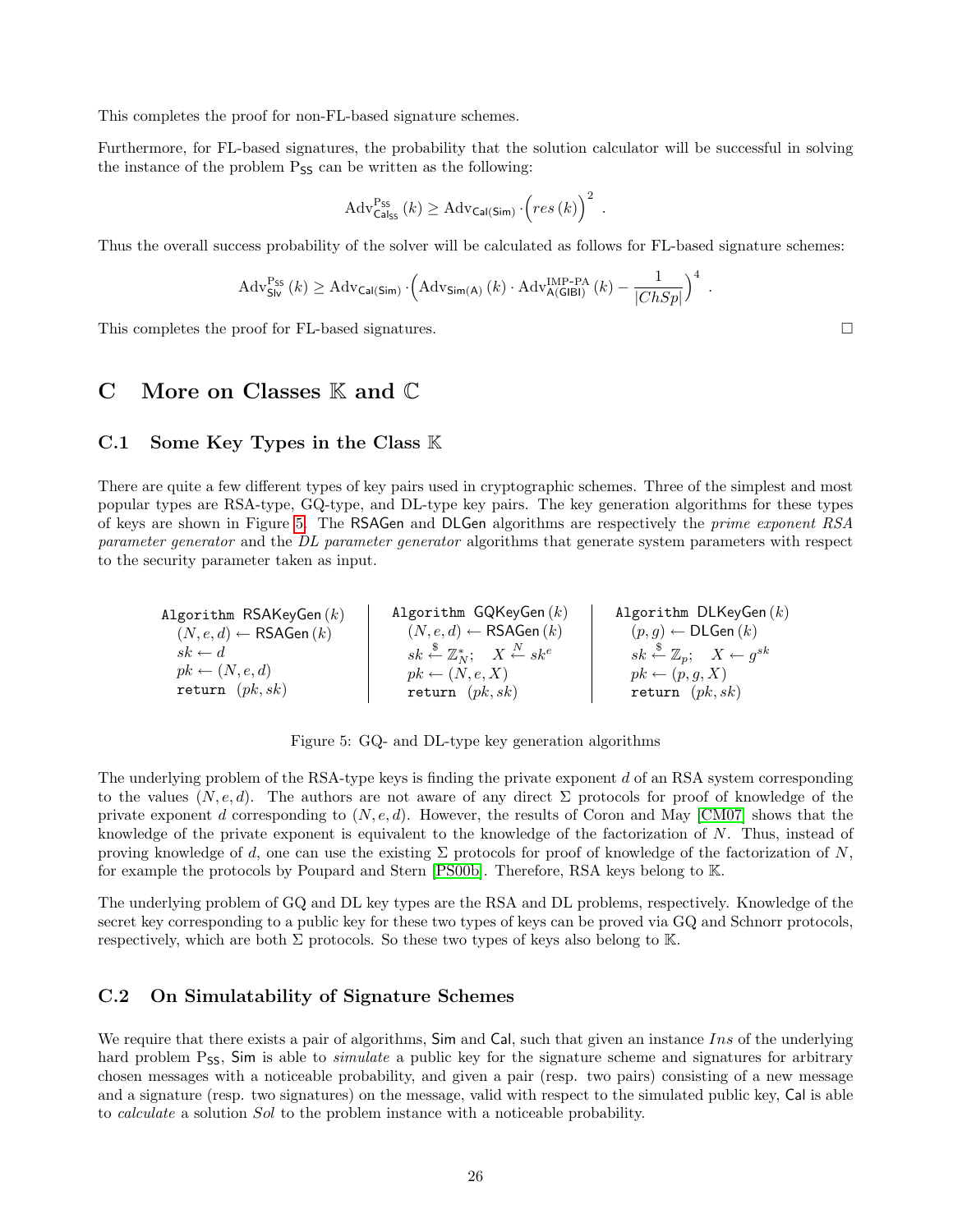<span id="page-26-1"></span>Intuitively, this property requires that it is possible to simulate the public key and signatures for chosen messages for the signature scheme, without knowledge of the secret key, with a sufficiently good probability, in a way that a forgery enables us to solve an instance of a hard problem. This simulation might take place in the Random Oracle Model though. Proofs of unforgeability for most of the signature schemes, are constructed in a folklore standard way by first simulating the attack environment for the adversary and then using the adversary's forgery to solve a hard problem. These two are the algorithms we are looking for. Note that for a proof in the ROM, the simulator must also answer A's random oracle queries as well as its signing oracle queries.

Now consider two types of signatures depending on whether or not their security proof is based on the Forking Lemma. If the security proof of SS is not based on Forking Lemma (non-FL-based signature from now on), then only one forgery is enough for the Cal algorithm to compute the solution Sol. However, if the security proof of SS is based on Forking Lemma (FL-based signature from now on), then Cal will need two signatures on the same message to be able to calculate the solution to the hard problem. Let us denote by by  $\text{Adv}_{\text{Sim}(A)}(k)$ the probability that the Sim succeeds in simulating the attack environment for A and gets a *suitable* forgery (definition of suitable is case-dependent). Let us also denote by  $\text{Adv}_{\text{Cal}(Sim)}(k)$  the probability that given one (respectively two for FL-based schemes) valid signature(s) on a message, Cal succeeds in computing the solution Sol for the problem instance Ins given to Sim.

A depiction of the mechanism of the proof for these two types of schemes is shown in Figure [6.](#page-26-2) Note that random oracle queries are not shown in this figure. As one can follow the order of events in Figure [6](#page-26-2) from top to bottom, for a non-FL-based scheme, first the problem instance Ins is given to  $Cal$  as input. The public key pk and answers  $\sigma_i$  to signing oracle queries  $m_i$  are then simulated by Sim. The forgery  $(m, \sigma)$  which is output by the adversary A is then used by Cal to calculate a solution Sol for the problem instance. For FL-based schemes, a forker algorithm Frk is introduced which runs the simulator and the adversary two times, ordering the simulator to use different values as responses to the adversary's random oracle queries each time. Then the two signatures are given to the Cal that calculates and outputs Sol. For more details, see the General Forking Lemma in Appendix [G.](#page-34-0)



<span id="page-26-2"></span>Figure 6: Mechanism of Proofs of Unforgeability for Non-FL-Based (left) and FL-Based Signatures (right)

Let us also denote by Slv the combination of Cal and Sim for the case of non-FL-based signatures and the combination of Cal, Frk, and the two instances of Sim for the case of FL-based signatures. Using the notation defined above, we will have the following results respectively for the non-FL-based and FL-based schemes:

$$
\begin{array}{rcl}\n\text{Adv}_{\text{Slv}}^{\text{PSS}}\left(k\right) & \geq & \text{Adv}_{\text{Cal}(Sim)}\left(k\right) \cdot \text{Adv}_{\text{Sim}(A)}\left(k\right), \quad \text{and} \\
\text{Adv}_{\text{Slv}}^{\text{PSS}}\left(k\right) & \geq & \text{Adv}_{\text{Cal}(Sim)}\left(k\right) \cdot \text{Adv}_{\text{Sim}(A)}\left(k\right) \cdot \left(\text{Adv}_{\text{Sim}(A)}\left(k\right) - \frac{1}{|ChSp|}\right)\n\end{array}
$$

.

#### <span id="page-26-0"></span>C.3 Some Signatures in the Class C

 $\mathbf{p}$ 

RSA-FDH SIGNATURE: The Full-Domain Hash RSA signature scheme was proposed and proved secure by Bellare and Rogaway [\[BR96\]](#page-15-2). The key pairs are of the forms  $pk = (N, e)$  and  $sk = d$ , where  $ed = 1 \text{ mod } \varphi(N)$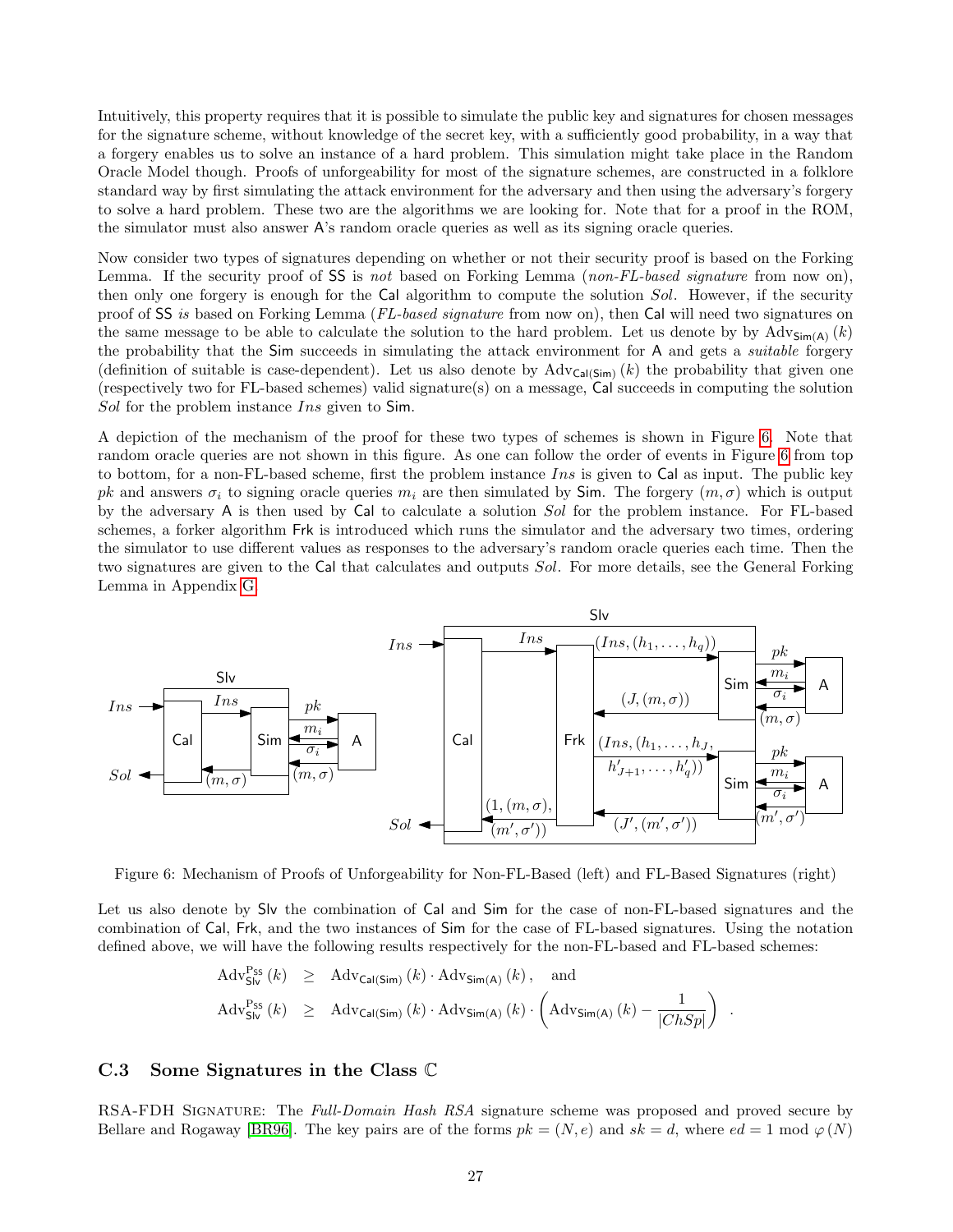<span id="page-27-0"></span>and N is an RSA modulus. A valid signature  $\sigma$  satisfies the verification equation  $\sigma^e = H(m) \text{ mod } N$ . The signature is the pre-image itself and no auxiliary information  $\tilde{\sigma}_{aux}$  is required to carry out the proof, thus we have the following algorithms:

$$
(\varepsilon,\sigma) \leftarrow \text{Convert}(pk,m,\sigma) \quad \text{and} \quad \tilde{\sigma}_{\text{pre}} \leftarrow \text{Retrieve}(pk,m,\tilde{\sigma}) \quad .
$$

Simulation of  $\tilde{\sigma}_{aux} = \varepsilon$  is trivial. The verification equation suggests the following one-way function and image:

$$
f(x) = x^e \mod N
$$
 and  $I = H(m)$ .

Hence,  $\tilde{\sigma}_{pre} = \sigma$  is the eth RSA root of I and knowledge of  $\tilde{\sigma}_{pre}$  can be proved via the GQ protocol [\[GQ88\]](#page-16-2) which is a  $\Sigma$  protocol. Thus, RSA-FDH has the first property.

One can easily see that the second property also holds for RSA-FDH. The security proof by Coron [\[Cor00\]](#page-16-17) can be easily seen to have two separable parts as bellow: given an RSA problem instance  $Ins = (N, e, X)$ , the simulator simulates the public key as  $pk_s = (N, e, X)$ , answers to hash queries of  $m_i$  as either  $X \cdot r_i^e \mod N$  or  $r_i^e \mod N$ for a random  $r_i$ , and answers to sign queries on  $m_i$  as  $r_i$ . Given a forgery  $(m^*, \sigma^*)$ , the simulator first finds the corresponding i so that  $m_i = m^*$  and then checks whether or not  $m^*$  hash query has been answered by  $X \cdot r_i^e$ mod N or not and sends the forgery to the solution calculator if positive. The solution calculator calculates  $Sol = \sigma^* / r_i \text{ mod } N$  as the solution to Ins. According to [\[Cor00\]](#page-16-17) the above simulator will be successful in simulating and getting a suitable forgery with probability  $\frac{1}{exp(1)\cdot q_s}$  and the solution calculator will be successful in solving the problem instance with probability 1, given a suitable forgery.

SCHNORR SIGNATURE: Schnorr proposed the scheme for use in smart cards [\[Sch91\]](#page-18-2) and Pointcheval and Stern proved the scheme secure [\[PS00a\]](#page-18-3). The key pairs are of the forms  $pk = (p, q, g, h)$  and  $sk = x$ , where  $h = g^x$ . A valid signature is of the form  $\sigma = (c, z)$  for a random  $c \in \mathbb{Z}_q$  s.t. the verification equation  $c = H(g^z \cdot h^{-c}, m)$  is satisfied. Signatures can be converted and retrieved as follows:

$$
(g^z \cdot h^{-c}, z) \leftarrow \text{Convert}(pk, m, \sigma) \quad \text{and} \quad (H(\tilde{\sigma}_{\text{aux}}, m), \tilde{\sigma}_{\text{pre}}) \leftarrow \text{Retrieve}(pk, m, \tilde{\sigma}) \enspace .
$$

Since c is chosen randomly,  $\tilde{\sigma}_{aux} = g^z \cdot h^{-c}$  is uniformly distributed and can be simulated by just picking a uniformly random element of  $\mathbb{Z}_q$ . The verification equation can be rewritten as

$$
g^{\tilde{\sigma}_{\text{pre}}} = \tilde{\sigma}_{\text{aux}} \cdot h^{H(\tilde{\sigma}_{\text{aux}}, m)}, \quad \text{where} \quad \tilde{\sigma}_{\text{pre}} = z \ .
$$

Therefore, we will have the following one-way function and image:

$$
f(x) = g^x
$$
 and  $I = \tilde{\sigma}_{\text{aux}} \cdot h^{H(\tilde{\sigma}_{\text{aux}}, m)}$ .

Hence,  $\tilde{\sigma}_{\text{pre}}$  is the discrete logarithm of I in base g and knowledge of  $\tilde{\sigma}_{\text{pre}}$  can be proved via the Schnorr protocol [\[Sch91\]](#page-18-2) which is a  $\Sigma$  protocol. Thus, the first property is satisfied.

The second property can also easily be seen to hold for Schnorr. Since Schnorr is also a signature of knowledge constructed via Fiat-Shamir transform, signatures can be easily simulated in the Random Oracle Model. Given an instance  $pk = (p, q, g, h)$ , one simulates a signature on  $m_i$  by picking two random elements c and z in  $\mathbb{Z}_q$ and sets  $\sigma_i = (c, z)$  and also answers hash oracle queries consistent with  $c = H(g^z \cdot h^{-c}, m)$ . Using the Forking Lemma, one can get two forgeries on the same message from an adversary and given two forgeries on the same message, the solution calculator can easily compute the discrete logarithm of  $h$  in base  $g$ . This observation is basically the same as that of Pointcheval and Stern on the simulatability of the Schnorr signatures [\[PS00a,](#page-18-3) Section 3.2.2]. The probability of the simulation success and that of the solving DL given two signatures on the same message are both 1.

Modified ElGamal Signature: ElGamal signature scheme was proposed by ElGamal [\[ElG85\]](#page-16-18). A slightlymodified version was proposed and proved secure by Pointcheval and Stern [\[PS00a\]](#page-18-3). The key pairs are of the forms  $pk = (p, g, h)$  and  $sk = x$ , where  $h = g^x$ . A signature is of the form  $\sigma = (r, s)$  for a random  $r \in \mathbb{Z}_{p-1}^*$  s.t. the verification equatioon  $g^{H(m,r)} = h^r r^s$  is satisfied. Signatures can be converted and retrieved as follows:

$$
(r, s)
$$
  $\leftarrow$  Convert  $(pk, m, \sigma)$  and  $(\tilde{\sigma}_{aux}, \tilde{\sigma}_{pre}) \leftarrow$  Retrieved  $(pk, m, \tilde{\sigma})$ .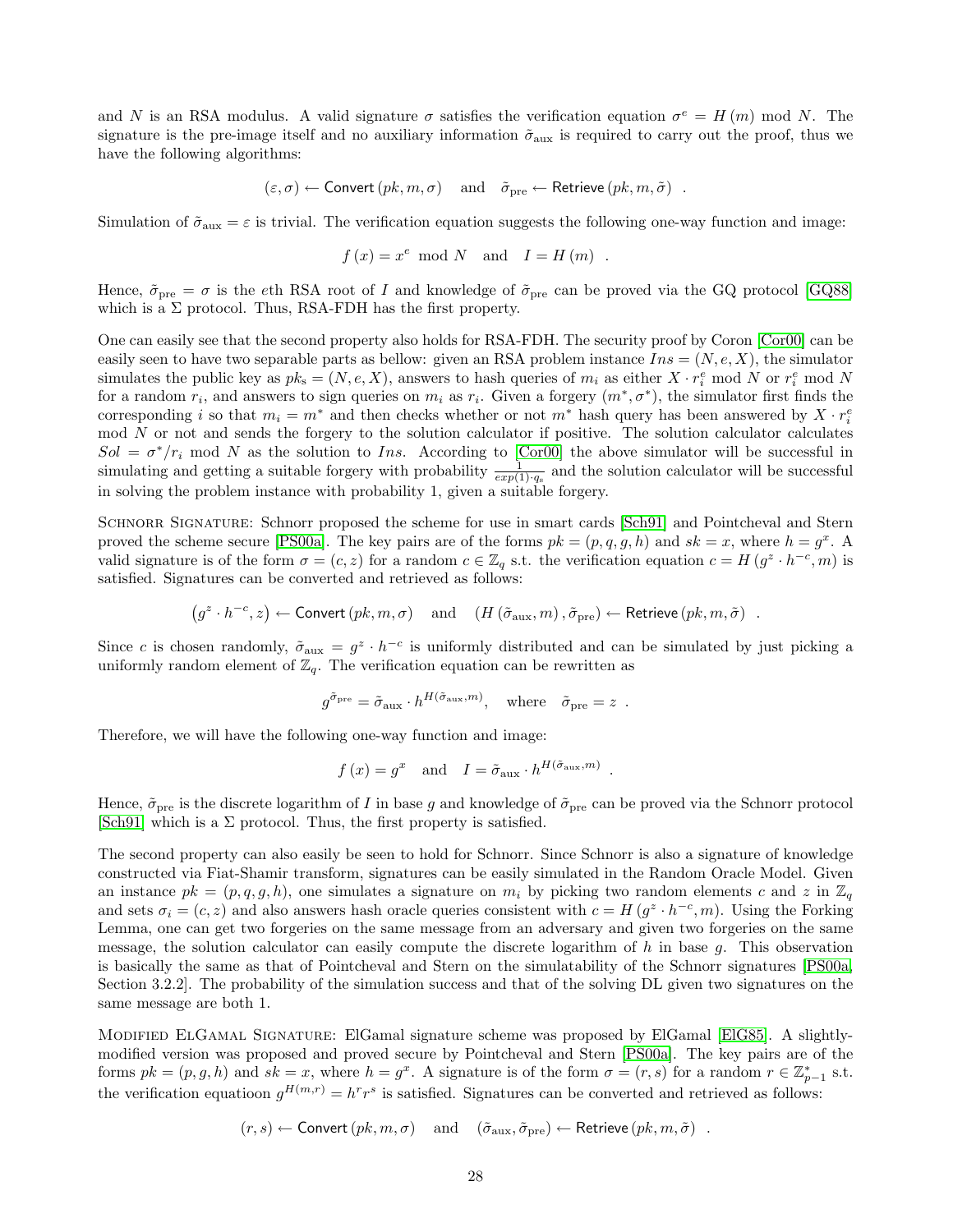<span id="page-28-0"></span>Since  $\tilde{\sigma}_{aux} = r$  is uniformly distributed, it can be simulated by just picking a uniformly random element of  $\mathbb{Z}_{p-1}^*$ . The verification equation can be rewritten as

$$
r^{\tilde{\sigma}_{\rm pre}} = g^{H(m,\tilde{\sigma}_{\rm aux})}/h^{\tilde{\sigma}_{\rm aux}}, \quad \text{where} \quad \tilde{\sigma}_{\rm pre} = s \ .
$$

Therefore, we will have the following one-way function and image:

$$
f(x) = \tilde{\sigma}_{\text{aux}}^x
$$
 and  $I = g^{H(m, \tilde{\sigma}_{\text{aux}})}/h^{\tilde{\sigma}_{\text{aux}}}$ .

Hence,  $\tilde{\sigma}_{pre} = s$  is the discrete logarithm of I in base r and knowledge of  $\tilde{\sigma}_{pre}$  can be proved via the Schnorr protocol [\[Sch91\]](#page-18-2) which is a  $\Sigma$  protocol. Thus, Modified ElGamal has the first property.

The results of Pointcheval and Stern show that the second property also holds for Modified ElGamal. They have proved that For  $\alpha$ -hard prime numbers, the signer can be simulated with an indistinguishable distribution [\[PS00a,](#page-18-3) Lemma 6] and that given two signatures on the same message the solution calculator can find a solution for the discrete logarithm problem instance with  $\alpha$ -hard prime modulus in polynomial time [\[PS00a,](#page-18-3) Theorem 6]. These two results show that Modified ElGamal has the second property.

BLS Signature: The BLS signature was proposed and proved secure by Boneh et al. [\[BLS01\]](#page-15-3). The key pairs are of the forms  $pk = (q, g, e, y)$  and  $sk = x$ , where  $y = g^x$ . A valid signature  $\sigma$  satisfies the equation  $e(\sigma, g) = e(H(m), y)$ . Signatures can be converted and retrieved as follows:

$$
(\sigma^z, z) \leftarrow \text{Convert}(pk, m, \sigma) \text{ where } z \stackrel{\$}{\leftarrow} \mathbb{Z}_q^* \text{ and } \tilde{\sigma}_{\text{aux}}^{1/\tilde{\sigma}_{\text{pre}}} \leftarrow \text{Retrieve}(pk, m, \tilde{\sigma}) \enspace .
$$

Since z is chosen randomly,  $\tilde{\sigma}_{aux} = \sigma^z$  is uniformly distributed and can be simulated by just picking a uniformly random element of  $\mathbb{Z}_q^*$ . The verification equation can be rewritten as

$$
e(H(m), y)^{\tilde{\sigma}_{pre}} = e(\tilde{\sigma}_{aux}, g), \text{ where } \tilde{\sigma}_{pre} = z.
$$

Therefore, we will have the following one-way function and image:

e

$$
f(x) = e(H(m), y)^{x}
$$
 and  $I = e(\tilde{\sigma}_{aux}, g)$ .

Hence,  $\tilde{\sigma}_{pre}$  is the discrete logarithm of I in base  $e(H(m), y)$  and knowledge of  $\tilde{\sigma}_{pre}$  can be proved via the Schnorr protocol [\[Sch91\]](#page-18-2) which is a  $\Sigma$  protocol. Thus, the first property holds for BLS.

The proposed proof of unforgeability by Boneh et al. shows that the second property also holds for BLS. Basically, given a CDH problem instance  $Ins = (q, e, g, X, \overline{g})$ , the simulator simulates the public key as  $pk_s = (q, e, g, X)$ , answers to hash queries of  $m_i$  as either either  $\bar{g} \cdot g^{r_i}$  or  $g^{r_i}$  for a random  $r_i$ , and answers to sign queries on  $m_i$ as  $X^{r_i}$ . Given a forgery  $(m^*, \sigma^*)$ , the solution calculator first finds the corresponding i so that  $m_i = m^*$  and then checks whether or not  $m^*$  hash query has been answered by  $\bar{g} \cdot g^{r_i}$  mod N or not and sends the forgery to the solution calculator if positive. The solution calculator calculates  $Sol = \sigma^* / X^{r_i} \text{ mod } N$  as the solution to Ins. According to [\[BLS01\]](#page-15-3) the above simulator will be successful in simulating and getting a suitable forgery with probability  $\frac{1}{2\cdot exp(1)\cdot q_s}$  and the solution calculator will be successful in solving the problem instance with probability 1, given a suitable forgery.

BB Signature: The BB signature was proposed and proved secure by Boneh and Boyen [\[BB04\]](#page-14-0). The key pairs are of the forms  $pk = (q, g, e, u_1, u_2)$  and  $sk = (x, y)$ , where  $u_1 = g^x$  and  $u_2 = g^y$ . A signature is of the form  $\sigma = (\delta, l)$  for a random  $l \in \mathbb{Z}_q^*$  that satisfies the equation  $e(\delta, u_1 g^m u_2^l) = e(g, g)$ . Signatures can be converted and retrieved as follows:

$$
((\delta^z,l),z) \leftarrow \text{Convert}(pk,m,\sigma) \text{ where } z \stackrel{\$}{\leftarrow} \mathbb{Z}_q^* \text{ and } \left(\tilde{\delta}^{1/z},l\right) \leftarrow \text{Retrieve}\left(pk,m,\left(\left(\tilde{\delta},l\right),z\right)\right) .
$$

Since both l and z are chosen randomly,  $\tilde{\sigma}_{aux} = (\tilde{\delta}, l) = (\delta^z, l)$  is uniformly distributed and can be simulated by just picking two uniformly random elements of  $\mathbb{Z}_q^*$ . The verification equation can be rewritten as

$$
e^2(\tilde{\delta}, u_1 g^m u_2^l) = e(g, g)^{\tilde{\sigma}_{\text{pre}}}, \text{ where } \tilde{\sigma}_{\text{pre}} = z.
$$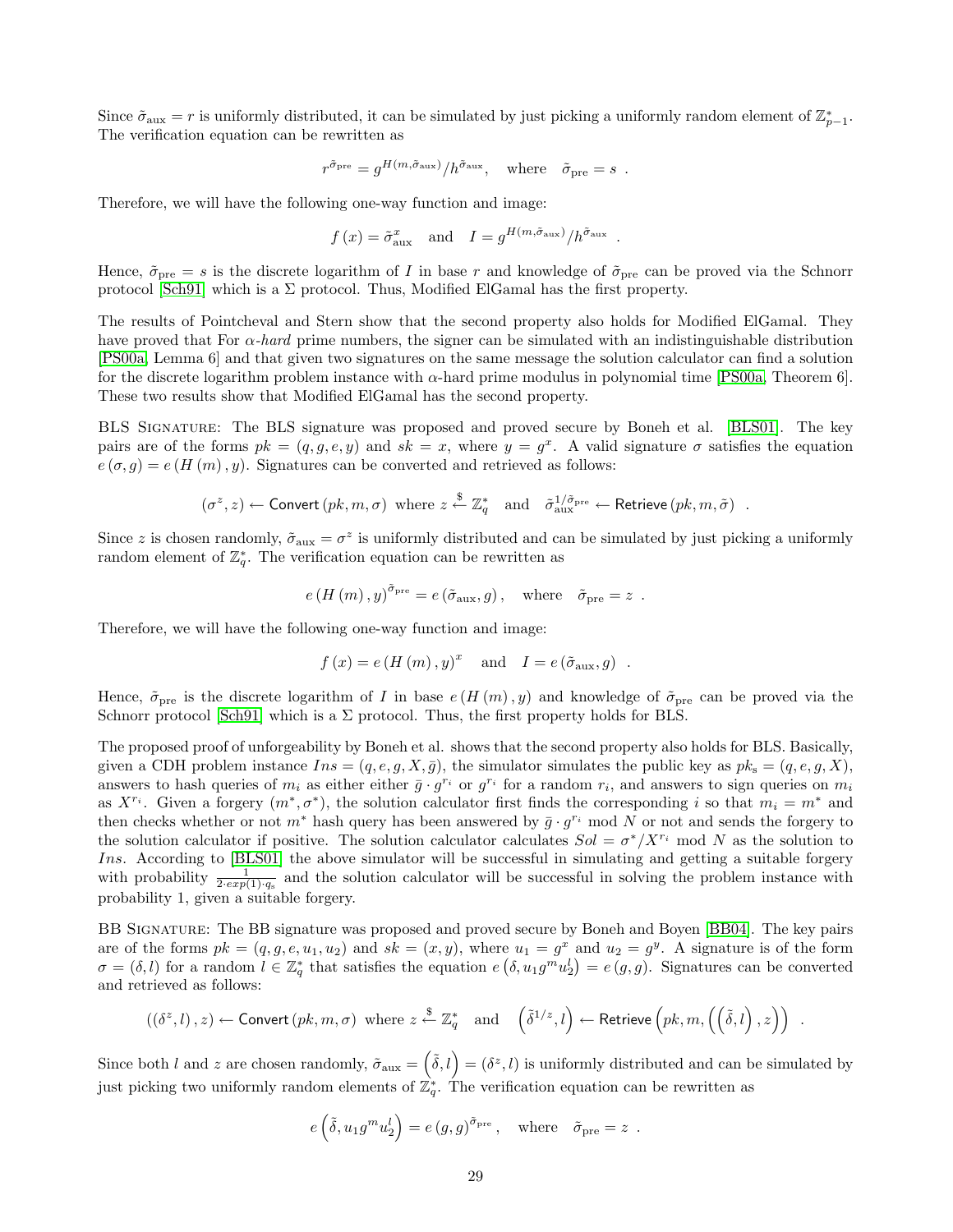<span id="page-29-0"></span>Therefore, we will have the following one-way function and image:

$$
f(x) = e(g, g)^x
$$
 and  $I = e(\tilde{\delta}, u_1 g^m u_2^l)$ .

Hence,  $\tilde{\sigma}_{\text{pre}}$  is the discrete logarithm of I in base  $e(g, g)$  and knowledge of  $\tilde{\sigma}_{\text{pre}}$  can be proved via the Schnorr protocol [\[Sch91\]](#page-18-2) which is a  $\Sigma$  protocol. Thus, BB has the first property. One can examine that the second property also holds for BB (see [\[BB04\]](#page-14-0)).

Cramer-Shoup Signature: The Cramer-Shoup signature was proposed and proved secure by Cramer and Shoup [\[CS00\]](#page-16-1). The key pairs are of the forms  $pk = (n, h, x, e')$  and  $sk = (p, q)$ , where  $n = pq$  is an RSA modulus, h and x are random quadratic residues mod n, and e' is prime. A signature is of the form  $\sigma = (e, y, y')$  for a random prime e and a random quadratic residue  $y'$ . A valid signature satisfies the equation

$$
x = y^e \cdot h^{-H(x')} \mod n, \quad \text{where} \quad x' = (y')^{e'} \cdot h^{-H(m)} \mod n \enspace .
$$

Signatures can be converted and retrieved trivially as follows:

$$
\left( \left( e,y' \right) ,y \right) \leftarrow \text{Convert}\left( pk,m,\sigma \right) \quad \text{and} \quad \left( e,y,y' \right) \leftarrow \text{Retrieve}\left( pk,m,\left( \left( e,y' \right) ,y \right) \right) \enspace .
$$

Since both e and y' are chosen randomly,  $\tilde{\sigma}_{aux} = (e, y')$  is uniformly distributed and can be simulated by just picking two uniformly random elements from the corresponding sets. The verification equation can be rewritten as

$$
\tilde{\sigma}_{\text{pre}}^{e} = x \cdot h^{-H\left(\left(y'\right)^{e'} \cdot h^{-H(m)}\right)} \mod n, \quad \text{where} \quad \tilde{\sigma}_{\text{pre}} = y \enspace .
$$

Therefore, we will have the following one-way function and image:

$$
f(x) = x^e
$$
 and  $I = x \cdot h^{-H((y')^{e'} \cdot h^{-H(m)})}$ .

Hence,  $\tilde{\sigma}_{\text{pre}}$  is the eth RSA root of I mod n and knowledge of  $\tilde{\sigma}_{\text{pre}}$  can be proved via the GQ protocol [\[GQ88\]](#page-16-2) which is a  $\Sigma$  protocol. Thus, Cramer-Shoup has the first property. One can examine that the second property also holds for the scheme (see [\[CS00\]](#page-16-1)).

Camenisch-Lysyanskaya-02 Signature: The CL02 signature was proposed and proved secure by Camenisch and Lysyanskaya [\[CL02\]](#page-15-4). The key pairs are of the forms  $pk = (n, a, b, c)$  and  $sk = (p, q)$ , where  $n = pq$  is an RSA modulus and a, b, and c are random quadratic residues mod n. A signature is of the form  $\sigma = (e, s, v)$  for a random prime e and a random s. A valid signature satisfies the equation

$$
v^e = a^{H(m)} \cdot b^s \cdot c \mod n \enspace .
$$

Signatures can be converted and retrieved trivially as follows:

$$
((e, s), v) \leftarrow
$$
 Convert  $(pk, m, \sigma)$  and  $(e, s, v) \leftarrow$  Retrieved  $(pk, m, ((e, s), v))$ .

Since both e and s are chosen randomly,  $\tilde{\sigma}_{aux} = (e, s)$  is uniformly distributed and can be simulated by just picking two uniformly random elements from the corresponding sets. The verification equation suggests the following one-way function and image:

$$
f(x) = x^e
$$
 and  $I = a^{H(m)} \cdot b^s \cdot c$ .

Hence,  $\tilde{\sigma}_{pre} = v$  is the eth RSA root of I mod n and knowledge of  $\tilde{\sigma}_{pre}$  can be proved via the GQ protocol  $[GQ88]$  which is a  $\Sigma$  protocol. Thus, CL02 has the first property. One can examine that the second property also holds for the scheme (see [\[CL02\]](#page-15-4)).

Camenisch-Lysyanskaya-04 Signature: The CL04 signature was proposed and proved secure by Camenisch and Lysyanskaya [\[CL04\]](#page-15-5). The key pairs are of the forms  $pk = (q, G, G', g, g', e, X, Y)$  and  $sk = (x, y)$ , where  $G = \langle g \rangle$  and  $G' = \langle g' \rangle$  are two groups of prime size  $q, e : G \times G \mapsto G'$  is a pairing,  $X = g^x$ , and  $Y = g^y$ . A signature is of the form  $\sigma = (a, b, c)$  for a random  $a \in G$  and a valid signature satisfies the equations

$$
e(a, Y) = e(g, b)
$$
 and  $e(X, a) \cdot [e(X, b)]^{H(m)} = e(g, c)$ .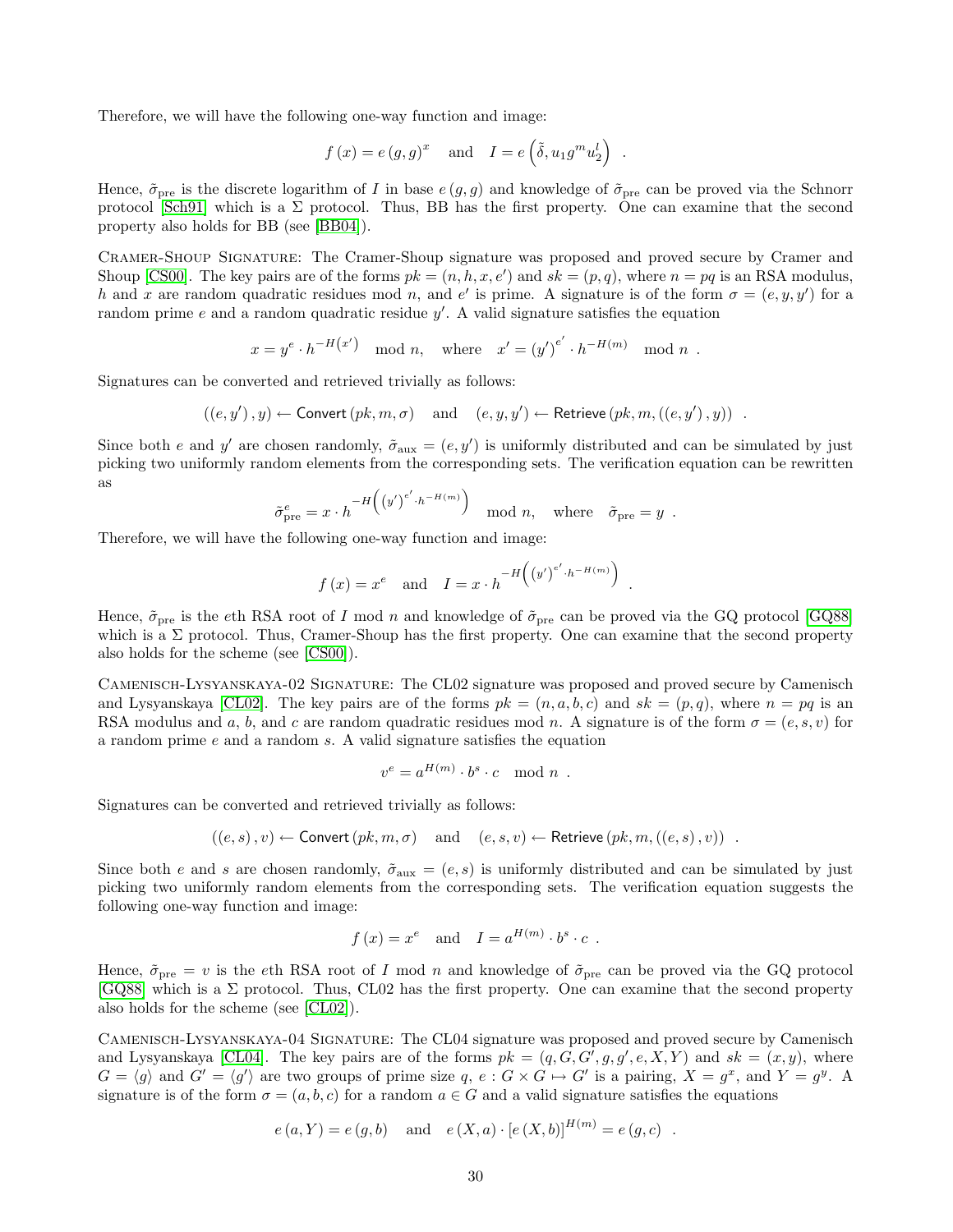<span id="page-30-1"></span>Signatures can be converted and retrieved as follows:

$$
((a, b, c^r), r) \leftarrow \text{Convert}(pk, m, \sigma) \text{ where } r \stackrel{\$}{\leftarrow} \mathbb{Z}_q^* \text{ and } \left(a, b, \tilde{c}^{1/r}\right) \leftarrow \text{Retrieve}(pk, m, ((a, b, \tilde{c}), r)) .
$$

Since r are chosen randomly,  $\tilde{c} = c^r$  is a random element of G. Furthermore, a and b are both random in G with the restriction that  $e(a, Y) = e(g, b)$ . Thus,  $\tilde{\sigma}_{aux} = (a, b, \tilde{c})$  can be simulated by just picking two uniformly random elements  $z \in \mathbb{Z}_q^*$  and  $\tilde{c} \in G$  and then setting  $a = g^z$  and  $b = Y^z$ , since we will then have  $e(a, Y) = e(g, b)$ . The verification equations can be rewritten as

$$
e(a, Y) = e(g, b)
$$
 and  $[e(X, a) \cdot [e(X, b)]^{H(m)}]^{r} = e(g, \tilde{c})$ .

Therefore, we will have the following one-way function and image:

$$
f(x) = [e(X, a) \cdot [e(X, b)]^{H(m)}]^{x}
$$
 and  $I = e(g, \tilde{c})$ .

Hence,  $\tilde{\sigma}_{pre} = r$  is the discrete logarithm of I in base  $e(X, a) \cdot [e(X, b)]^{H(m)}$  and knowledge of  $\tilde{\sigma}_{pre}$  can be proved via the Schnorr protocol [\[Sch91\]](#page-18-2) which is a  $\Sigma$  protocol. Note that CL04 signatures can be randomized by just raising to a random power and if the signature is randomized before the construction of the proof then we will get a Σ protocol for proof of knowledge of a *signature* (instead of that of  $\tilde{\sigma}_{pre}$ ). Such protocol would be similar to the protocol described in [\[CL04\]](#page-15-5) with the slight difference that in our case, the message is also known to the verifier. Thus, CL04 has the first property. One can examine that the second property also holds for the scheme  $(see [CL04]).$  $(see [CL04]).$  $(see [CL04]).$ 

Other Signatures: As mentioned before, Goldwasser and Waisbard's results in [\[GW04\]](#page-16-4) show that both Goldwasser-Micali-Rivest [\[GMR88\]](#page-16-5) and Gennaro-Halevi-Rabin [\[GHR99\]](#page-16-6) are also in C. Many other pairing-based schemes can also be easily seen to be in  $\mathbb{C}$ , for instance the signature scheme proposed in [\[ZSS04\]](#page-18-16). However, there exist some schemes that does not seem to belong to  $\mathbb{C}$ , or at least does not seem to admit to efficient protocols, e.g. the PSS signature scheme from [\[BR96\]](#page-15-2).

## <span id="page-30-0"></span>D Formal Definition of Security for UDVS and IBS Schemes

DV-UNFORGEABILITY OF UDVS SCHEMES. In the unforgeability game, as per original definition by Steinfeld et al. [\[SBWP03\]](#page-18-0) and the strengthened version in a later work [\[SWP04\]](#page-18-1), the adversary is given the security parameter, the signer's as well as the verifier's public keys, and oracle access to sign any message as well as to verify any pair of message and designated signature. The adversary's goal is to forge a designated signature on a new message, i.e. on a message that has not been queried to the signing oracle. Formally, an experiment is defined for a UDVS scheme UVDS and a forger  $F$  with access to the *signing* oracle Sign and designated verification oracle  $\mathcal{D}V$ er as in Figure [7.](#page-30-2) The advantage of F in attacking UDVS in a DV-EUF-CMA attack is

> $\texttt{Experiment}\ \textsf{Expt}_{\mathsf{F}(\textsf{UVDS})}^{\textsf{DV-EUF-CMA}}(k)$  $cp \leftarrow \mathsf{CPGen}\left(1^k\right) \; ; M \leftarrow \emptyset.$  $(s k<sub>s</sub>, p k<sub>s</sub>) \leftarrow$  SKeyGen  $(cp)$  $(s k_{v}, p k_{v}) \leftarrow \mathsf{V}$ KeyGen $\left(\textit{cp}\right)$  $(m, \hat{\sigma}) \leftarrow \mathsf{F}\left(1^k, pk_s, pk_v; Sign(\cdot), \mathcal{D} \mathcal{V}er(\cdot, \cdot)\right)$ if  $(DVer(pk<sub>s</sub>, sk<sub>v</sub>, m, \hat{\sigma}) = 1 \land m \notin M)$ then return  $1$  else return  $0$ Oracle  $Sign(m)$ return  $\sigma$ Oracle  $\mathcal{D} \mathcal{V}$ er $(m, \hat{\sigma})$

 $\sigma \leftarrow \mathsf{Sign}(sk_\mathrm{s},m)$  $M \leftarrow M \cup \{m\}$ 

return  $DVer(pk_s, sk_v, m, \hat{\sigma})$ 

.

<span id="page-30-2"></span>Figure 7: DV-EUF-CMA experiment and oracles

defined as:

$$
Adv_{\mathsf{F(UVDS)}}^{\text{DV-EUF-CMA}}(k) \stackrel{\triangle}{=} \Pr \left[ \text{Expt}_{\mathsf{F(UVDS)}}^{\text{DV-EUF-CMA}}(k) = 1 \right]
$$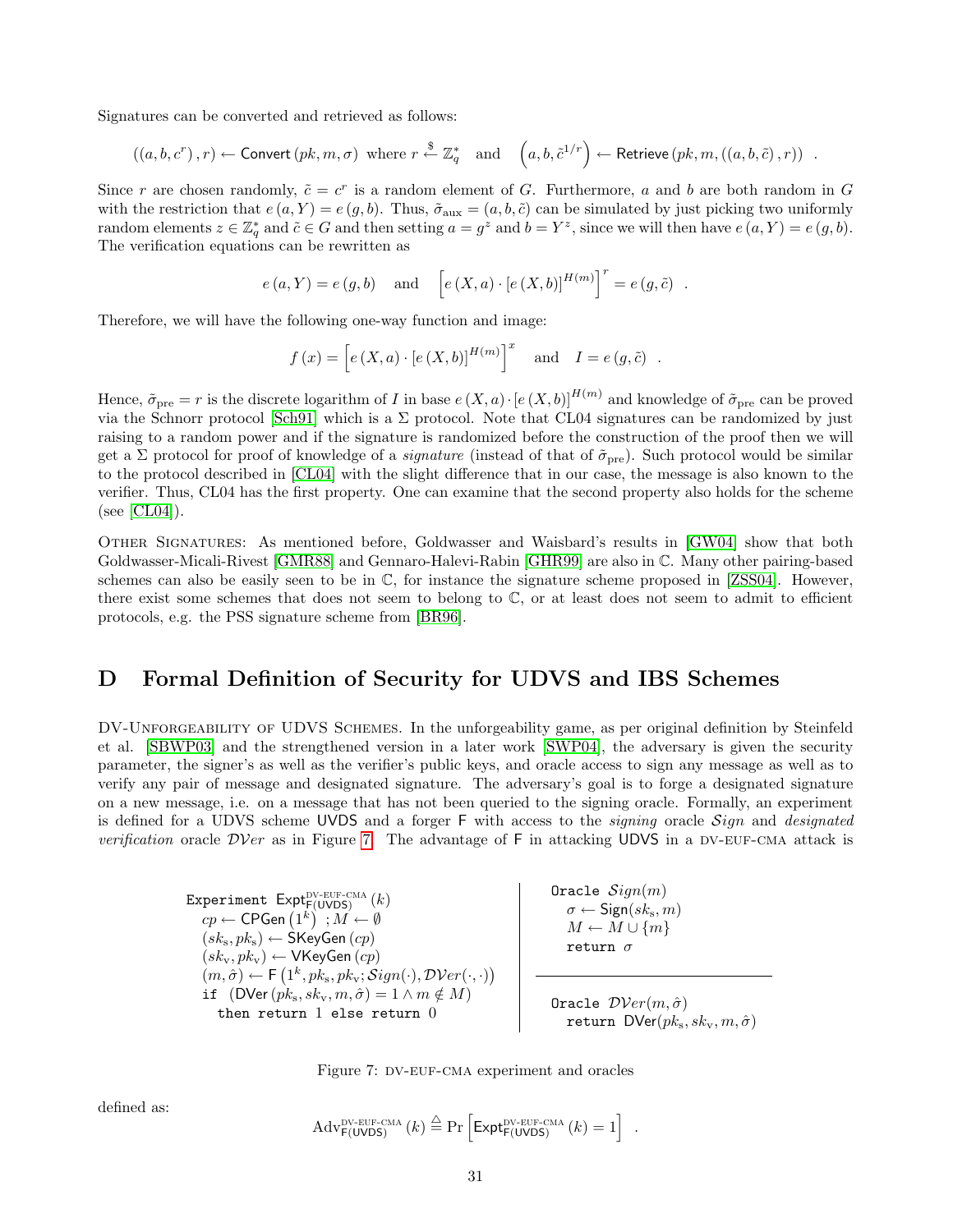<span id="page-31-1"></span>A UDVS is said to be DV-EUF-CMA-secure if no poly-time attacker can get an advantage non-negligible in  $k$ , in a dv-euf-cma attack against it.

ID-Unforgeability for IBS Schemes. We recall Bellare and Neven's definition of IBS security [\[BNN04\]](#page-15-6) against existential unforgeability under a chosen message and identity attack, denoted here by ID-EUF-CMAsecurity. The adversary has the ability to initialize and corrupt users beside its ability to obtain signatures on chosen messages and identities. Formally, an experiment with corresponding *initialization* oracle  $Init$ , signing oracle  $Sign$ , and corruption oracle Corr is defined as in Figure [8.](#page-31-2) The advantage of F in attacking IBS in an

 $\texttt{Experiment}\ \textsf{Expt}^{\text{ID-EUF-CMA}}_{\textsf{F(IBS)}}(k)$  $(mpk,msk) \leftarrow \mathsf{MKeyGen}\left(1^k\right) \ ;HU \leftarrow \emptyset \ ;CU \leftarrow \emptyset$  $(S, m, \sigma) \leftarrow \mathsf{F}\left(1^k, mpk; \mathcal{I}nit(\cdot), \mathcal{S}ign(\cdot, \cdot), \mathcal{C}orr(\cdot)\right)$ if  $(S \in HU \wedge$  Verify  $(mpk, S, m, \sigma) = 1 \wedge m \notin M[S])$ then return 1 else return 0

| Oracle $Init(id)$                               | Oracle $Sign(S, m)$                  | Oracle $Corr(id)$                   |
|-------------------------------------------------|--------------------------------------|-------------------------------------|
| if $id \in CU \cup HU$                          | if $S \notin HU$                     | if $id \notin HU$                   |
| then return $\perp$                             | then return $\perp$                  | then return $\perp$                 |
| $usk[i d] \leftarrow \mathsf{UKeyGen}(msk, id)$ | $\sigma \leftarrow$ Sign(usk [S], m) | $CU \leftarrow CU \cup \{id\}$      |
| $M$ [id] $\leftarrow \emptyset$                 | $M[S] \leftarrow M[S] \cup \{m\}$    | $HU \leftarrow HU \setminus \{id\}$ |
| $HU \leftarrow HU \cup \{id\}$                  | return $\sigma$                      | return $usk[i d]$                   |
| return 1                                        |                                      |                                     |

<span id="page-31-2"></span>Figure 8: ID-EUF-CMA experiment and oracles

ID-EUF-CMA attack is defined as:

$$
\operatorname{Adv}_{\mathsf{IBS},\mathsf{F}}^{\text{ID-EUF-CMA}}\left(k\right)\overset{\triangle}{=}\operatorname{Pr}\left[\mathsf{Expt}_{\mathsf{F(IBS)}}^{\text{ID-EUF-CMA}}\left(k\right)=1\right]\enspace.
$$

A UDVS is said to be ID-EUF-CMA-secure if no poly-time attacker can get an advantage non-negligible in  $k$ , in an ID-EUF-CMA attack against it.

# <span id="page-31-0"></span>E Example GUDVS Construction

RSA-based UDVS assuming RSA-FDH signature scheme for the signer and registered GQ-type public key for the verifier:

- CPGen simply returns  $1^k$  as the common parameter.
- VKeyGen is defined as key generation for the GQ protocol, i.e.

$$
sk_{\mathbf{v}} = x_{\mathbf{v}} \stackrel{\$}{\leftarrow} \mathbb{Z}_{N_{\mathbf{v}}}^{*} \text{ and } pk_{\mathbf{v}} = (N_{\mathbf{v}}, e_{\mathbf{v}}, X_{\mathbf{v}}), \text{ where } X_{\mathbf{v}} = x_{\mathbf{v}}^{e_{\mathbf{v}}}.
$$

• SKeyGen, Sign and PVer are defined as in RSA-FDH signature, i.e.

$$
sk_s = d
$$
,  $pk_s = (N_s, e_s)$ , and  $\sigma = H_1 (m)^d$ .

• To designate, the signature-holder calculates the DV-signature as follows:

 $\hat{\sigma} \leftarrow \mathsf{Sok}\left\{(\sigma \vee x_{v}): \sigma^{e_{s}} = H_{1}(m) \mod N_{s}, \ x_{v}^{e_{v}} = X_{v} \mod N_{v}\right\},$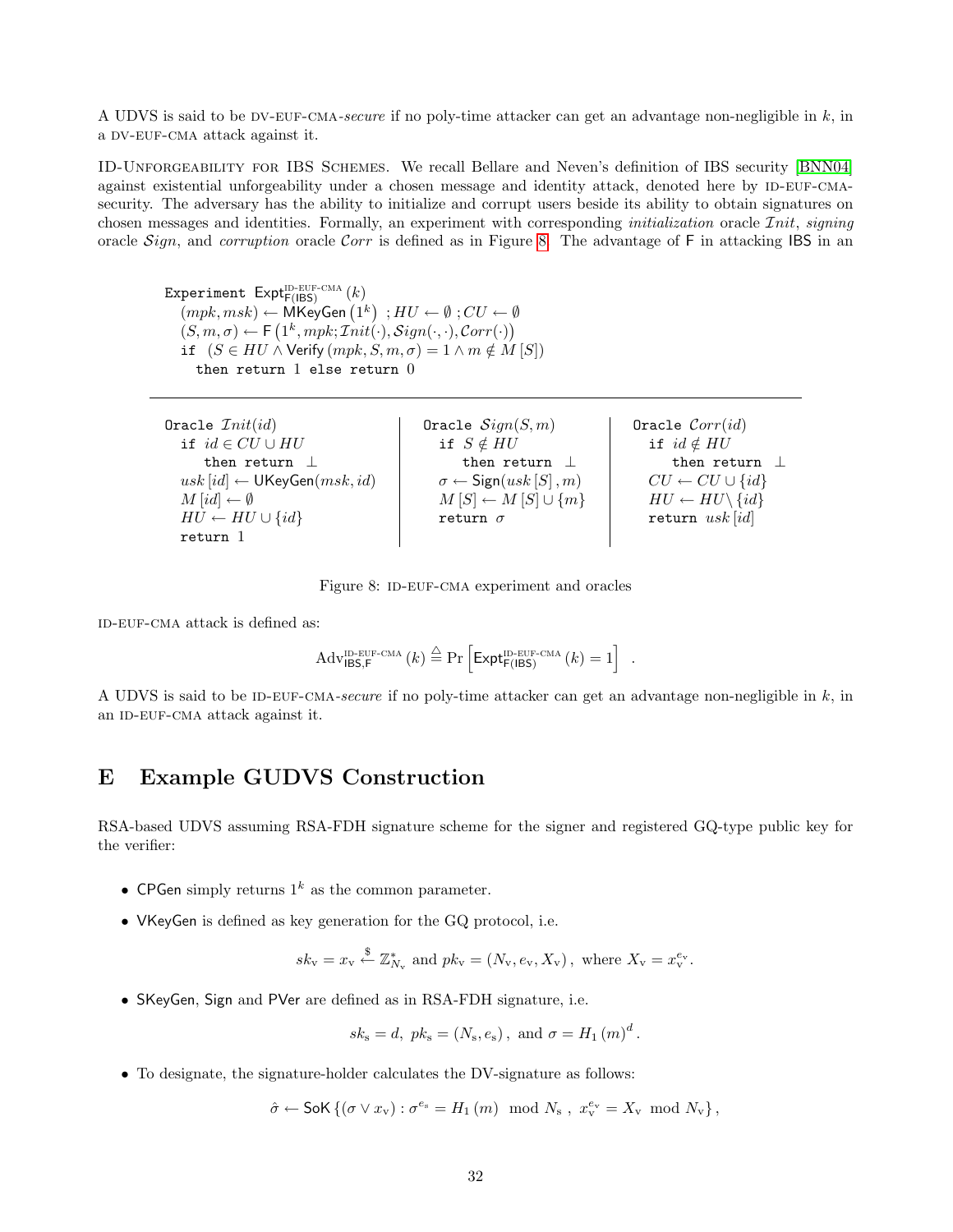which stands for the following computations:

$$
y_{\rm s} \stackrel{\$}{\leftarrow} \mathbb{Z}_{N_{\rm s}}^{*}, Cmt_{\rm s} \stackrel{N_{\rm s}}{\leftarrow} y_{\rm s}^{e_{\rm s}}
$$
  
\n
$$
Chl_{\rm v} \stackrel{\$}{\leftarrow} \{0,1\}^{\ell(k)}, Rsp_{\rm v} \stackrel{\$}{\leftarrow} \mathbb{Z}_{N_{\rm v}}^{*}, Cmt_{\rm v} \stackrel{N_{\rm v}}{\leftarrow} Rsp_{\rm v}^{e_{\rm v}} / X_{\rm v}^{Chl_{\rm v}}
$$
  
\n
$$
Chl_{\rm v} \stackrel{2^{\ell(k)}}{\leftarrow} Chl - Chl_{\rm v}, Rsp_{\rm s} \stackrel{N_{\rm s}}{\leftarrow} y_{\rm s} \cdot \sigma^{Chl_{\rm s}}
$$
  
\n
$$
\hat{\sigma} \leftarrow ((Cmt_{\rm s}, Cmt_{\rm v}), (Chl_{\rm s}, Chl_{\rm v}, Rsp_{\rm s}, Rsp_{\rm v}))
$$

• To verify the designated signature, one checks if all the following equations hold

 $\ddotsc$ 

$$
Cmt_{\rm s} = \frac{Rsp_{\rm s}^{e_s}}{H_1(m)^{Chl_{\rm s}}}\text{ and }Cmt_{\rm v} = \frac{Rsp_{\rm v}^{e_{\rm v}}}{X_{\rm v}^{Chl_{\rm v}}}\text{ and }Chl_{\rm s} + Chl_{\rm v} = H_2\left(pk_{\rm s}, pk_{\rm v}, H_1\left(m\right), Cmt_{\rm s}, Cmt_{\rm v}\right).
$$

### <span id="page-32-0"></span>F More on Proofs of Disjunctive Knowledge

Using the canonical form, the  $\Sigma$  protocol for proof of knowledge of  $Sec_1$  or  $Sec_2$  corresponding to  $Pub =$  $(Pub<sub>1</sub>, Pub<sub>2</sub>)$  can be constructed as in Figure [9,](#page-32-1) assuming wlog. that the prover knows  $Sec<sub>1</sub>$ .

> Algorithm  $Cmt(Sec_1, Pub)$  $(St_1, Cmt_1) \leftarrow \mathsf{Cmt}_1(Sec_1, Pub_1)$  $(Cmt_2, Chl_2, Rsp_2) \leftarrow$  TrSim<sub>2</sub>  $(Pub_2)$  $St_{\mathsf{P}} \leftarrow (St_1, Chl_2, Rsp_2)$  $Cmt \leftarrow (Cmt_1, Cmt_2)$ return  $(St_P, Cmt)$  $\frac{Cmt}{\longrightarrow}$  $\overline{Chl} \stackrel{\$}{\leftarrow} ChSp$ Algorithm  $\textsf{Rsp}(St_P, Chl)$  $Chl_1 \leftarrow Chl - Chl_2$  $Rsp_1 \leftarrow \textsf{Rsp}_1\left(St_1, Chl_1\right)$  $Rsp \leftarrow (Chl_1, Chl_2, Rsp_1, Rsp_2)$ return Rsp Rsp  $\texttt{Algorithm} \ \textsf{Dcd} \left (Pub, Cmt, Chl, Rsp \right )$  $d_0 \leftarrow (Chl = Chl_1 + Chl_2)$  $d_1 \leftarrow \textsf{Dcd}_1 \left( Cmt_1, Chl_1, Rsp_1 \right)$  $d_2 \leftarrow \mathsf{Dcd}_2 \left( Cmt_2, Chl_2, Rsp_2 \right)$  $d \leftarrow d_0 \wedge d_1 \wedge d_2$ return  $d$

> > <span id="page-32-1"></span>Figure 9: A canonical  $\Sigma$  protocol for proof of disjunctive knowledge

One can easily see that both HVZK and SpS properties are inherited by the constructed proof of disjunctive knowledge. The algorithms for transcript simulation and secret extraction for the protocol in Figure [9](#page-32-1) can be constructed as in Figure [10.](#page-33-1) Again, we assume that Tr and Tr' are such that  $Cmt = Cmt'$  (i.e.  $(Cmt_1, Cmt_2)$ )  $(Cmt_1', Cmt_2')$  but  $Chl \neq Chl'$ . Note that assuming  $Chl \neq Chl'$  implies that at least one of the conditions in the extraction algorithm in Figure [10](#page-33-1) is correct, thus at least one of the secrets are successfully extracted.

The GQ and Schnorr protocols are respectively for proof of knowledge of RSA roots and discrete logarithms. Following the above convention, we show a GQ protocol for proof of knowledge of the eth RSA root x of X mod  $N<sub>by</sub>$ 

$$
Pok\left\{x : x^e = X \mod N\right\},\
$$

in which  $Sec = x$  and  $Pub = (N, e, X)$ . Furthermore, a Schnorr protocol for proof of knowledge of the discrete logarithm  $x$  of  $X$  in base  $g$  and mod  $p$  can be denoted by

$$
\mathsf{PoK}\left\{x : g^x = X \mod p\right\},\
$$

in which  $Sec = x$  and  $Pub = (p, g, X)$ .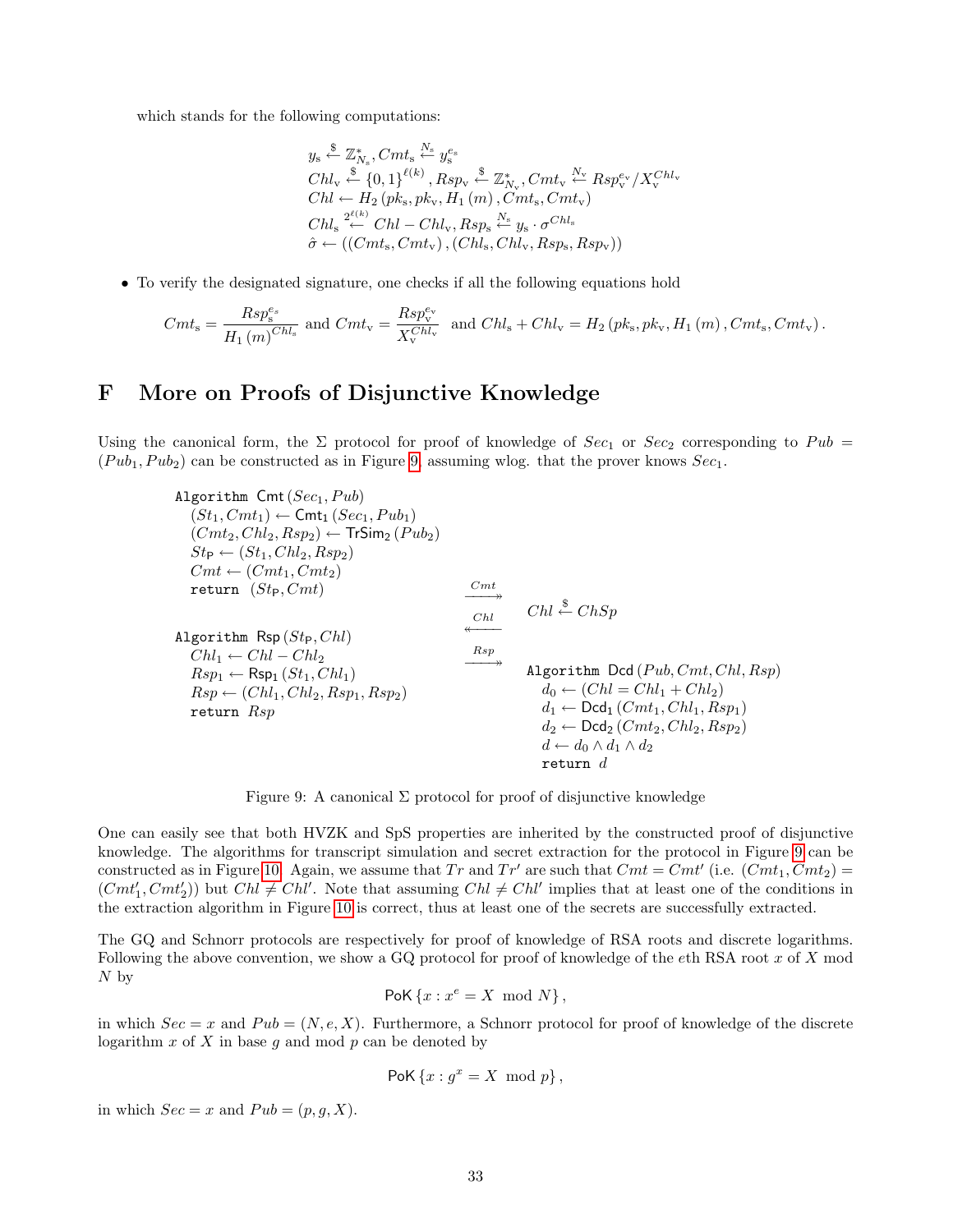<span id="page-33-0"></span>

| Algorithm TrSim $(Pub)$                           | Algorithm Ext $(Pub, Tr, Tr')$               |
|---------------------------------------------------|----------------------------------------------|
| $(Cmt_1, Chl_1, Rsp_1) \leftarrow TrSim_1(Pub_1)$ | $Tr_1 \leftarrow (Cmt_1, Chl_1, Rsp_1)$      |
| $(Cmt_2, Chl_2, Rsp_2) \leftarrow TrSim_2(Pub_2)$ | $Tr'_1 \leftarrow (Cmt'_1, Chl'_1, Rsp'_1)$  |
| $Cmt \leftarrow (Cmt_1, Cmt_2)$                   | $Tr_2 \leftarrow (Cmt_2, Chl_2, Rsp_2)$      |
| $Chl \leftarrow Chl_1 + Chl_2$                    | $Tr'_2 \leftarrow (Cmt'_2, Chl'_2, Rsp'_2)$  |
| $Rsp \leftarrow (Chl_1, Chl_2, Rsp_1, Rsp_2)$     | $Tr'_2 \leftarrow (Cmt'_2, Chl'_2, Rsp'_2)$  |
| $Tr \leftarrow (Cmt, Chl, Rsp)$                   | $Sec_1 \leftarrow Ext_1(Pub_1, Tr_1, Tr'_1)$ |
| $Tr \leftarrow (Cmt, Chl, Rsp)$                   | $Sec_1 \leftarrow Ext_1(Pub_1, Tr_1, Tr'_1)$ |
| $Sec_2 \leftarrow Ext_2(Pub_2, Tr_2, Tr'_2)$      |                                              |
| $Sec_1 \leftarrow Ext_2(Pub_2, Tr_2, Tr'_2)$      |                                              |
| $Sec_1, Sec_2)$                                   | $Sec_1, Sec_2)$                              |

<span id="page-33-1"></span>Figure 10: Transcript simulation and extraction algorithms for the construction in Figure [9](#page-32-1)

Cramer et al's results can be applied to both the GQ and the Schnorr protocols for proving RSA roots and discrete logarithms, respectively. This means that a WI proof of disjunctive knowledge of two RSA roots, i.e.

PoK { $(x_1 \vee x_2): x_1^{e_1} = X_1 \mod N_1$ ,  $x_2^{e_2} = X_2 \mod N_2$  },

or a WI proof of disjunctive knowledge of two discrete logarithms, i.e.

$$
\mathsf{PoK}\left\{ (x_1 \vee x_2) : g_1^{x_1} = X_1 \mod p_1, \ g_2^{x_2} = X_2 \mod p_2 \right\},\
$$

can be constructed.

As also remarked by Cramer et al. [\[CDS94,](#page-15-0) as a remark on the main theorem], one can observe that their results will still hold even if different protocols are mixed and matched together as long as their respective challenge spaces are the same (and possibly even if they are different). Witness indistinguishability, honest-verifier zero knowledge property, and special soundness property for the resulting construction can be proved using similar techniques to Cramer et al's proofs. Thus, as an example, a WI proof of knowledge of a discrete logarithm or an RSA root, i.e.

$$
\mathsf{PoK}\left\{ (x_1 \vee x_2): \ x_1^e = X_1 \ \mathrm{mod} \ N \ , \ g^{x_2} = X_2 \ \mathrm{mod} \ p \ \right\}
$$

can be constructed as well. Note that both GQ and Schnorr protcols have the same challenge space.

**Example** Proving knowledge of an  $x_1$  s.t.  $x_1^e = X_1$  mod N or an  $x_2$  s.t.  $g^{x_2} = X_2$  mod p, i.e.

$$
\mathsf{PoK}\left\{ (x_1 \vee x_2): \ x_1^e = X_1 \, \bmod N \ , \ g^{x_2} = X_2 \, \bmod p \ \right\}
$$

can be constructed as follows. The public keys of the two systems are denoted by  $pk_1 = (N, e, X_1)$  and  $pk_2 =$  $(p, g, X_2)$ . There are, of course, two different descriptions of the prover's algorithm, based on whether P knows  $x_1$  or  $x_2$ . Let us define  $pk = (pk_1, pk_2)$ . In the following, we give the two descriptions: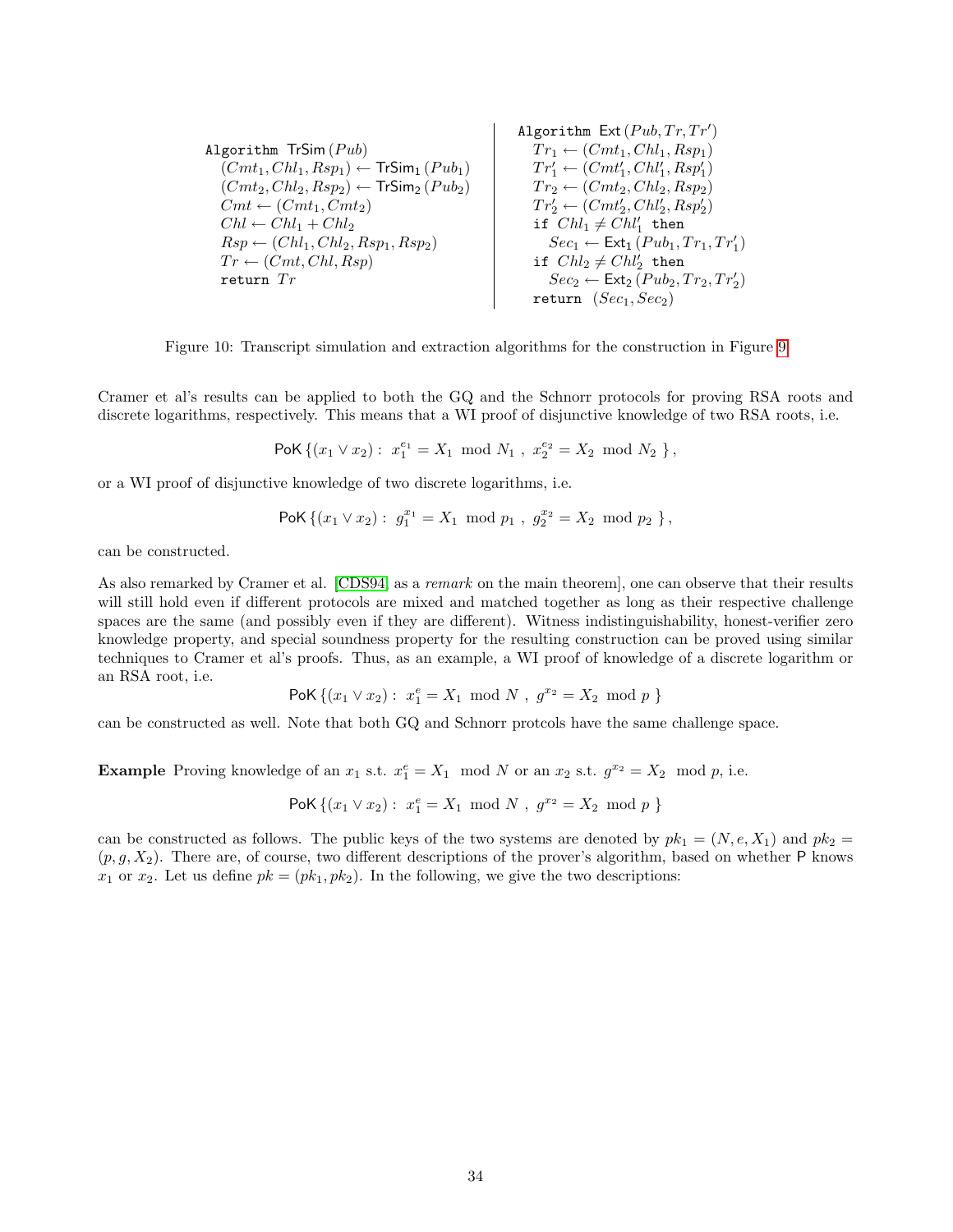1. description for the case where P knows  $x_1$ :

Algorithm  $\mathsf{Cmt}\left(x_1, pk\right)$  $y_1 \overset{\$}{\leftarrow} \mathbb{Z}_N^*, Cmt_1 \overset{N}{\leftarrow} y_1^e$  $Chl_2 \stackrel{\$}{\leftarrow} \{0,1\}^{\ell(k)}$  ,  $Rsp_2 \stackrel{\$}{\leftarrow} \mathbb{Z}_p$  $Cmt_2 \stackrel{p}{\leftarrow} g^{Rsp_2}/X_2^{Ch_2} \ \hbox{\it Cont} \leftarrow (Cmt_1, Cmt_2)$  $St_{\mathsf{P}} \leftarrow ((x_1, y_1, N), Chl_2, Rsp_2)$ return  $(St_P, Cmt)$  $\frac{Cmt}{\longrightarrow}$  $\overset{Chl}{\longleftarrow}$ Algorithm  $Chl(pk, Cmt)$  $Chl \stackrel{\$}{\leftarrow} \{0,1\}^{\ell(k)}$  $St_{\mathsf{V}} \leftarrow (pk, Cmt, Chl)$ return  $(St_V, Chl)$ 

Algorithm  $\textsf{Rsp}(St_{\textsf{P}}, Chl)$  $Chl_1 \stackrel{2^{\ell(k)}}{\leftarrow} Chl - Chl_2$  $Rsp_1 \overset{N}{\leftarrow} y_1 \cdot x_1^{Chl_1}$  $Rsp \leftarrow (Chl_1, Chl_2, Rsp_1, Rsp_2)$ return Rsp

$$
\xrightarrow{Rsp} \begin{array}{c}\n\text{Algorithm } \text{Dcd}(St_V, Rsp) \\
\hline\n\text{A}_0 \leftarrow (Chl \stackrel{2^{\ell(k)}}{=} Chl_1 + Chl_2) \\
d_1 \leftarrow (Rsp_1^e \stackrel{N}{=} Cmt_1 \cdot X_1^{Chl_1}) \\
d_2 \leftarrow (g^{Rsp_2} \stackrel{p}{=} Cmt_2 \cdot X_2^{Chl_2}) \\
d \leftarrow d_0 \wedge d_1 \wedge d_2 \\
 \text{return } d\n\end{array}
$$

2. description for the case where  $P$  knows  $x_2$ :

Algorithm  $\mathsf{Cmt}\left(x_2, pk\right)$  $Chl_1 \overset{\$}{\leftarrow} \{0,1\}^{\ell(k)}, Rsp_1 \overset{\$}{\leftarrow} \mathbb{Z}_N^*$  $Cmt_1 \overset{N}{\leftarrow} Rsp_1^e/X_1^{Chl_1}$  $y_2 \stackrel{\$}{\leftarrow} \mathbb{Z}_p, Cmt_2 \stackrel{p}{\leftarrow} g^{y_2}$  $Cmt \leftarrow (Cmt_1, Cmt_2)$  $St_{\mathsf{P}} \leftarrow (Chl_1, Rsp_1, (x_2, y_2, p))$ return  $(St_P, Cmt)$ Algorithm  $\text{Rsp}(St_P, Chl)$  $Chl_2 \stackrel{2^{\ell(k)}}{\leftarrow} Chl - Chl_1$  $Rsp_2 \stackrel{p}{\leftarrow} y_2 + Chl_2 \cdot x_2$  $Rsp \leftarrow (Chl_1, Chl_2, Rsp_1, Rsp_2)$ return Rsp  $\frac{Cmt}{\longrightarrow}$  $\overset{Chl}{\longleftarrow}$  $\xrightarrow{Rsp}$ Algorithm  $Chl(pk, Cmt)$  $Chl \stackrel{\$}{\leftarrow} \{0,1\}^{\ell(k)}$  $St_{\mathsf{V}} \leftarrow (pk, Cmt, Chl)$ return  $(St_V, Chl)$ Algorithm  $Dcd(St_V, Rsp)$  $d_0 \leftarrow (Chl \stackrel{2^{\ell(k)}}{=} Chl_1 + Chl_2)$  $d_1 \leftarrow (Rsp_1^e \stackrel{N}{=} Cmt_1 \cdot X_1^{Chl_1})$  $d_2 \leftarrow (g^{Rsp_2} \stackrel{p}{=} Cmt_2 \cdot X_2^{Chl_2})$  $d \leftarrow d_0 \wedge d_1 \wedge d_2$ return  $d$ 

As one can see, the verifiers' sides of the protocols are the same. In fact, from the verifier's perspective, both protocols are the same and he cannot find out if the prover knows  $x_1$  or  $x_2$ .

## <span id="page-34-0"></span>G Bellare and Neven's General Forking Lemma

**Lemma 3** Let  $q \ge 1$  and H be a set such that  $|H| \ge 2$ . Let A be a randomized algorithm that has two outputs, the first of which is an integer in  $\{0, 1, \ldots, q\}$ . Let also Coins be the set of all possible coins for A. We define the accepting probability of A with respect to an input generator IG as follows

$$
acc \stackrel{\triangle}{=} \Pr\left[J \ge 1 : x \leftarrow \mathsf{IG}; h_1, \ldots, h_q \stackrel{\$}{\leftarrow} H; (J, \sigma) \leftarrow \mathsf{A}(x, h_1, \ldots, h_q)\right] .
$$